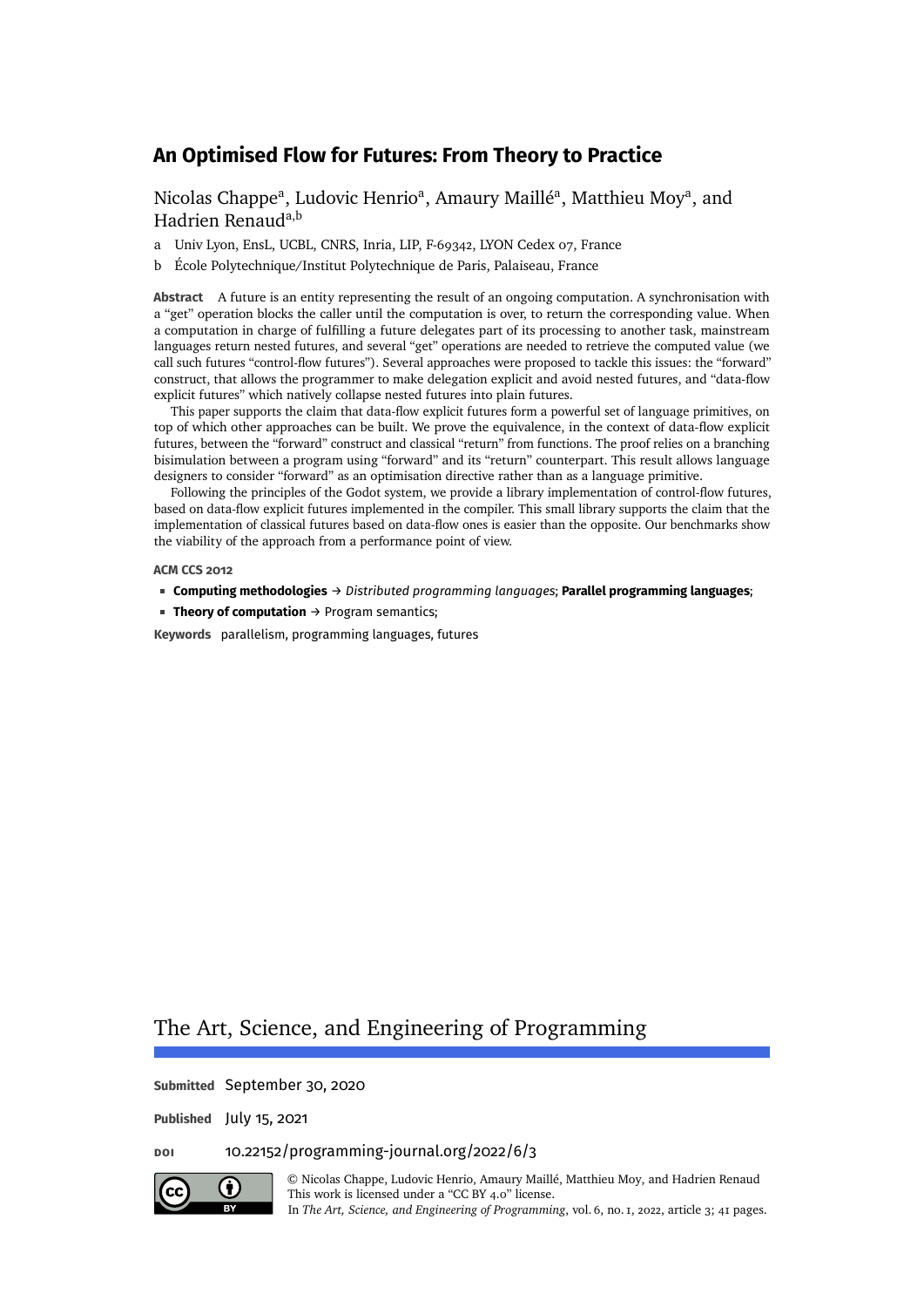# **1 Introduction**

A future [\[4\]](#page-27-0) is an entity representing the result of an ongoing computation. It is used when launching a sub-task in parallel with the current task to later retrieve the result computed by the sub-task. A future is *resolved* when the associated value is computed. Futures have been used for more than 30 years now, and their adoption became wider and reached mainstream object-oriented languages during the last 20 years. Futures are used as a high-level parallelism paradigm in the standard libraries of Java, Scala, JavaScript,  $C++$ , or in the Akka and ProActive toolkits. A future is at the same time a container for some data and a way to synchronise processes: programs that use futures wait for the resolution of the future before executing some piece of code.

To classify futures, the classical approach is to distinguish implicit from explicit futures [\[7,](#page-27-1) [28\]](#page-30-0), i.e whether there are dedicated operations to access a future's content (explicit) or not (implicit). We demonstrated [\[12,](#page-28-0) [17\]](#page-29-0) that the way synchronisation is performed is a more distinctive feature. In particular futures should be classified depending on whether they are equipped with a data-flow or a control-flow synchronisation. We call the synchronisation "control-flow" when the execution of a given statement releases the synchronisation, and "data-flow" when it is the availability of some data that releases the synchronisation; such a distinction appears when nesting futures (see next paragraph). Control-flow futures are explicit by nature and generally typed using a parametric type of the form Fut[T]. Traditionally, data-flow futures have been implicit, but we showed they could be explicit as well. The typing of data-flow explicit futures requires specific typing rules that prevent the construction of nested future types. We call data-flow explicit futures *flows* [\[12\]](#page-28-0) and denote their type Flow[T]. The type system for flows relies on a collapse rule that transforms a type of the form Flow[Flow[T]] into Flow[T].

**Delegation and Future Nesting** The distinction between control-flow and data-flow synchronisation makes a particular sense when the asynchronous task responsible for resolving a future delegates the resolution of this future to another asynchronous task (i.e. terminates its execution with a return *asynchronous-call*) and provides another future as the computed value. With *control-flow futures*, two synchronisations (e.g. get(get(nested\_future))) are necessary to fetch the result: one waiting for the task that delegates and another for the task that resolves the future. With *data-flow* futures, a single synchronisation (e.g. get\*(nested\_future)) is necessary to wait for the resolution of both tasks. See listing [1.](#page-4-0)b on page [5](#page-4-0) for an example of such a delegation. It is also in case of delegation that the difference between type systems is visible: the type of the result of an asynchronous call itself delegated asynchronously to another entity will be of the form Fut[Fut[int]]; with data-flow explicit futures such a type is *collapsed* into Flow[int].

Encore [\[9\]](#page-28-1) is a language with control-flow futures but a focus on data-flow like synchronisations. Encore is an active object language extended with a forward construct allowing the programmer to encode delegation without creating nested future types [\[11\]](#page-28-2). The direct semantics of forward relies on future chaining but an optimising compilation phase avoids chaining and uses *promises*. Promises are variants of futures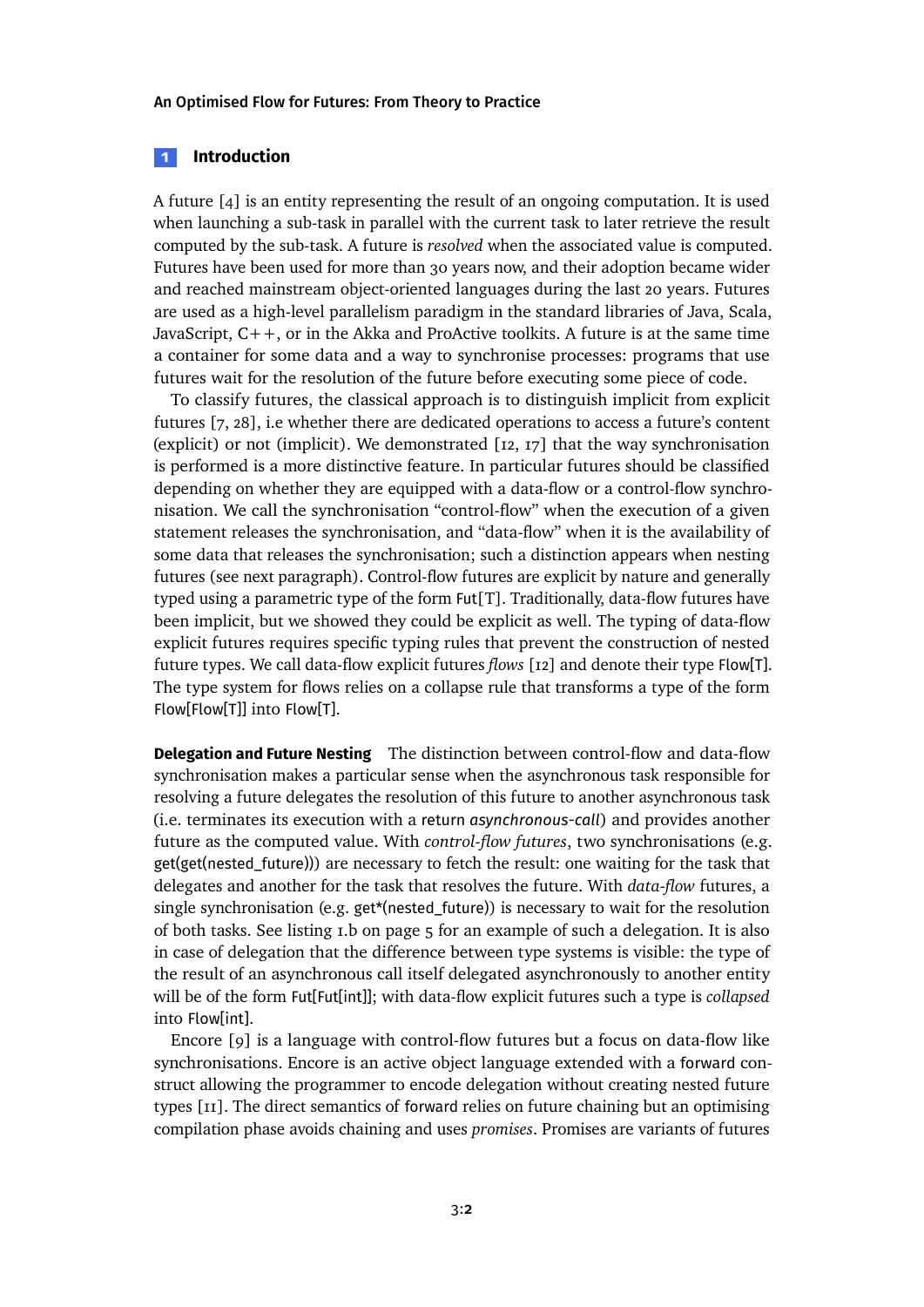that are explicitly resolved through a set operation while a future is resolved when the associated task terminates.

**Contribution** Compared to the previous works, this article further investigates the use of data-flow explicit futures and illustrates the benefits of this new kind of futures over existing ones. More precisely:

- We present both a formal definition and a concrete implementation of data-flow explicit futures in the Encore language.
- We illustrate the expressiveness and ease of programming brought by data-flow explicit futures both with illustrative examples and by showing that control-flow futures can easily be encoded from data-flow explicit futures; as such we provide the first complete implementation of an encoding of the Godot approach [\[12\]](#page-28-0).
- The formal aspects of this article are based on DeF, a new core calculus dedicated to the study of data-flow explicit futures. DeF is not meant to be a new programming language, but rather a minimalistic formal language, expressive enough to be representative of existing mainstream languages. Because we target mainstream languages with imperative aspects, we define this calculus with a mutable state and some standard imperative constructs. It also features asynchronous calls that take advantage of data-flow explicit futures. The main improvement over Godot, a lambda-based calculus with data-flow explicit futures [\[12\]](#page-28-0), is our support for mutable state.
- We formally and experimentally study one of the most promising optimisations enabled by data-flow futures: with data-flow explicit futures, the return and the forward primitives have the same semantics. We prove this equivalence and investigate the benefits we could obtain by exploiting it. Our calculus includes the formalisation of the forward\* primitive with a novel typing rule that is safe even when the function that performs a forward\* is invoked synchronously.

**Organisation of the Paper** Section [2](#page-3-0) presents existing future constructs and illustrates the benefits of data-flow explicit futures on an example. Section [3](#page-8-0) presents DeF, a core calculus of data-flow explicit futures, its syntax, semantics, and type system. The extension of DeF with a forward\* primitive is called DeF+F, it is also defined in this section. Section [4](#page-16-0) proves that the return and the forward\* primitives have the same behaviour by exhibiting a branching bisimulation between programs that use the forward\* primitive and programs that only use return. Section [5](#page-20-0) presents our DeF extension to Encore, the encoding of control-flow futures based on data-flow explicit futures, the implementation of the forward\* primitive and concludes with a performance evaluation of the constructs presented in this paper.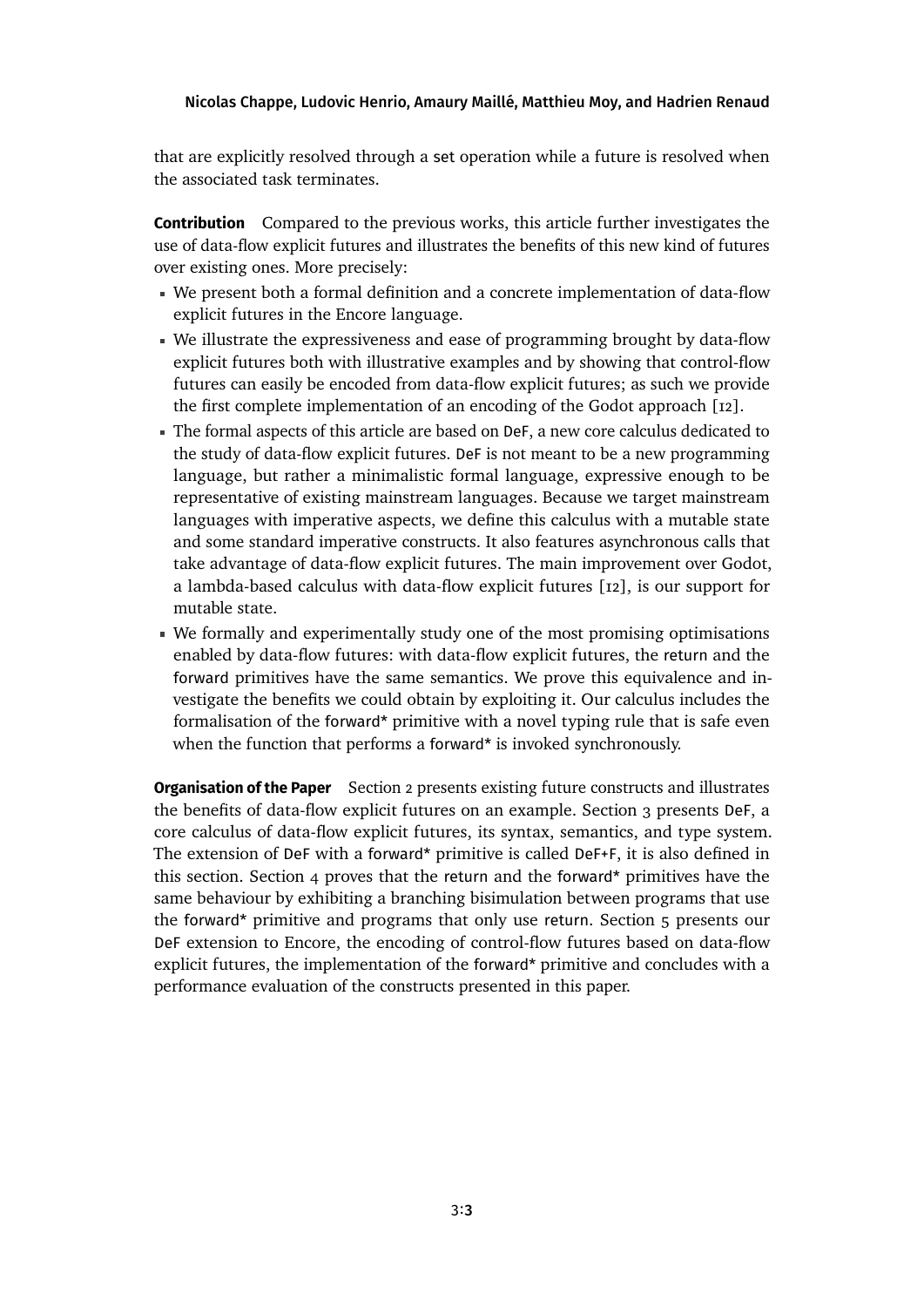### <span id="page-3-0"></span>**2 Context and Related Work**

### **2.1 A Brief History of Futures**

"*Futures*" are a programming abstraction that has been introduced by [\[4\]](#page-27-0). It has then been used in programming languages like MultiLisp [\[16\]](#page-29-1). Futures provide an elegant form of parallelism by enabling the creation of asynchronous tasks that return a result. The synchronisation mechanism provided by futures is closely related with the flow of data in the programs. In MultiLisp, the future construct creates a thread and returns a future that can be manipulated by operations like assignment that do not need a real value, but the program would *automatically block* when performing an operation that requires the future value (e.g. an arithmetic operation). In MultiLisp, futures are implicitly accessed in the sense that there is no specific instruction for accessing a future but there is an explicit statement for creating them. Typed futures appeared with ABCL/f [\[27\]](#page-30-1) to represent the result of asynchronous method invocations, i.e. invocations performed in parallel with the code that triggered them.

The first work on formalisation of futures was probably realised by Flanagan and Felleissen [\[13,](#page-28-3) [14\]](#page-28-4) and was already focused on the difference between explicit and implicit future access. This work studies the futures of MultiLisp, that are explicitly created but implicitly accessed. The authors translate a program with futures into a lower-level program that explicitly retrieves futures, and then optimise the number of necessary future retrievals. In a similar vein,  $λ$ (*fut*) [\[24\]](#page-29-2) is a concurrent lambda calculus with futures with cells and handles. Futures in  $\lambda$ *(fut)* are explicitly created, similarly to MultiLisp. Alice ML [\[23\]](#page-29-3) can be considered as an implementation of  $\lambda$ *(fut*).

While the first adoptions of futures were in functional languages, they are nowadays used in imperative and object-oriented programming. For example, futures now exist in many mainstream languages such as  $C_{++}$ , Java, Javascript, Scala, ... In particular futures play a central role in actor  $\lceil 2 \rceil$  and active object languages  $\lceil 7 \rceil$ , which are based on asynchronous communications between single-threaded entities. They use futures to represent replies to asynchronous messages. Except for ProActive [\[3\]](#page-27-3), actor and active-object languages use explicit futures [\[9,](#page-28-1) [20,](#page-29-4) [21,](#page-29-5) [29\]](#page-30-2). In this context, De Boer et al. [\[8\]](#page-28-5) designed a compositional proof theory for active objects, that puts a strong emphasis on the modelling of futures.

### **2.2 Motivational Examples**

Listing [1](#page-4-0) shows the same simple program in different languages and using different constructs: with control-flow explicit futures in Encore, with data-flow explicit futures in our extension to Encore, and with implicit futures in ProActive. The syntax of these languages is mostly simple object oriented programming except the following: in Encore, ! triggers an asynchronous method invocation that returns a control-flow explicit future; !! is the equivalent operation that creates data-flow futures; Fut[T] (resp. Flow[T]) is the type of a control-flow explicit future (resp. a data-flow explicit future) that will be resolved by a value of type T; get (resp. get\*) waits for the resolution of a control-flow explicit future (resp. a data-flow explicit future) and returns its value.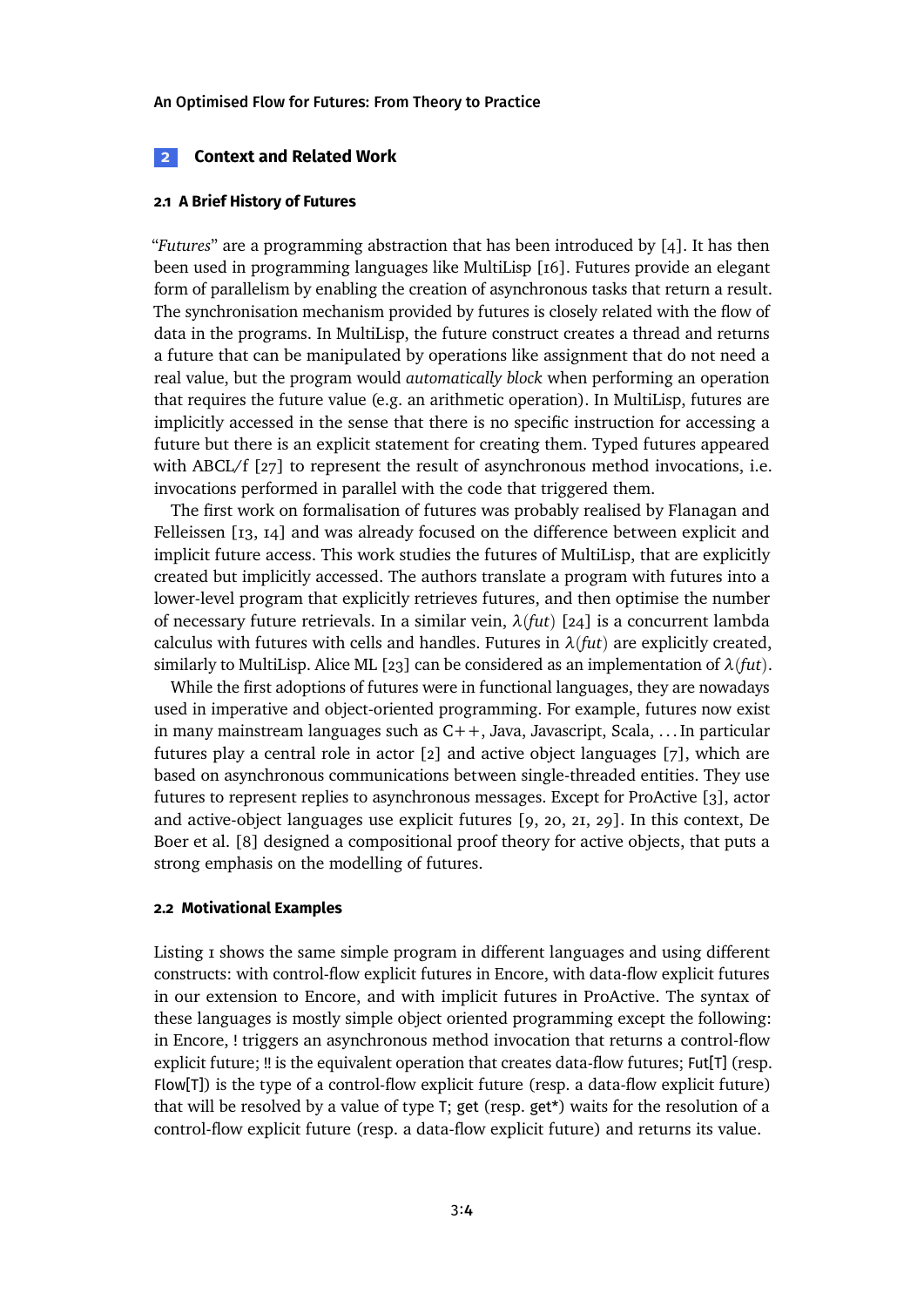<span id="page-4-0"></span>**Listing 1** A simple actor example: control-flow explicit futures, data-flow explicit futures and implicit futures (that are always data-flow).

<span id="page-4-4"></span>a) Encore (control-flow explicit futures)

 active class B def bar(t: int): int t\*2 end def foo(x: int): Fut[int] val  $t = x + 1$  val beta = new B() beta!bar(t) end -- we need this function as foo cannot take  $\rightarrow$  both fut and int 13 def foo fut(x: Fut[int]): Fut[int] this.foo(get(x)) end end active class Main def main(): unit 20 val alpha =  $new B()$ 21 -- Asynchronous call using !, returns a  $ightharpoonup$  future 22 val x: Fut[Fut[int]] = alpha!foo(1) 23 val y: int =  $get(get(x)) + 1$  val z: Fut[Fut[int]] = alpha!foo\_fut(get(x)) 25 println( $get(get(z))$ ) -- 10 end b) Encore with DeF (our extension) active class B def bar(t: int): int  $3 + x^2$  end def foo(x: Flow[int]): Flow[int] 7 val t =  $get*(x) + 1$  val beta = new B() beta!!bar(t) end end active class Main def main(): unit val alpha = new B() 16 -- Asynchronous call using !!, returns a flow val x: Flow[int] = alpha!!foo(1) -- this lifts 1  $\rightarrow$  from int to Flow[int] 18 var y: int =  $get*(x) + 1$ 19 val z: Flow[int] = alpha!!foo(x) **println(get\*(z))** -- 10 end end

<span id="page-4-2"></span><span id="page-4-1"></span>end

c) ProActive, implicit futures (Complete code for this example can be found on [this gist\)](https://gist.github.com/HadrienRenaud/d5b9198fdeee9118382d532a8e24489f)

```
1 public class B {
 2 // ... define newB, main ...
 3
 4 public WrappedInt bar(WrappedInt t) {
 5 return t.mult(2);
 6 }
 7
 8 public WrappedInt foo(WrappedInt x) throws Exception {
 9 WrappedInt t = x.add(1):
10 B beta = newB();
11 return beta.bar(t);
12 }
13
14 public static void realMain() throws Exception {
15 B alpha = newB();
16 WrappedInt x = alpha.foo(new WrappedInt(1)); // Method call on active object \Rightarrow asynchronous
                \hookrightarrow call, returns an implicit future implementing the WrappedInt interface
17 WrappedInt y = x.add(1); // Forces synchronisation
18 WrappedInt z = \text{alpha.foo}(x):
19 System.out.println(z); // Forces synchronisation
20 }
21 }
```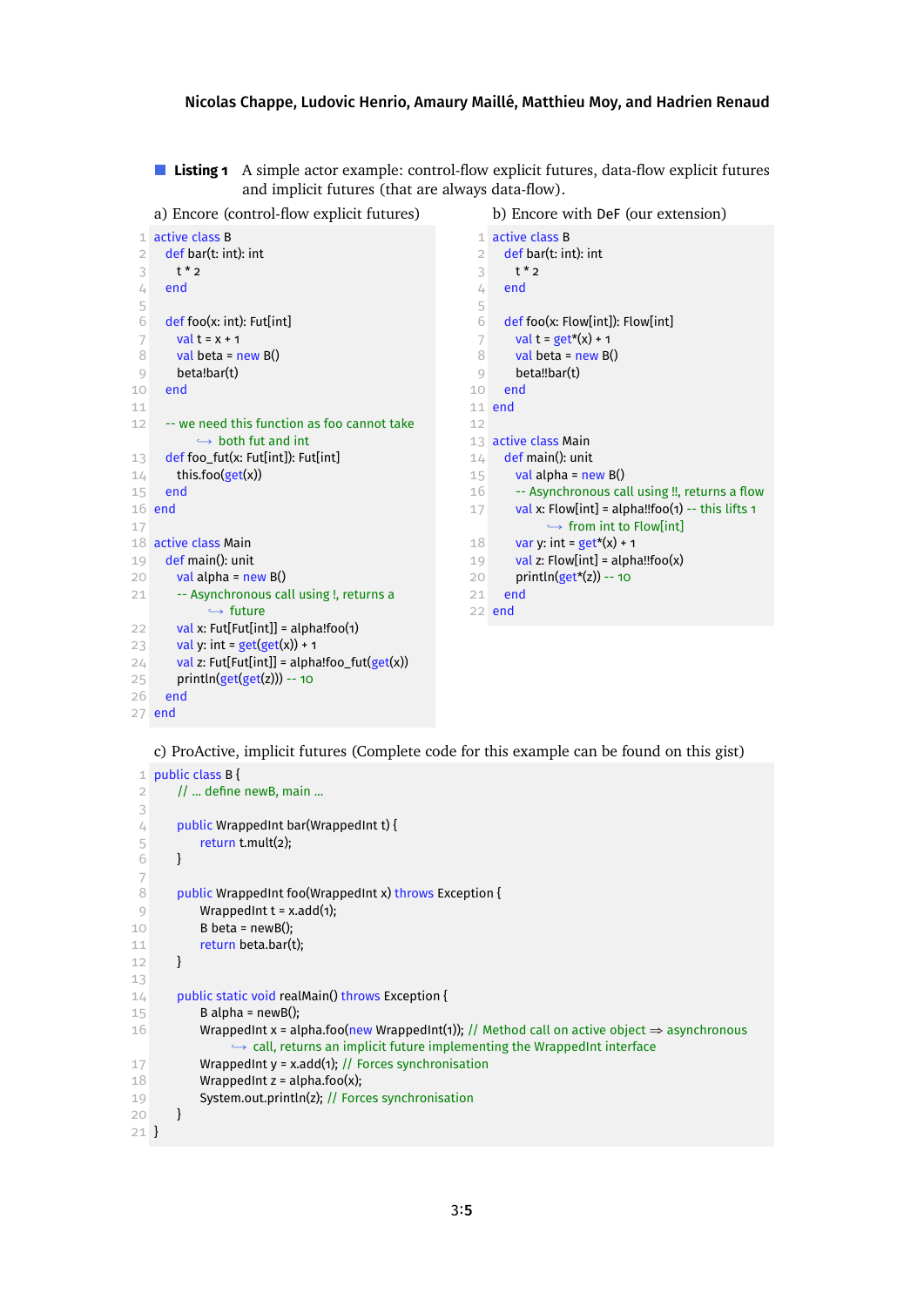In this article and in our implementation we use two different operators get and get\* to distinguish operations on control-flow explicit futures and on data-flow explicit futures. Using polymorphism to offer a single primitive would be possible but we believe it is better to expose the programmer to two different operators that have a different semantics.

The example creates an actor alpha that is invoked asynchronously to perform the operation foo. The operation is partially delegated to an actor named beta as the result of foo is an asynchronous call to the method bar of beta. Notice the nested future type that exists with control-flow explicit futures (listing [1.](#page-4-0)a line [22\)](#page-4-1) due to the delegated call and the subsequent double get operation line [23.](#page-4-2) With data-flow explicit futures, there are never two nested Flow types and never two consecutive invocations of get\*. We call these futures *data-flow* because get\* always returns data, never a future, but they are still explicit in the sense that the user needs to call get\* akin to get in control-flow explicit futures. In ProActive, futures are implicit and the synchronisation occurs automatically on line [17](#page-4-3) when an operation is triggered on the future. Implicit futures are always data-flow: because the type and the way to access data are transparent to the user, neither nested future types nor double-get operations would make sense for them. Finally, the example illustrates the invocation of a function with a future as parameter. With control-flow explicit futures the fact that a parameter is a future is explicit in a method's signature, but with data-flow explicit futures it is not necessary to declare two methods foo as an integer can be passed as parameter where a Flow[int] is expected. The synchronisation on line [7](#page-4-4) of listing [1.](#page-4-0)b is resolved immediately if the parameter x is in fact an integer (that has been lifted to a Flow).

This example shows that the data-flow explicit futures are a good middle point between implicit futures and control-flow explicit futures, where the user keeps control over the synchronisation but delegates the chain handling to the language. The type system with data-flow explicit futures avoids the need for method duplication by automatically lifting native types to Futures. We now define more formally the different existing kinds of Futures, and position our work accordingly.

# <span id="page-5-0"></span>**2.3 The Limitations of Existing Future and Promise Constructs**

Two initial works highlighted the differences between explicit and implicit futures. First, it has been shown that adapting a static analysis [\[15\]](#page-28-6) from explicit to implicit futures is difficult mostly because, with implicit futures, an unbounded number of synchronisation can be triggered by a given statement. Also the proof of correctness of the ProActive backend for ABS revealed the impossibility to simulate exhaustively control-flow synchronisation on implicit futures [\[19\]](#page-29-6), this was due to the fact that synchronisation on implicit and explicit futures cannot observe the same thing.

Following this, a first active object version of data-flow explicit futures was proposed in a report [\[17\]](#page-29-0). Then the Godot system [\[12\]](#page-28-0) was designed. It includes both data-flow and control-flow explicit futures and illustrates how to encode one into the other. The Godot system highlights three shortcomings of standard explicit futures and offers solutions: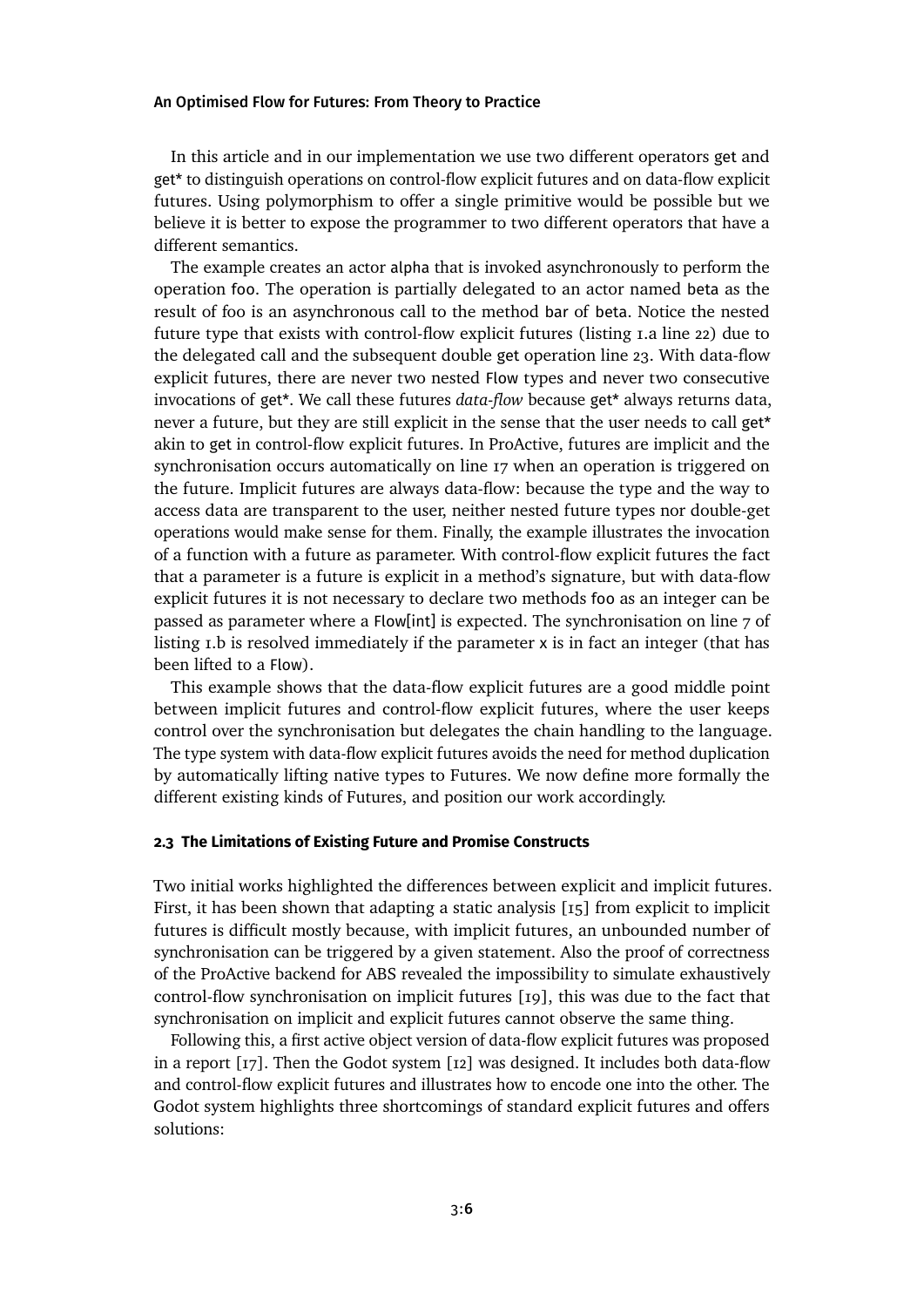- **The Future Type Proliferation Problem** leading to the nesting of future types in case of delegated calls. Line 22 of listing [1.](#page-4-0)a shows a nesting of future types. Data-flow explicit futures solve this problem.
- **The Future Reference Proliferation Problem** referring to the possibly long chain of future references that has to be followed to reach the resolved future with either implicit or explicit futures in case of delegated calls. The use of forward can solve this problem.
- **The Fulfilment Observation Problem** referring to the fact that the events observed with data-flow and with control-flow synchronisations are not the same. Indeed controlflow futures are better adapted to observe the flow of computation, e.g. in a scheduler, whereas data-flow futures are better adapted to express a computation and its data dependencies, e.g. in the resolution of a computational problem. The current limitations of the Godot system are:
- The provided semantics is based on a stateless calculus while most of the languages that use futures are stateful. In particular the semantics does not allow a program to create a cycle of futures. While not desirable in practice, such cycles can happen as a consequence of the fact that the host language allows side effects. Our calculus is stateful and thus more representative of the existing implementations of futures.
- Incomplete implementation: the artefact associated with [\[12\]](#page-28-0) encodes data-flow futures as a library built on top of the control-flow futures of Scala. It cannot handle parametric types that contain futures. Technically, the collapse rule is implemented at the time of creation of Flow to avoid creating a Flow[Flow[T]], but a Flow[Flow[T]] can be created by using a parametric type Foo[T] and instantiating it with T=Flow[T']. In this case the compiler has no way to collapse such types, and the type proliferation problem remains. To the best of our knowledge, no solution to this problem can work in a library-based approach without specific language support.

We perform the reverse encoding (modify the language and compiler to implement data-flow natively, and encode control-flow on top of data-flow) and fully supports parametric types. The encoding of control-flow futures on top of data-flow ones was defined formally in [\[12\]](#page-28-0), but was not implemented and therefore not studied experimentally.

The typing rule of [\[12\]](#page-28-0) for forward\* allows calling synchronously a method that actually runs asynchronously, adding an implicit synchronisation. We believe this implicit synchronisation contradicts the principles of explicit futures, and as such, we provide a safer typing rule for forward\*.

**About Promises** A promise is a future plus a handler that must be invoked to resolve the future. The handler is created at the same time as the future and any process that knows the handler can resolve the future. The advantage is that the resolution of the future is not tied to a given process. Promises do not suffer from the limitations of futures concerning delegation but they are more difficult to program. Indeed it is in general not possible to ensure that a promise is resolved exactly once [\[1\]](#page-27-4). Data-flow futures, explicit or implicit, keep the single resolution guarantee of futures while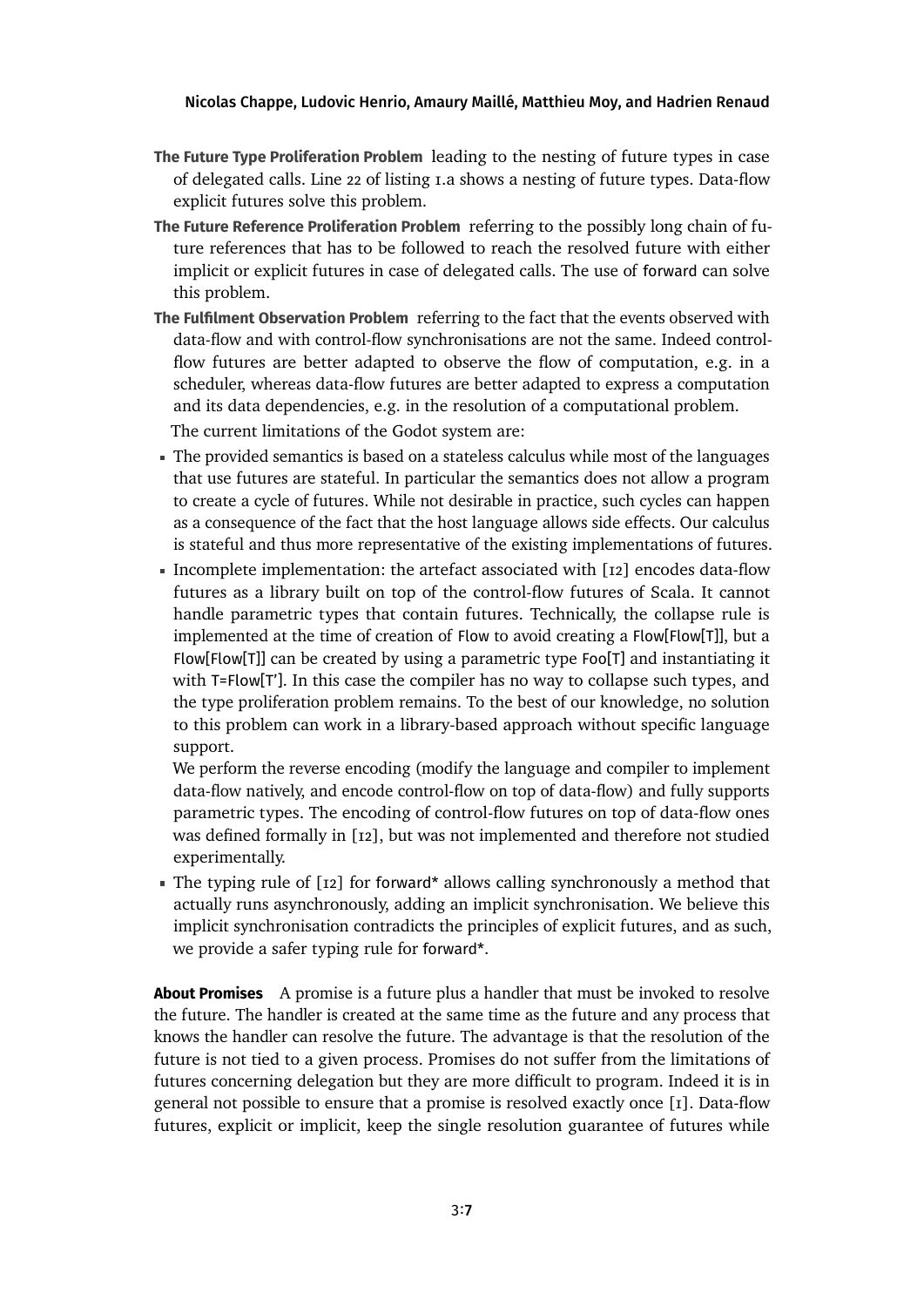changing dynamically the thread responsible for fulfilling a future, which is the major advantage of promises compared to futures. Promises are used internally in Encore [\[11\]](#page-28-2) to implement the forward primitive efficiently while avoiding the risks mentioned above.

**About Non-Blocking Future Access** Another future access method is to register a continuation that will be executed asynchronously upon future resolution. It exists for example in Creol and AmbientTalk [\[10\]](#page-28-7), where futures can only be accessed asynchronously, i.e. the programmer can only register some piece of code that will be executed when the future is resolved. Creol interrupts the execution of the current thread while waiting for the future. In AmbientTalk, *when-becomes-catch* behaves similarly but also a method invocation on a future generates an asynchronous invocation that will be scheduled when the future is resolved. In Akka, blocking future access is possible (using *Await.result* or *Await.ready*) but asynchronous future accesses should be preferred according to the documentation. Asynchronous reaction on future resolution is called *future chaining* in Encore [\[9\]](#page-28-1), where it is provided by a ~~> operator (also called then). This operator registers code to be executed when the future is resolved; for example, with fut.then(lambda x ...) the resolution of fut triggers the execution of the lambda-expression on the right.

The advantage of non-blocking future accesses is that they prevent deadlocks. The counterpart is that the absence of synchronisation instruction makes it difficult to reason on the computations that are finished or not at a given program point. Many complete programming languages like Encore, ABS, and Akka feature both blocking and non-blocking future access.

Non-blocking access to data-flow futures makes perfect sense and, while our formalisation focuses on blocking synchronisation on futures, our results can be extended to non-blocking future access. On the practical side, we implemented non-blocking future access for data-flow futures in Encore (called chaining and denoted ~~>\*).

### **2.4 Positioning and Discussion**

The traditional classification of futures differentiates explicit from implicit futures [\[7,](#page-27-1) [28\]](#page-30-0). What is generally meant by the explicit vs implicit classification is the existence of  $I$ ) a specific type construct for futures (e.g., fut[int]), and  $2$ ) a specific future access primitive (e.g., get). In this sense our futures are explicit. However in all mainstream implementations of explicit futures, the type system for futures relies on classical parametric types that enforce a control-flow synchronisation on futures. Data-flow explicit futures are explicit but with a type system and synchronisation semantics that are different from usual explicit futures that use parametric types. Specifically, the type system of data-flow explicit futures *collapses* Flow[Flow[T]] into Flow[T] and it can *lift* T to Flow[T]. *Collapsing* enables data-flow synchronisation on futures while *lifting* allows a non-future type to be considered as a future.

One major example of a library with data-flow synchronisation on futures is the ProActive library  $\lceil 3 \rceil$ . GCM components  $\lceil 5 \rceil$ , and a content addressable network  $\lceil 25 \rceil$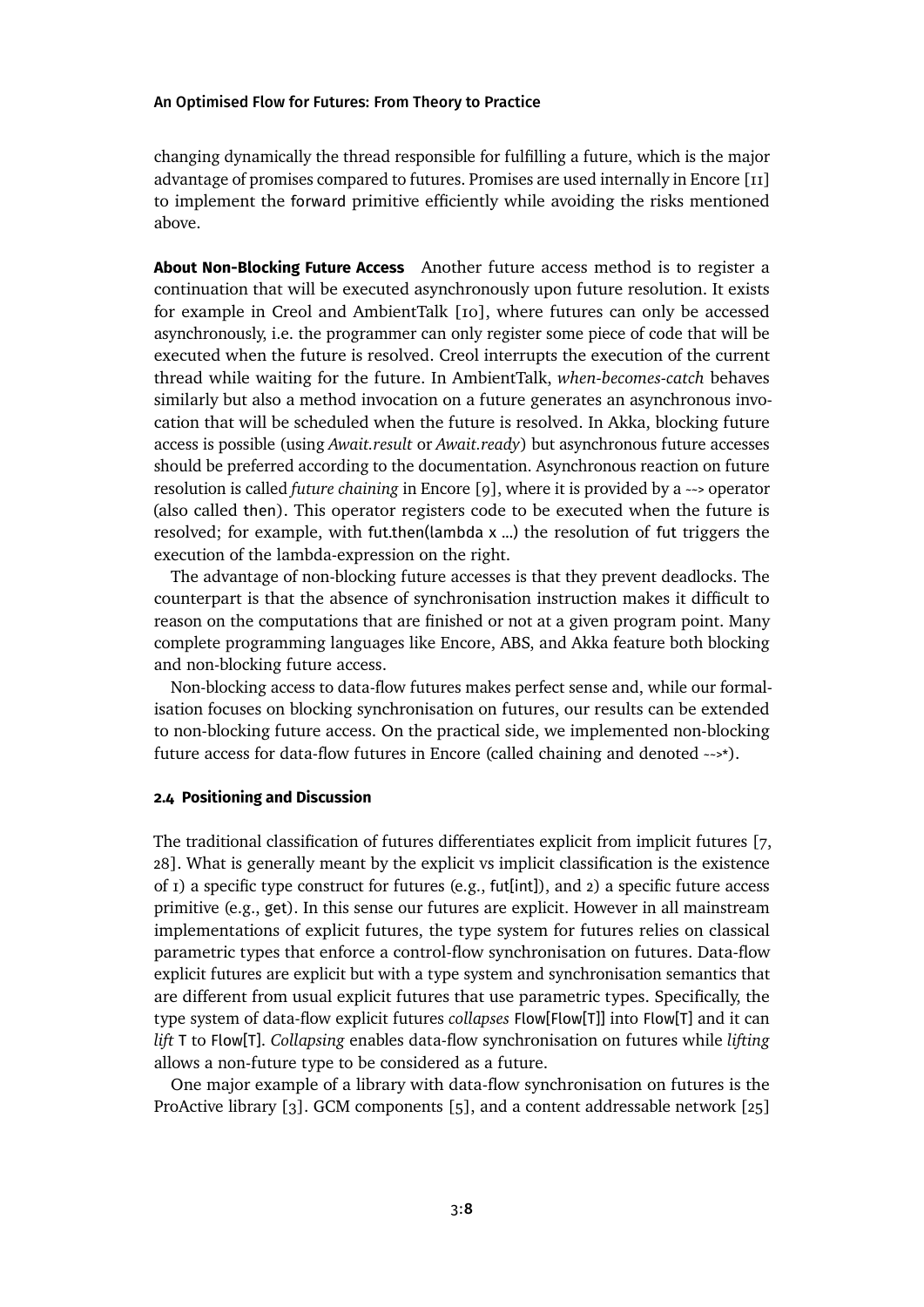are two major projects that use the library. They both rely on delegation to route messages and on data-flow synchronisation for the access to results of invocations.

Data-flow synchronisation is more adapted to the programming of computations manipulating values. Control-flow synchronisation is better adapted to control explicitly the scheduling of tasks. Overall, control-flow explicit futures and data-flow explicit futures should probably coexist in a good programming library [\[12\]](#page-28-0). A short summary of the kinds of futures and their typical uses is given in table [1.](#page-8-1)

| Explicit         |                                                                         | Implicit              |  |
|------------------|-------------------------------------------------------------------------|-----------------------|--|
|                  | <b>Benefits</b>                                                         |                       |  |
|                  | Suitable for                                                            |                       |  |
| $C++$ , Java,    |                                                                         |                       |  |
| Scala, Encore    |                                                                         |                       |  |
| Godot,           |                                                                         | MultiLisp,            |  |
| our contribution |                                                                         | ProActive             |  |
| Easier debugging | task schedulers,<br>Control-flow<br>computation using data<br>Data-flow | Concise<br>impossible |  |

## <span id="page-8-1"></span>**Table 1** Summary of kinds of futures

This article presents our modification to the Encore compiler to add support for data-flow explicit futures in addition to the existing explicit futures. We chose Encore because it is a full-fledged language and its compiler and type-checker are not too big. Moreover, Encore is an actor language where it is simple to create small examples that illustrate the delegation of asynchronous invocations and data-flow explicit futures.

This article also proposes an encoding of control-flow synchronisation based on data-flow explicit futures. This direction is the opposite one compared to the artefact of Godot [\[12\]](#page-28-0), i.e. a Scala library that provides data-flow explicit futures based on existing control-flow explicit futures. Our encoding implementation is also more complete as it can fully deal with parametric types but its syntax is less nice: we only provide a set of functions and have no way to extend the syntax because our implementation is an Encore library. By implementing control-flow explicit futures as a library in a language that only provides data-flow explicit ones, the compiler has a single future primitive and the programmer can use both kinds of futures. We believe this approach is adapted to most languages that use explicit futures or promises.

Implementation matters are further discussed in section [5.](#page-20-0)

# <span id="page-8-0"></span>**3 Data-Flow Explicit Futures: Principles and Semantics**

This section presents two core languages called DeF (for data-flow explicit futures) and DeF+F that extends DeF with a forward\* operator. DeF features data-flow explicit futures exclusively, functions that can be called synchronously or asynchronously, and a global state that enables imperative programming. We designed DeF as a minimalistic calculus but expressive enough so that our results on data-flow futures would still be relevant on a wide range of more complex calculi.

Our languages are equipped with a type system. Compared to our implementation of data-flow explicit futures in Encore we do not encode objects or actors and con-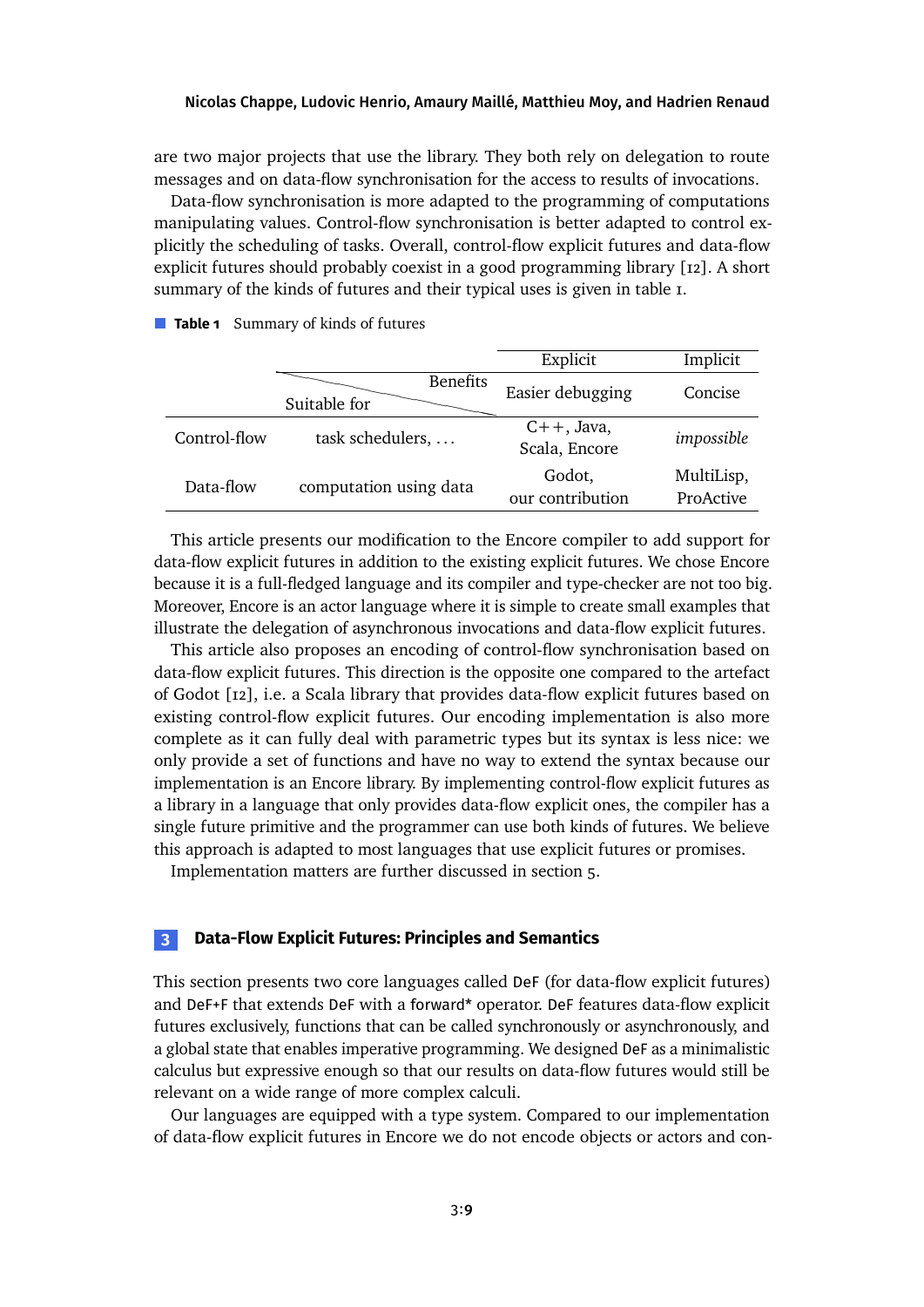```
Table 2 Static syntax of DeF.
```

```
P ::= \overline{T} \overline{x} \overline{M} \{ \overline{T} \overline{x} s \} program
M ::= T \ln(T \bar{x}) \{ \overline{T} \bar{x} s \} function
s ::= \text{skip} \mid x = z \mid \text{if } v \{s\} \text{else} \{s\} \mid s ; s \mid \text{return } v statements
z := e \mid m(\overline{v}) \mid \mathbf{Im}(\overline{v}) \mid \mathbf{get} * v right-hand-side of assignments
e ::= v \mid v \oplus v expressions
\nu ::= x | integer-and-boolean-values atoms
B ::= Int | Bool
T \ ::= B \mid \text{Flow}[B] Type
```
### **Table 3** Runtime Syntax of DeF.

|  | cn ::= $a$ } F                                                         |                                                                      | configuration                   |
|--|------------------------------------------------------------------------|----------------------------------------------------------------------|---------------------------------|
|  | $F$ ::= $f(\overline{q}) f(w)$                                         | set of futures in configuration (unresolved / resolved)              |                                 |
|  | $q ::= \{\ell   s\}$                                                   |                                                                      | stack frame                     |
|  | $w ::= f   b$                                                          | runtime values: future identifiers and basic values                  |                                 |
|  | $b$ ::= integer-and-boolean-values                                     |                                                                      | values of basic types           |
|  | $\ell, a$ ::= $\overline{[x \mapsto w]}$                               |                                                                      | local and global store          |
|  |                                                                        | s ::= skip   $x = z$   if $v \{s\}$ else $\{s\}$   s; s   return $v$ | statements                      |
|  | $v ::= x \mid w$                                                       |                                                                      | variable or runtime value       |
|  | $e ::= v   v \oplus v$                                                 |                                                                      | expressions with runtime values |
|  | $z := e \mid m(\overline{\nu}) \mid !m(\overline{\nu}) \mid get * \nu$ |                                                                      | right hand side of assignments  |

sequently data-races exist in DeF but not in Encore. We show in section [5.3](#page-22-0) how to implement control-flow explicit futures on top of DeF.

#### **3.1 Syntax of** DeF

We use the following notations in our syntax. A bar over an expression, e.g.  $\bar{q}$  denotes a list. All lists are ordered, except the set of futures in a configuration.  $\emptyset$  is the empty list, and  $q \neq \overline{q}$  is the ordered list  $\overline{q}$  with *q* prepended to it. As for sets of futures, *FF'* simply denotes the union of the sets  $F$  and  $F'$ .  $\oplus$  denotes any usual integer or boolean binary operator. Table [2](#page-9-0) shows the static syntax of DeF. A program *P* is made of a list of typed global variable declarations, a list of function definitions, and a main function (*s* is the body of the main function). Each function *M* has a return type, a name, a list of typed arguments, a list of typed local variables, and a statement that is the function body. Asynchronous function calls are supported via the  $\text{Im}(\bar{v})$  syntax. If *B* is a basic type,  $Flow[B]$  denotes the type of a data-flow explicit future that is to be resolved by a value of type *B*.

Table [3](#page-9-0) describes the runtime syntax of DeF. The configuration of a running DeF program contains a global store  $a$ , a set of resolved futures  $f(w)$  and a set of unresolved futures  $f(\bar{q})$  each associated with a running call stack  $\bar{q}$ . Each frame *q* of a call stack contains a local store  $\ell$  and a statement to be executed  $s$ . Each store is defined as a mapping from variable names to runtime values where runtime values *w* are basic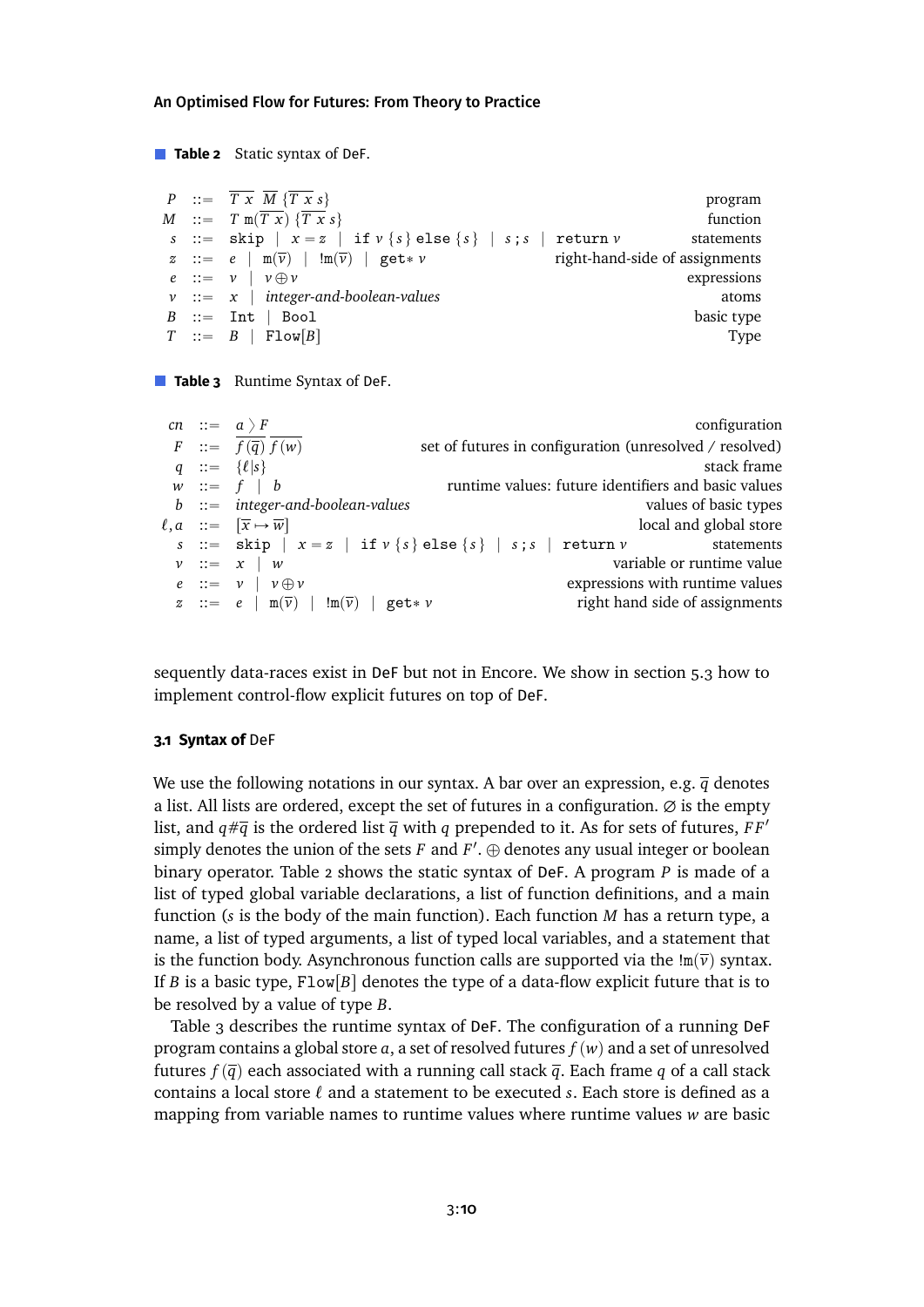values *b* and future identifiers *f* . Note that we also allow expressions and future values to contain future identifiers, this will be useful for evaluating  $get*$  statements.

To evaluate a program  $P = \overline{T \times M} \; \{\overline{T' \times'} \; s\}$  one must place it in an *initial configuration*. To do this we suppose that all variables have an initialisation value denoted<sup>1</sup> 0. The initial configuration for *P* is:  $a \gt f_0(\{\ell | s\})$  where  $f_0$  is any future identifier, the global store  $a = [\overline{x} \mapsto 0]$  maps all global variables to an initialisation value, and  $\ell = [\overline{x'} \mapsto \overline{0}]$  maps all local variables of the main body to an initialisation value.

The sequence *s* ; *s* is associative and skip is neutral as the statement has no effect; thus we can rewrite any statement *s* under the form *s'*; *s*<sup>*n*</sup> where *s'* is not a sequence (and *s* <sup>2</sup> might be skip if *s* is a single statement). In the following we suppose that every statement is rewritten under this form (this simplifies the operational semantics).

Configurations are identified modulo reordering of futures (hence *F f* picks any *f* in the set, not necessarily the last one) and future identifiers are unique; if  $f(w) \in cn$  and  $f(w')$  $\in$ *cn*, necessarily  $w$   $=w'$ . Thus a configuration can be considered as a mapping from future identifiers to call stacks or values.

### <span id="page-10-2"></span>**3.2 Semantics of** DeF

Figure [1](#page-11-0) details the small-step operational semantics of DeF that uses three notations:

- Similarly to other languages with binding of methods or functions [\[20\]](#page-29-4), provided the program that is evaluated defines a function *T* m $(T \times \{T \times s\})$ , the bind operator instantiates a new stack frame with the local environment and the body of the function to be executed: bind $(m, \overline{w}) = \{[\overline{x} \mapsto \overline{w}, \overline{y} \mapsto \overline{0}] \mid s\}$
- Given two stores *a* and  $\ell$ ,  $(a+\ell)$  is the union of the two stores with values taken in  $\ell$ in case of conflict:  $(a+\ell)(x) = \ell(x)$  if  $x \in \text{dom}(\ell)$  and  $(a+\ell)(x) = a(x)$  otherwise.<sup>2</sup>
- Given two stores *a* and  $\ell$ ,  $(a + \ell)[x \mapsto w]$  is defined as  $(a, \ell[x \mapsto w])$  if  $x \in \text{dom}(\ell)$ , or  $(a[x \mapsto w], \ell)$  otherwise.

Our semantics features asynchronous calls. Invk-Async spawns an asynchronous task by adding an unresolved future to the configuration. From this point, the callee executes the spawned task in parallel with the caller. Once the spawned task is completed, the callee fulfils the future through the rule RETURN-ASYNC. The semantic rules for synchronous calls are more standard. Invk-Sync pushes a new stack frame initialised in accordance with the function called and the arguments provided, and RETURN-SYNC pops the current stack frame and resumes the execution of the caller with the return value properly propagated.

The get<sup>\*</sup> operator retrieves the value of a future  $f$ , defining the synchronisation points of a DeF program. Indeed, rules GET-FUTURE and GET-DATA are only enabled when getting a future of the form  $f(w)$ , that is, a fulfilled future. Consequently, performing a get\* on an unresolved future blocks the process trying to access the future. Thus, this introduces a synchronisation when getting an unresolved future.

<span id="page-10-0"></span> $<sup>I</sup>$  Defining initial values for each existing type is not detailed here, note that 0 is a valid value</sup> for a Flow[int], corresponding to an already resolved future.

<span id="page-10-1"></span><sup>&</sup>lt;sup>2</sup> We suppose that the program is type-checked and every variable is declared.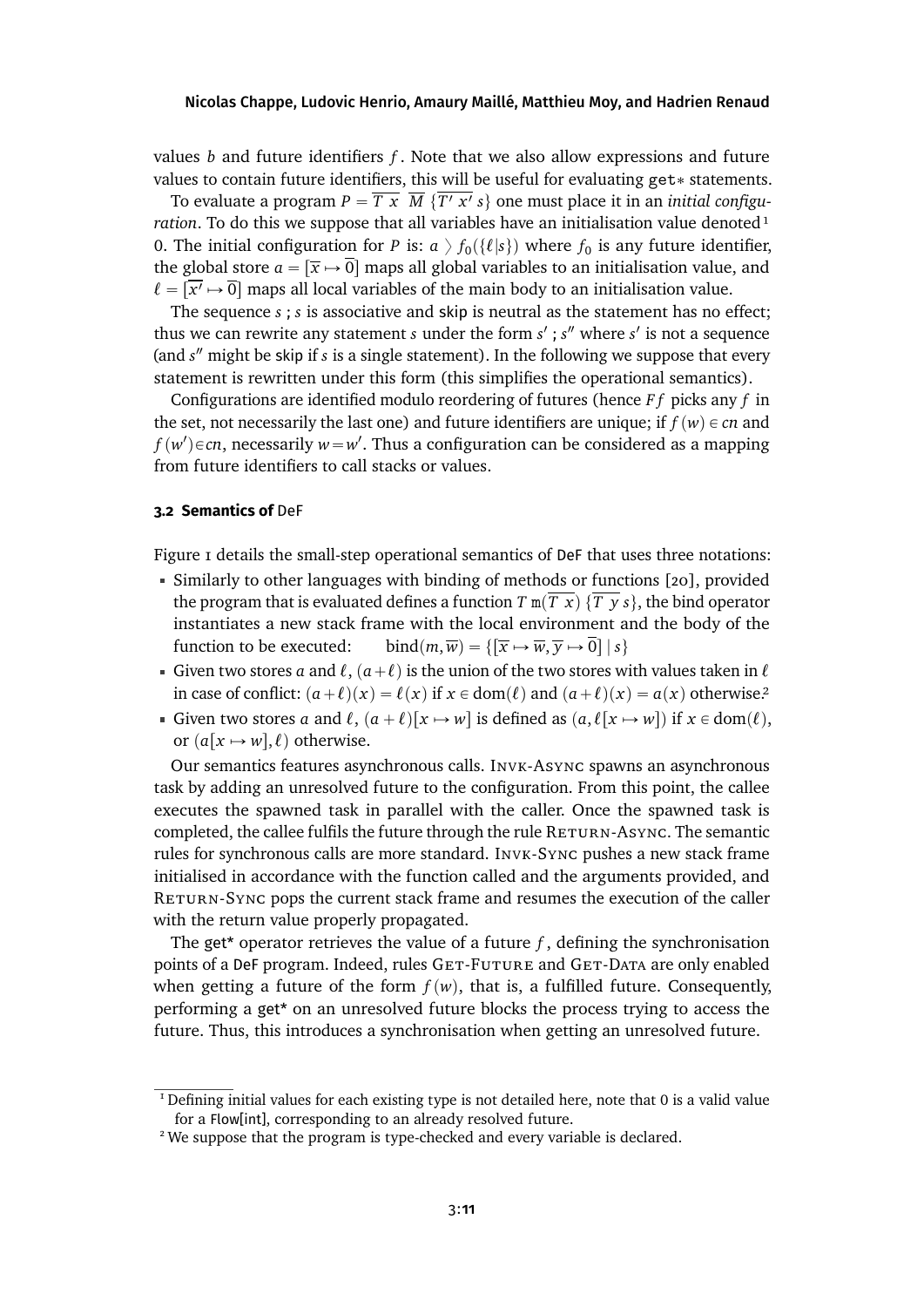<span id="page-11-0"></span>
$$
\frac{x \in \text{dom}(\ell)}{\llbracket w \rrbracket_{\ell} = w} \quad \frac{x \in \text{dom}(\ell)}{\llbracket x \rrbracket_{\ell} = \ell(x)} \quad \frac{\llbracket v \rrbracket_{\ell} = k \quad \llbracket v' \rrbracket_{\ell} = k'}{\llbracket v \oplus v' \rrbracket_{\ell} = k \oplus k'} \quad \frac{\text{StrP}}{a \sum F f(\{\ell \mid \text{skip}; s\} \# \overline{q})}
$$
\n
$$
\xrightarrow{\text{Assson}} \frac{\llbracket e \rrbracket_{a+\ell} = w \quad (a+\ell)[x \mapsto w] = a' + \ell'}{a \sum F f(\{\ell \mid s \neq \overline{q})} \quad \frac{\llbracket w \rrbracket_{a+\ell} = \overline{w} \quad \text{bind}(m, \overline{w}) = q' \quad f' \text{ fresh}}{a \sum F f(\{\ell \mid s \neq \overline{q})} \quad \xrightarrow{a \sum F f(\{\ell \mid s \neq \overline{q})} \quad a \sum F f(\{\ell \mid s \neq \overline{q})} \quad \xrightarrow{a \sum F f(\{\ell \mid x = \text{Im}(\overline{v}); s\} \# \overline{q})} \quad \xrightarrow{a \sum F f(\{\ell \mid x = \overline{w}(\overline{v}); s\} \# \overline{q})} \quad \xrightarrow{B \cap F(\{\ell \mid x = \overline{r}'; s\} \# \overline{q})} \quad f'(q')
$$
\n
$$
\xrightarrow{\text{InvK-Sync}} \quad \frac{\llbracket v \rrbracket_{a+\ell} = w}{a \sum F f(\{\ell \mid x = \text{Im}(\overline{v}); s\} \# \overline{q})} \quad \xrightarrow{\text{RETURN-SyNC}} \quad \frac{\llbracket v \rrbracket_{a+\ell} = w}{a \sum F f(\{\ell \mid \text{return } v ; s\} \# \overline{q})} \quad \xrightarrow{B \cap F(\{\ell \mid x = \text{Im}(\overline{v}); s'\} \# \overline{q})} \quad \xrightarrow{B \cap F(\{\ell \mid x = \text{Im}(\overline{v}); s'\} \# \overline{q})}
$$
\n
$$
\xrightarrow{\text{GET-FUTURE}} \quad \frac{\llbracket v \rrbracket_{a+\ell} = f'}{\text{B} \quad \text{
$$

**Figure 1** Semantics of DeF (rules IF-TRUE and IF-FALSE for reducing if omitted). Recall that the set of futures  $F$  in a configuration is not ordered.

Once the relevant future is fulfilled, repeated applications of GET-FUTURE will follow a sequence of futures and, unless there is a loop of futures or a deadlock, GET-DATA will finally provide the result of the get\* operation.

Concretely, if there is a sequence of futures  $f_0(f_1)...f_{n-1}(f_n)f_n(w)$  in the configuration *cn* (with *w* not a future), a statement  $y = get * f_0$  will become a  $y = get * f_1$ statement thanks to the GET-FUTURE semantic rule, then  $y = get * f_2$ , and so on, until yielding a  $y = get * w$  statement. At this point, the GET-DATA rule can be applied, reducing the statement to  $y = w$ . This resolution takes place at every get<sup>\*</sup> statement: another get  $* f_0$  will lead to the same series of GET-FUTURE applications. In this example DeF futures differ from control-flow explicit futures, as for the latter getting from  $f_0$  to *w* would have needed  $n+1$  explicit get statements. When *n* cannot be defined statically such a sequence is not expressible in the case of control-flow explicit futures. This makes sense as a sequence of  $n + 1$  futures is the result of  $n + 1$ levels of asynchronous delegations. Control-flow explicit futures follow the *control-flow* of the program while data-flow explicit futures follow its *data-flow*.

**Example** We show here a few examples of application of the semantics inspired by the Encore program in listing [1.](#page-4-0)b.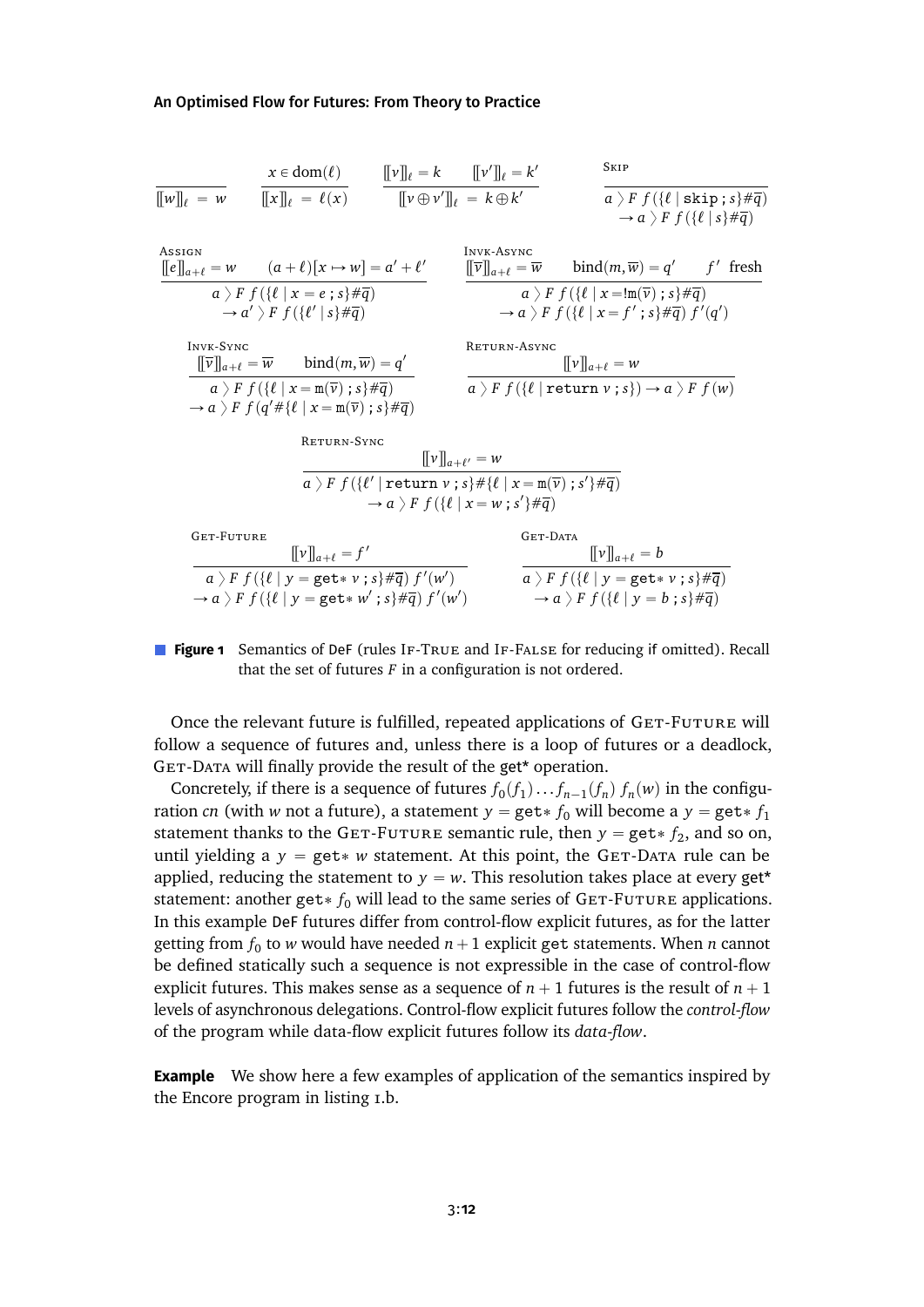A function invocation corresponding to the call to *foo* can be expressed by the following reduction (applying the rule INVK-ASYNC):

$$
\emptyset \setminus f_0(\{\emptyset \mid x = ! \text{foo}(1) ; \dots ; y = \text{get} * x\})
$$
  

$$
\rightarrow \emptyset \setminus f_0(\{\emptyset \mid x = f ; \dots ; y = \text{get} * x\}) f(\{\{x \mapsto 1\} \mid \dots\})
$$

Later on the resolution of future *f* will be delegated to a *bar* function that returns 4. We reach the following configuration and apply the RETURN-ASYNC rule:

$$
\varnothing \setminus f_0(\{[x \mapsto f] \mid y = \text{get} * x\}) f(\{[x \mapsto 1, y \mapsto f'] \mid \text{return } y\}) f'(4) \rightarrow \varnothing \setminus f_0(\{[x \mapsto f] \mid y = \text{get} * x\}) f(f') f'(4)
$$

Finally, the  $y = get * x$  statement can be reduced, fetching the future value in three steps (2 GET-FUTURE and one GET-DATA)

$$
\varnothing \setminus f_0(\{[x \mapsto f] \mid y = \text{get} * x\}) f(f') f'(4) \to \varnothing \setminus f_0(\{[x \mapsto f] \mid y = \text{get} * f'\}) f(f') f'(4)
$$
  
\n
$$
\to \varnothing \setminus f_0(\{[x \mapsto f] \mid y = \text{get} * 4\}) f(f') f'(4) \to \varnothing \setminus f_0(\{[x \mapsto f] \mid y = 4\}) f(f') f'(4)
$$

### **3.3 Syntax and Semantics of** DeF+F

We now extend the language with a forward\* statement. forward\* takes a Flow as parameter and can be used instead of return to terminate the execution of a function. forward\* f delegates the computation performed by the current task to the task that is computing f but only if forward\* f is in the body of a function called asynchronously. If the function is called synchronously, forward\* behaves like return. We present the consequences of this addition on syntax and semantics. The static syntax of DeF+F is the same as DeF plus a forward\* statement:

 $s ::=$ skip  $x = z \mid \text{if } v \{s\}$ else $\{s\} \mid s ; s \mid \text{return } v \mid \text{forward} * v$ 

The runtime configurations of DeF+F have one more kind of future: chained futures.

$$
F ::= \overline{f(\overline{q})} \ \overline{f(w)} \ \overline{f(\text{chain } f')}
$$

Figure [2](#page-13-0) defines the four semantic rules associated with forward\*. Forward-Sync is similar to  $REURN-SYNC$  and allows using forward\* with the same semantics as return in synchronous calls context, FORWARD-DATA is similar to RETURN-ASYNC but limited to the trivial case of a forward\* of a non-future value.

The rule Forward-Async complements them by handling the forwarding of future values in an asynchronous context. Where RETURN-ASYNC would have inserted an  $f(f')$  into the context, Forward-Async inserts a  $f$  (chain  $f'$ ) instead. Then, an application of CHAIN-UPDATE will replace the chained future with a resolved future.

Concretely, if there is a sequence of futures  $f_0(\text{chain } f_1) \dots f_{n-1}(\text{chain } f_n)$   $f_n(w)$  in the configuration *cn*, CHAIN-UPDATE will replace  $f_{n-1}(\text{chain } f_n)$  with  $f_{n-1}(w)$ , then  $f_{n-2}$ (chain  $f_{n-1}$ ) with  $f_{n-2}(w)$ , and so on. The *n*-th Chain-Update will update  $f_0$ to  $f_0(w)$ . At this point, assuming  $w$  is not a future, a get $f_0$  statement will only need a single GET-FUTURE to reach a GET-DATA transition.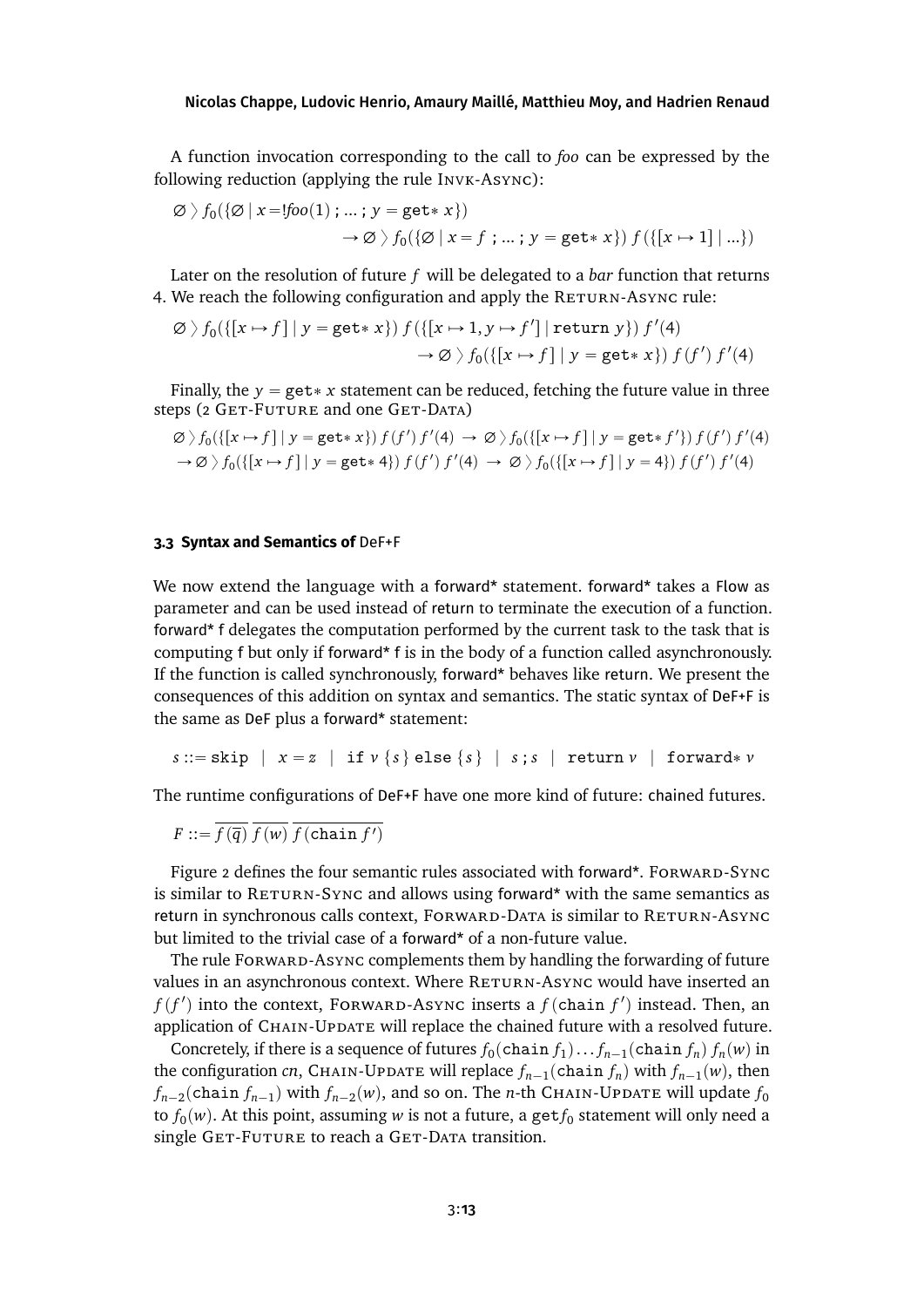<span id="page-13-0"></span>

| FORWARD-ASYNC<br>$[\![v]\!]_{a+\ell} = f'$                                         | FORWARD-SYNC<br>$\llbracket v \rrbracket_{a+\ell} = w$                                       |  |  |
|------------------------------------------------------------------------------------|----------------------------------------------------------------------------------------------|--|--|
| $a$ $F$ $f$ ({ $\ell$   forward* $v$ ; s})                                         | $a$ > F $f$ ({ $\ell$   forward* v; s}#q# $\overline{q}$ )                                   |  |  |
| $\rightarrow a$ $\rightarrow$ F $f$ (chain $f'$ )                                  | $\rightarrow a$ $\rightarrow$ $F$ $f$ ({ $\ell$   return $w$ ; $s$ }# $q$ # $\overline{q}$ ) |  |  |
| FORWARD-DATA<br>$\ \nu\ _{a+\ell}=b$                                               | CHAIN-UPDATE                                                                                 |  |  |
| $a \nbrace F f(\{\ell \mid \text{forward} * v ; s\}) \rightarrow a \nbrace F f(b)$ | $a$ $F$ $f$ (chain $f'$ ) $f'(w)$<br>$\rightarrow a$ $\rightarrow$ F $f(w)$ $f'(w)$          |  |  |

**Figure 2** Additional rules for the semantics of DeF+F.

The forward\* construct proposes similar behaviour to return in DeF, but with operations occurring in a different order: in the case of forward\*ed futures, future values are propagated as soon as possible, from the inner future to the outer one, and the resolution is performed only once per future, no matter how many delegated invocations there are. If return is used instead, several successive future retrieval operations occur until the inner future is reached.

**Example** We show here how a configuration evolves differently when forward\* is used instead of return. For that purpose, as in section [3.2](#page-10-2) we consider a configuration resulting from the execution of the Encore program in listing [1.](#page-4-0)b, slightly modified so that foo uses a forward\* to return its result.

When the execution reaches line 9, if we are in a similar state as the example in the previous section we can apply the FORWARD-ASYNC rule:

$$
\varnothing \setminus f_0(\{[x \mapsto f] \mid y = \text{get} * x\}) f(\{[x \mapsto 1, y \mapsto f'] \mid \text{forward} * y\}) f'(4)
$$

$$
\to \varnothing \setminus f_0(\{[x \mapsto f] \mid y = \text{get} * x\}) f(\text{chain } f') f'(4)
$$

Since  $f'$  is a resolved future,  $CHAIN-UPDATE$  can be applied immediately:

$$
\varnothing \rangle f_0(\{[x \mapsto f] \mid y = \text{get} * x\}) f(\text{chain } f') f'(4) \rightarrow \varnothing \rangle f_0(\{[x \mapsto f] \mid y = \text{get} * x\}) f(4) f'(4)
$$

Then, the  $y = get * x$  statement can be reduced, fetching the future value with only one GET-FUTURE and one GET-DATA.

$$
\varnothing \setminus f_0(\{[x \mapsto f] \mid y = \text{get} * x\}) f(4) f'(4) \rightarrow \varnothing \setminus f_0(\{[x \mapsto f] \mid y = \text{get} * 4\}) f(4) f'(4) \rightarrow \varnothing \setminus f_0(\{[x \mapsto f] \mid y = 4\}) f(4) f'(4)
$$

Somehow, the CHAIN-UPDATE transition replaces one of the GET-FUTURE applications of the example in section [3.2.](#page-10-2) Section [4](#page-16-0) will show that despite this difference, return and forward\* have in fact equivalent semantics in DeF+F.

#### <span id="page-13-1"></span>**3.4 The Type Systems of** DeF **and** DeF+F

Figure [3](#page-14-0) gives a type system for DeF, and figure [4](#page-14-0) introduces an additional typing rule for DeF+F. There are four kinds of type judgements:  $\Gamma \vdash z : T$  types any expression *z*;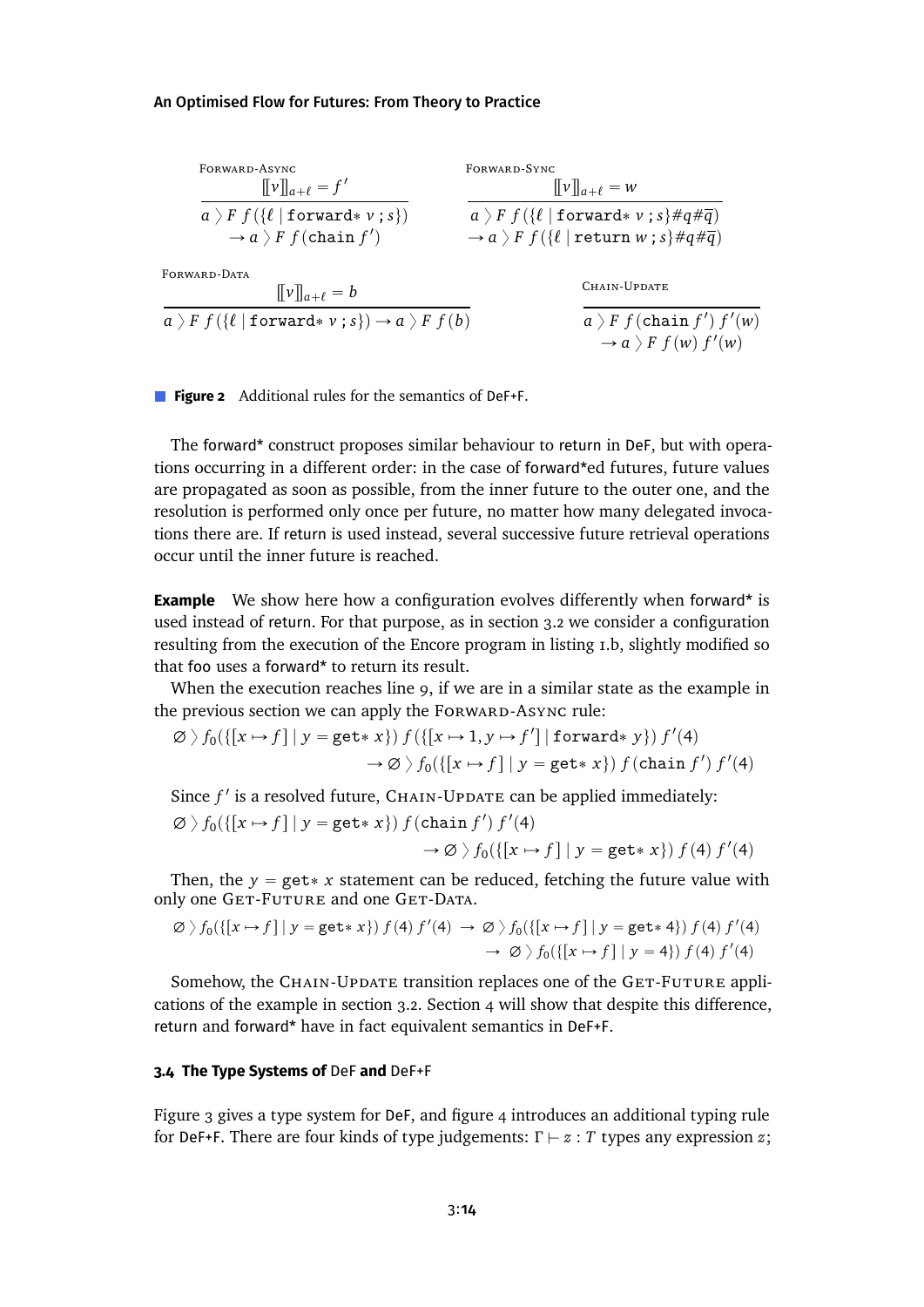<span id="page-14-0"></span>Type judgements for expressions:

$$
\begin{array}{ccc}\n( T\text{-Var}) & & (T\text{-}\text{-Var}_T) \\
\hline\n\Gamma \vdash x : \Gamma(x) & & \Gamma \vdash z : B \\
(T\text{-InvK-Async}) & & \Gamma \vdash z : \text{Flow}[B] \\
\end{array}\n\qquad\n\begin{array}{ccc}\n( T\text{-E} \text{exp} \text{res} \text{isom}) & & \\
\hline\n\Gamma \vdash y : T & & \Gamma \vdash v' : T' & \bigoplus : T \times T' \rightarrow T'' \\
T \vdash v \oplus v' : T'' & & \Gamma \vdash v \oplus v' : T'' \\
\end{array}\n\qquad\n\begin{array}{ccc}\n( T\text{-InvK-Async}) & & (T\text{-InvK-Sync}) \\
\hline\n\Gamma \vdash y : \text{Flow}[B] & & \Gamma \vdash v : \text{Flow}[B] \\
T \vdash \text{Inv}(\overline{v}) : \text{Flow}[T'] & & \Gamma \vdash \text{get}*v : B\n\end{array}\n\qquad\n\begin{array}{ccc}\n( T\text{-InvK-Sync}) & & \Gamma \vdash \overline{v} : \overline{T} \\
\hline\n\Gamma \vdash \text{Inv}(\overline{v}) : T' & & \Gamma \vdash \overline{v} : \overline{T} \\
\end{array}
$$

Type judgements for statements:

$$
\frac{\Gamma(x) = T \qquad \Gamma \vdash e : T}{\Gamma \vdash_m x = e} \qquad \qquad \frac{\Gamma \vdash_m s \quad \Gamma \vdash_m s'}{\Gamma \vdash_m s ; s'} \qquad \frac{\Gamma \vdash e : T' \qquad \Gamma(m) = \overline{T} \to T'}{\Gamma \vdash_m \text{return } e} \qquad \frac{\text{(T-Skip)}}{\Gamma \vdash_m \text{skip}}
$$

Type judgements for programs and functions:

$$
\frac{\Gamma' = \Gamma[\overline{x} \mapsto \overline{T}][\overline{x'} \mapsto \overline{T'}] \qquad \Gamma' \vdash_{\mathfrak{m}} s}{\Gamma \vdash T'' \mathfrak{m}(\overline{T} \times) \{\overline{T'x'}\ s\}} \qquad \frac{\Gamma = [\overline{x} \mapsto \overline{T}] \qquad \Gamma[\overline{x'} \mapsto \overline{T'}] \vdash s \qquad \forall M \in \overline{M}. \ \Gamma \vdash M}{\Gamma \vdash \overline{T} \times \overline{M} \ {\overline{T'x'} \ s\}}
$$

**Figure 3** Type system; each operator  $\oplus$  has a predefined signature, the rule for if is omitted.

$$
\cfrac{\Gamma \vdash e : \texttt{Flow}[T']}{\Gamma \vdash_e : \texttt{Flow}[T']} \cfrac{\Gamma(m) = \overline{T} \rightarrow \texttt{Flow}[T']}{\Gamma \vdash_m \texttt{forward} * e}
$$

**Figure 4** Type system addition for DeF+F.

*Γ*  $\vdash_m s$  types a statement *s* that belongs to the function m; *Γ*  $\vdash T''$  m  $(Tx)\$   $(T'x' s)$ checks that a function definition is well-typed; and  $\Gamma \vdash \overline{T x} \overline{M}$   $\{ \overline{T' x'} \ s \}$  checks the correct typing of a program. Due to the fact that a flow already encodes an arbitrary number of asynchronous delegations of a computation, flows of flows are forbidden at the type system levels. The notation  $\downarrow$  represents the collapsing of a flow type:  $\downarrow$  Flow[Flow[T]] reduces to  $\downarrow$  Flow[T]. The interested reader should refer to [\[12\]](#page-28-0) for a complete specification of collapse in a type system that supports parametric types. In our simplified context, the description can be summarised by the following rules:

$$
\downarrow \texttt{Flow}[\texttt{Flow}[T]] = \downarrow \texttt{Flow}[T] \qquad \downarrow \texttt{Flow}[T] = \texttt{Flow}[\downarrow T] \text{ if } T \neq \texttt{Flow}[T'] \qquad \downarrow B = B
$$

In figure [3,](#page-14-0) rule T-SUBTYPE allows any basic type to be considered as a flow type. T-Invk-Async states that the type resulting of an asynchronous function invocation is flow containing the type returned by the function; the collapse operator prevents nested flow types. Symmetrically, T-GET states that the result of the synchronisation on a flow is necessarily a basic type. Indeed as flows on flows do not exist and basic types can be lifted to flow types, a get\* operation can always be typed and always returns a basic type. Other type-checking rules are standard.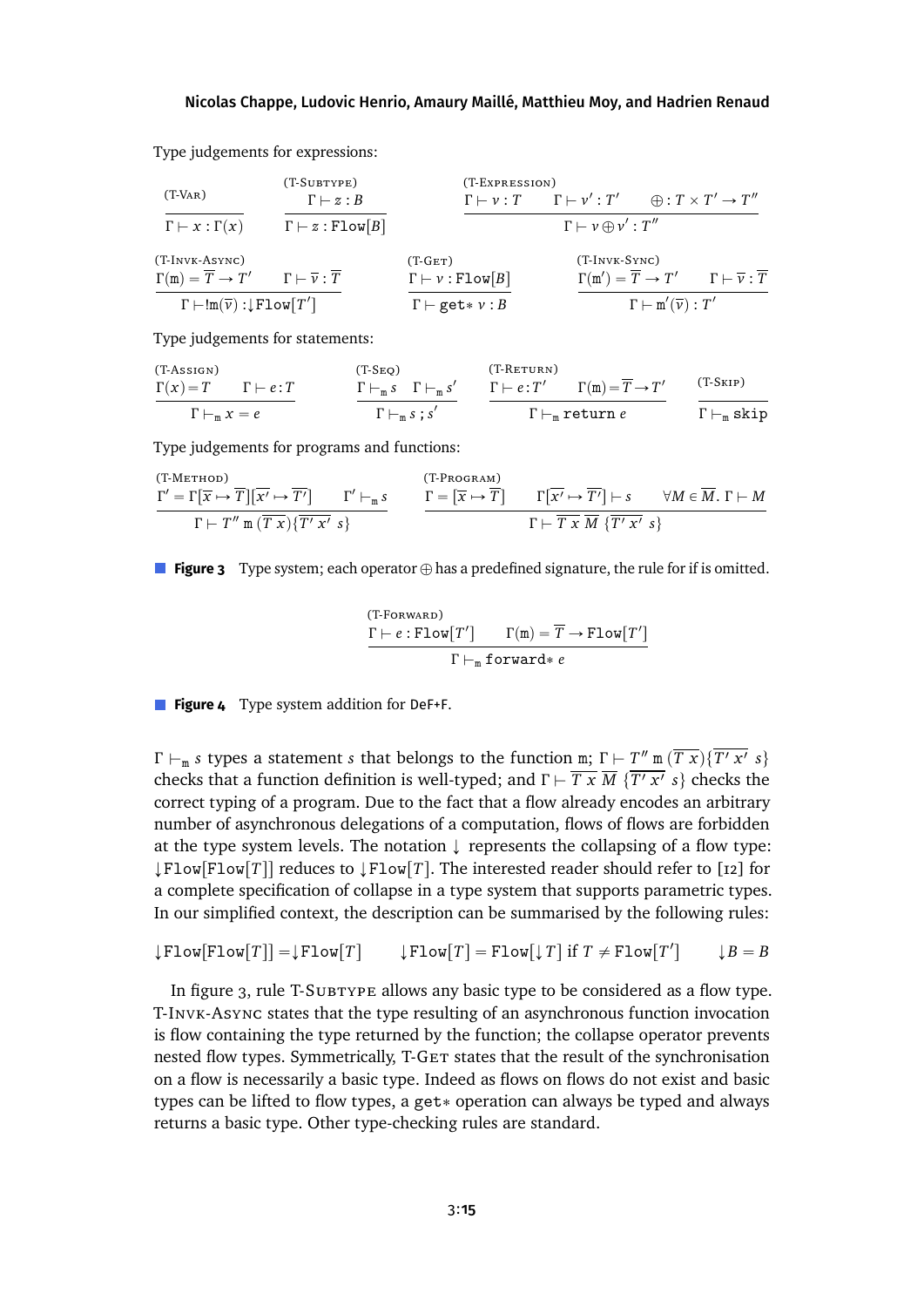Concerning the rule T-Forward shown in figure [4,](#page-14-0) it types the forward\* statement. It checks that the function's return type is  $Flow[T']$  and that the returned type is compatible with this signature. This ensures that a synchronous call to a function that performs a forward<sup>\*</sup> must consider the result of type  $Flow[T]$ . Our solution contrasts with what was adopted in Encore, where synchronously calling a function that contains a forward performs an implicit synchronisation on the future returned by the function; see Appendix [B](#page-35-0) for more details. Because of the subtyping rule, *e* could be of basic type *B* but  $T'$  cannot be of the form  $Flow[T'']$ .

**Properties of the Type System** The type system is not particularly original compared to the one of the Godot system [\[12\]](#page-28-0) except the rule T-Forward that elegantly solves the typing of synchronous calls with forward, as explained above. It shares the classical properties: *progress* and *preservation* (reduction doesn't break typing). Both properties are expressed on DeF+F, and also valid on DeF which is a subset of DeF+F.

For stating and proving preservation one needs to extend the type system in order to type configurations. The extension raises no particular difficulty: each thread is type-checked separately, we check that the type of values in the store fits with the type of the declared variables, and that for each future *f* of type Flow[T], *T* is the type of the value stored in the future  $f$  (or computed by the thread that computes  $f$ ), and a get *f* operation returns a value of type *T*. To type a runtime configuration, we need an extended typing environment of the form:

 $\Omega := \Gamma$   $\overline{f \mapsto \overline{\Gamma, m}}$   $\overline{f \mapsto T}$ 

The first *Γ* is the type of the global store, then for each not yet resolved future, the future identifier is mapped to a stack of *Γ* , *m* where each *Γ* is the typing environment that types the function body and *m* is the function name that provides the returned type, and the type of the future for the last *m* of the stack; finally we have a second mapping for resolved futures that maps each future identifier to the type of the future value. The initial configuration of a well-typed program is well-typed. Then we can state the preservation theorem:

**Theorem 1** (Preservation)**.** *A well-typed configuration remains well-typed during reduction.*

 $\Omega \vdash a\ \rangle \ F \ \ \land \ \ a\ \rangle \ F \rightarrow a'\ \rangle \ F' \ \Longrightarrow \ \exists \Omega'. \ \Omega' \vdash a' \ \rangle \ F'$ 

*Ω and Ω* <sup>1</sup> *are additionally constrained: the global Γ is the same in Ω and Ω* 1 *, and each future defined in Ω is also defined in Ω* 1 *with the same type.*

Like Encore and most of the languages with futures, our language has imperative features. Thus, contrarily to the Godot system, it is possible to create cycles of processes where each process references the future that is to be resolved by the next process in the cycle. In imperative languages with futures, and therefore in DeF and DeF+F, it is possible to have deadlocks in such situations. We only ensure progress in the absence of such deadlocks. This restriction of the progress property is in fact an advantage of our model: it shows that DeF and DeF+F model faithfully the deadlocks that exist in mainstream languages with futures.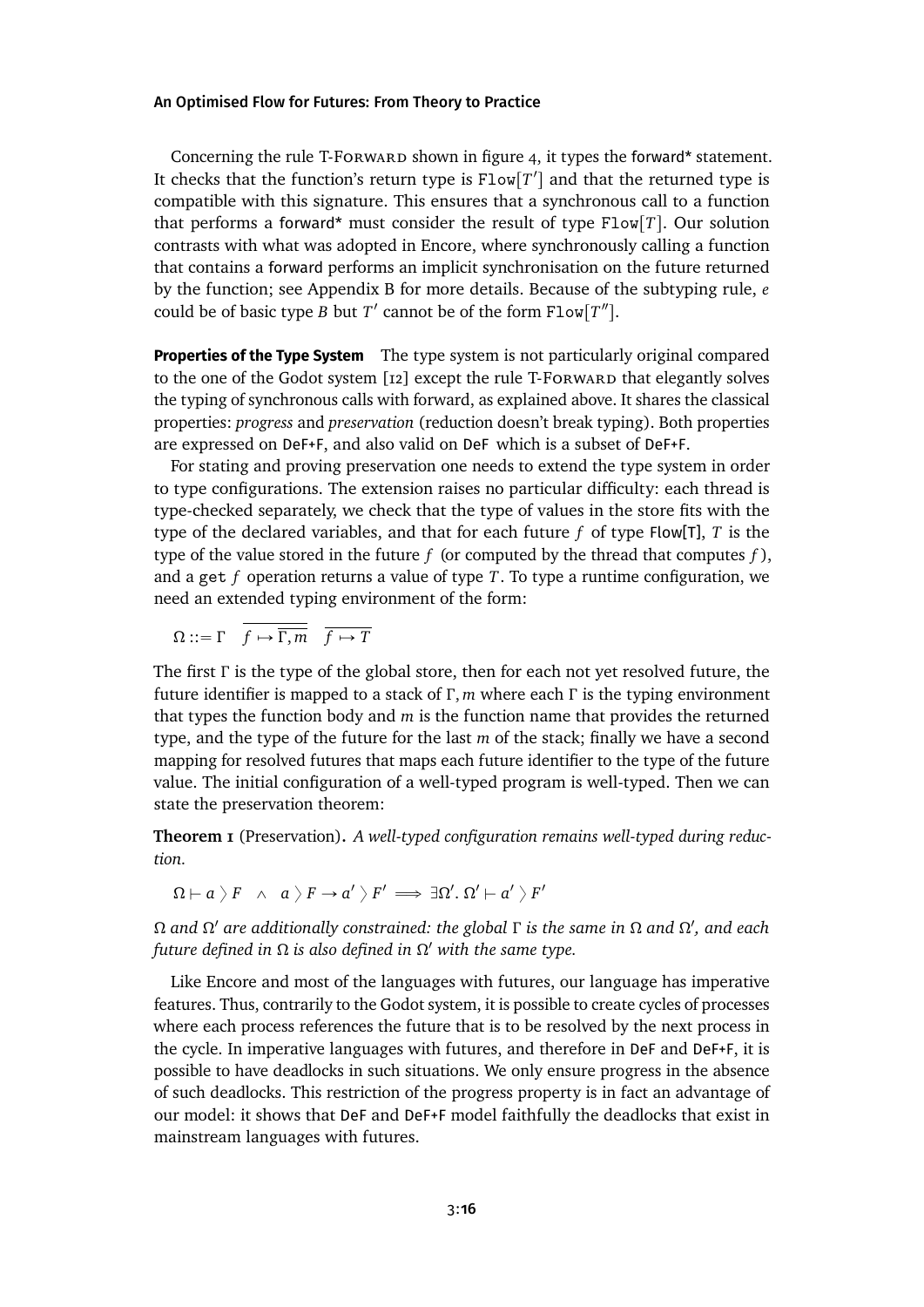We introduce the *Unresolved* predicate that checks whether a future is unresolved. It is defined by: *Unresolved* $(f, F) = \frac{1}{F}w$ ,  $f(w) \in F$ . We use it to state a progress property:

**Theorem 2** (Progress)**.** *In a runtime configuration, each element that is an unresolved future can progress except if it tries to perform a* get *on an unresolved future.*

$$
\Omega \vdash a \; \rangle \; f(\overline{q}) \; F \implies (\exists a' \; F'. \; a \; \rangle \; f(\overline{q}) \; F \rightarrow a' \; \rangle \; F' \land f(\overline{q}) \notin F')
$$
  
\$\lor (\exists v, \ell, y, s, \overline{q'} \cdot \overline{q} = \{\ell \mid y = \text{get} \* v \; ; \; s\} \# \overline{q'} \; \land \; \text{Unresolved}([\![v]\!]\_{a+\ell}, F))\$

This theorem ensures that any chosen task can progress unless it is trying to access an unresolved future. Consequently, a configuration that cannot progress only consists of tasks blocked on a future access, which implies that there is a cycle of futures. More generally, any chosen task is able to terminate except if it depends (indirectly) on itself or on a task that contains a non-terminating computation (e.g. an infinite recursive call).

### <span id="page-16-0"></span>**4 Forward: A Safe Optimisation in DeF**

The previous section showed the different runtime semantics for return in DeF/DeF+F and forward\* in DeF+F. This section proves that despite this difference, they can be used interchangeably in DeF+F, by showing formally that the use of forward\* instead of return does not alter the semantics of a DeF+F program. This positions the choice between return and forward\* in DeF+F as an optimisation matter rather than a semantics matter.

To prove this, we provide a simple translation from a DeF+F program to a DeF program that replaces forward\* by return statements. We then show using a branching bisimulation that the translation does not modify the behaviour of the program.

**Note on Bisimulations.** Bisimulations allow to compare the semantics of asynchronous programs [\[22\]](#page-29-8). Given a relation  $\mathcal{R}$ , two transition systems are said to be strongly bisimilar if for two states related by  $\mathcal{R}$ , a series of transitions on either side can be associated to the same series of transitions on the other side, with each pair of intermediate states linked by  $\mathcal{R}$ . Most of the time a strong bisimulation is too strict to compare programs and one needs to consider that some of the transitions do not need to be simulated. A weak bisimulation relaxes the definition of strong bisimulation by allowing a subset of transitions to take place at any time even without an equivalent in the other transition system. These transitions are called non-observable, or *τ*transitions, and are useful to encode updates of internal state.

This relaxation has a cost: two weakly similar programs might have some different properties, e.g. concerning the presence of deadlocks. Branching bisimulation is a compromise between strong and weak bisimulation that guarantees more properties but allows the presence of non-observable transitions. With a branching bisimulation a program that performs a *τ*-transition must remain in relation with the same states, guaranteeing that  $\tau$ -transitions have almost no effect on the program state. A divergence-branching simulation is another compromise that further requires an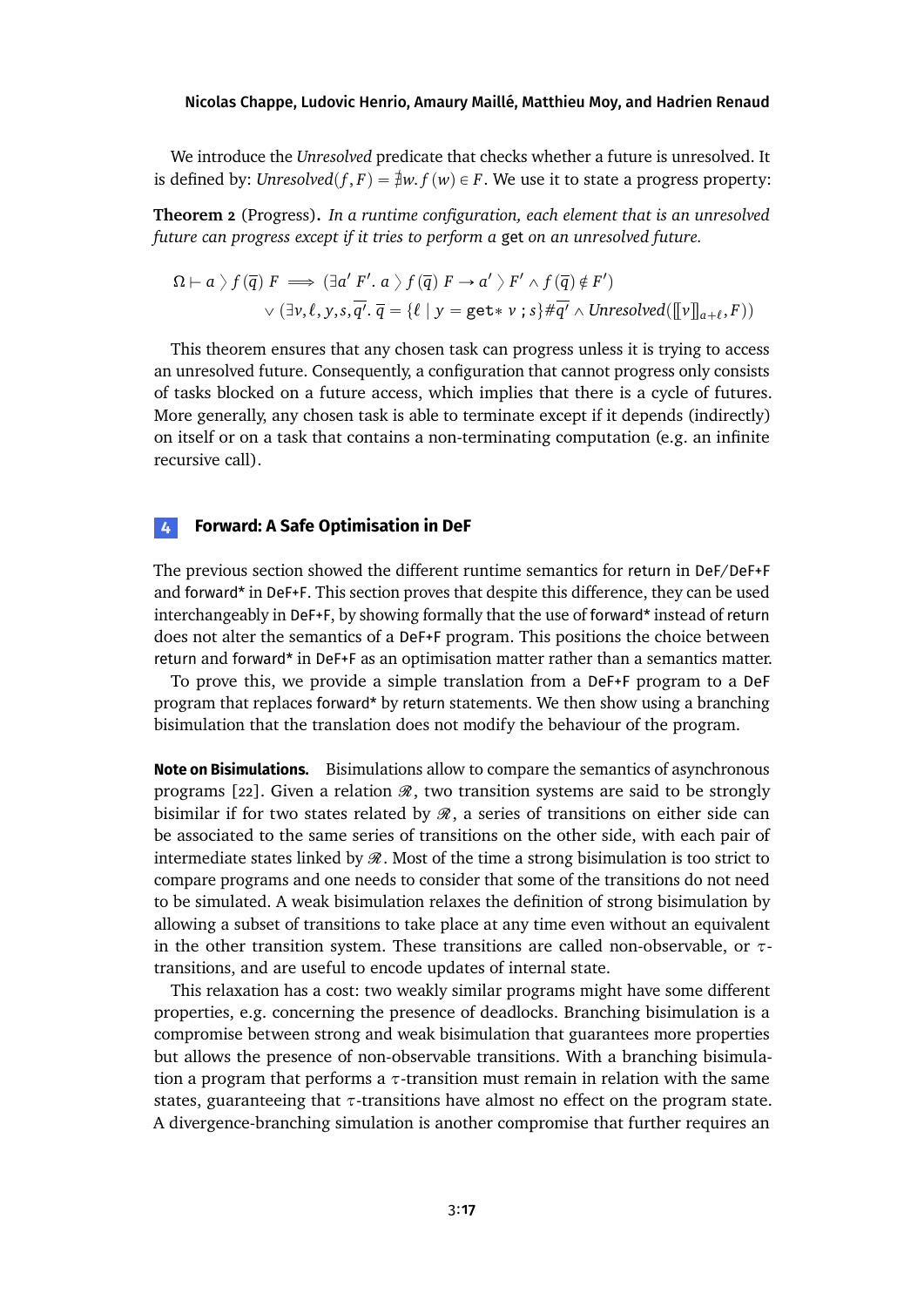<span id="page-17-0"></span>

| $\mathcal{R}$ -Id-Store                                                                                                                                         | $\mathcal{R}$ -Id-Resolved<br>$cn_{\rm m} \mathcal{R} cn_{\rm m}$ |                             | $\mathcal{R}$ -FORWARD-ASYNC<br>$cn_{\rm F}$ $\mathcal{R}$ $cn_{\rm D}$                              |  |
|-----------------------------------------------------------------------------------------------------------------------------------------------------------------|-------------------------------------------------------------------|-----------------------------|------------------------------------------------------------------------------------------------------|--|
| $a \mathcal{R} a$                                                                                                                                               | $cn_F f(w) \mathcal{R} cn_D f(w)$                                 |                             | $cn_F f$ (chain f') $\Re cn_D f(f')$                                                                 |  |
| $\mathcal{R}$ -FORWARDELIM                                                                                                                                      |                                                                   |                             | $\mathcal{R}$ -Chain-Update                                                                          |  |
|                                                                                                                                                                 | $cn_{\rm F}$ $\Re$ $cn_{\rm D}$                                   |                             | $cn_F f$ (chainf') $f'(w) \mathcal{R} cn_D$                                                          |  |
| $cn_F f(\{\ell \mid s\} \# \overline{q}) \mathcal{R} cn_D f(\{\ell \mid \llbracket s\rrbracket_{\text{fwdElim}} \} \# \llbracket q\rrbracket_{\text{fwdElim}})$ |                                                                   |                             | $cn_F f(w) f'(w) \mathcal{R} cn_D$                                                                   |  |
| $\mathcal{R}$ -Get-Future-F                                                                                                                                     |                                                                   | $\mathcal{R}$ -GET-FUTURE-D |                                                                                                      |  |
| $cn_F f(f') f''(\lbrace \ell_F   y = \text{get} \cdot f ; s_F \rbrace \# \overline{q}) \mathcal{R} cn_D$                                                        |                                                                   |                             | $cn_F \mathcal{R} cn_D f(f') f''(\lbrace \ell_D   y = \texttt{get*} f; s_D \rbrace \# \overline{q})$ |  |
| $cn_F f(f') f''({\ell_F   y = \texttt{get*} f'; s_F \neq \overline{q}}) \mathcal{R} cn_D$                                                                       |                                                                   |                             | $cn_F \mathcal{R} cn_D f(f') f''(\lbrace \ell_D   y = \text{get* } f'; s_D \rbrace \# \overline{q})$ |  |

**Figure 5** Relation between DeF +F configurations and DeF configurations.

infinite sequence of *τ*-transitions on either side to correspond to an infinite sequence of *τ*-transitions on the other side.

Below, we prove a branching bisimulation. Our semantics are too different to ensure divergence-branching simulation because of the different synchronisation strategies between return and forward\*: getting the value of a future that is in a cycle will block on the DeF+F side, but enter an infinite sequence of *τ*-transitions on the DeF side.

### **4.1 Translation from** DeF+F **to** DeF **and Program Equivalence**

A DeF+F program can be translated into a plain DeF program using the semanticspreserving transformation  $\left|\right|_{\text{fwdElim}}$  defined as follows:

```
[\![forward* v]\!]_{\text{fwdElim}} \triangleq return v
```
Terms other than forward\* are unchanged. To prove that  $[\![]_{fwdElim}$  actually preserves the semantics of a DeF+F program, we define in figure [5](#page-17-0) a relation  $\mathcal R$ . It associates a DeF+F configuration  $cn_F$  and a DeF configuration  $cn_p$  that represents a similar state of execution. We prove that two configurations related by  $\mathcal{R}$  are bisimilar. More precisely, the equivalence we prove is a branching bisimulation that does not observe the update of intermediate futures in a sequence of chained futures (i.e. considers GET-FUTURE and CHAIN-UPDATE as *τ*-transitions) as the precise resolution status of a future is internal state that does not matter for the observable state of a program.

The trivial rules  $\Re$ -ID-Store and  $\Re$ -ID-Resolved state that two identical configurations are similar.  $\mathcal{R}$ -Forward DELIM deals with syntactic equality modulo forward\* elimination, simply replacing forward\* by return.

These rules are not sufficient, as CHAIN-Updates can happen at any time on the DeF+F side, making the executions of a DeF+F program and its DeF counterpart slightly diverge. We still want these configurations to be related by  $\mathcal{R}$ , which will in fact be needed by the first item of theorem [3,](#page-18-0) as CHAIN-UPDATE is a  $τ$ -transition.

 $\mathcal R$ -Forward-Async and  $\mathcal R$ -Chain-Update deal with the fact that some futures are chained and others are not. The rule  $\mathcal{R}$ -Forward-Async states that chaining a future to another one, as the semantic rule FORWARD-ASYNC does, is semantically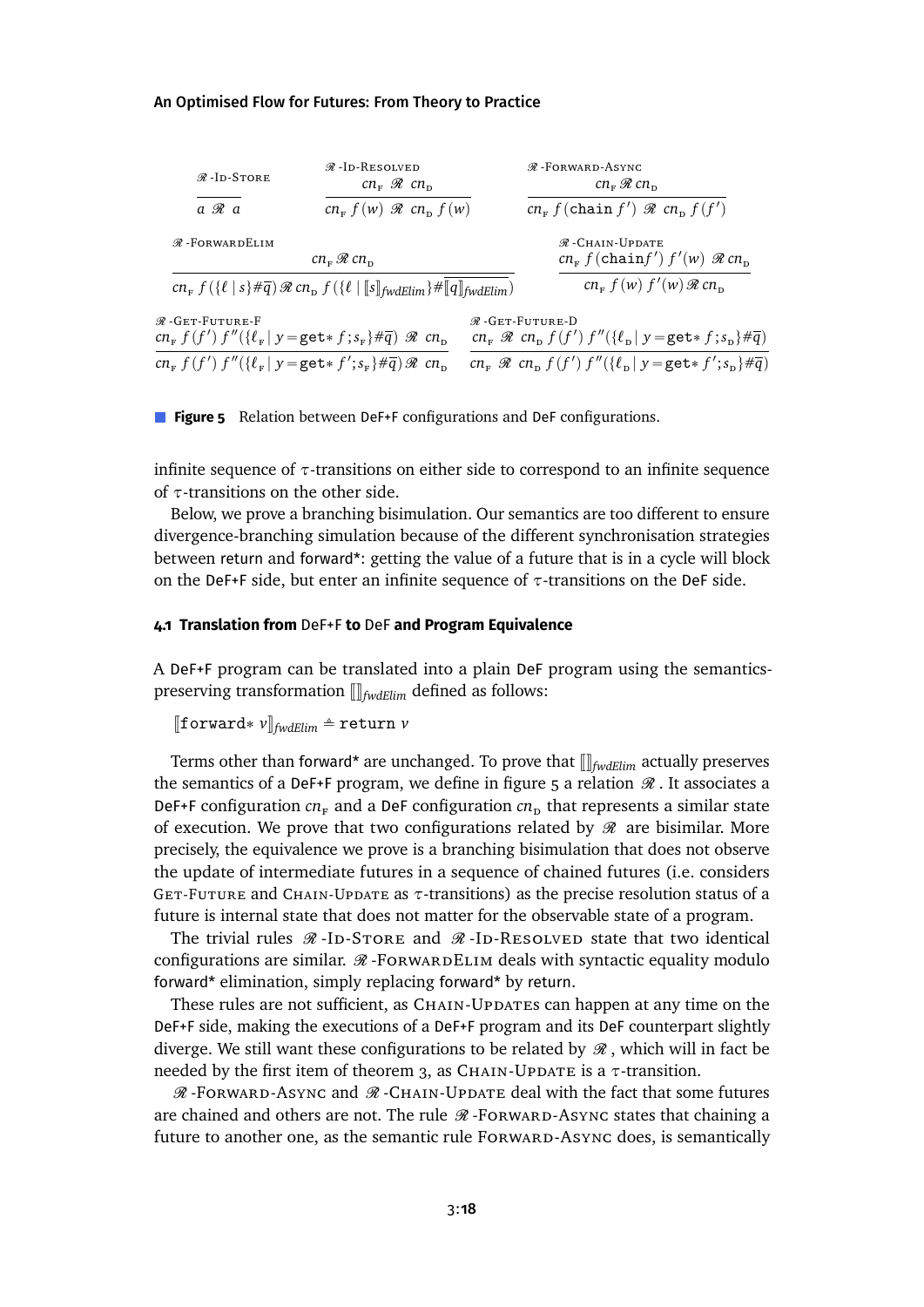equivalent to fulfilling it with this same future, as  $R$ ETURN-ASYNC does. Rule  $\Re$ -CHAIN-UPDATE can be used to undo the future chaining operation.

As the resolution of futures is done in a different order, and possibly at a different time, when forward\* is used instead of return, the rule  $\mathcal{R}$  -CHAIN-UPDATE and both  $\mathcal R$ -GET-FUTURE rules are needed to associate configurations in which some futures are at different stages of resolution. This different ordering only occurs upon resolution of the get\* statement, and is handled by the two GET-FUTURE rules.

This different ordering of future resolution also implies that there isn't a one-to-one mapping between CHAIN-Update transitions in a DeF+F execution and GET-FUTURE transitions in the context of that same program after forward\* elimination. All these facts are formalised by theorem [3.](#page-18-0)

### **4.2 Branching Bisimulation between** DeF+F **and** DeF

<span id="page-18-0"></span>**Theorem 3** (Correctness of the translation from DeF+F to DeF).  $\mathcal{R}$  is a branching bisim*ulation between the operational semantics of the* DeF+F *program P and the operational semantics of the DeF program*  $[$ *P* $]$ <sub>*fwdElim.*</sub>

Let *R* range over observable transitions. If  $cn_{F} \mathcal{R} cn_{D}$  then:

$$
\begin{array}{rcl}\n\mathit{cn}_{F} \xrightarrow{\tau}^* \mathit{cn}'_{F} \implies \mathit{cn}'_{F} \mathcal{R} \mathit{cn}_{D} & \mathit{cn}_{D} \xrightarrow{\tau}^* \mathit{cn}'_{D} \implies \mathit{cn}_{F} \mathcal{R} \mathit{cn}'_{D} \\
\mathit{cn}_{F} \xrightarrow{R} \mathit{cn}'_{F} \implies \exists \mathit{cn}'_{D} \ldots \mathit{cn}_{D} \xrightarrow{\tau}^* \mathit{R} \mathit{cn}'_{D} \wedge \mathit{cn}'_{F} \mathcal{R} \mathit{cn}'_{D} \\
\mathit{cn}_{D} \xrightarrow{R} \mathit{cn}'_{D} \implies \exists \mathit{cn}'_{F} \ldots \mathit{cn}_{F} \xrightarrow{\tau}^* \mathit{R} \mathit{cn}'_{F} \wedge \mathit{cn}'_{F} \mathcal{R} \mathit{cn}'_{D}\n\end{array}
$$

*The transitions Get-Future and Chain-Update are non-observable, both of them are labelled τ. The observable transitions Forward-Async and Forward-Data are labelled Return-Async, and Forward-Sync is labelled Return-Sync. All the other transitions are labelled with their original rule name.*

As the use of forward\* does not change when futures are created but only how they are resolved, if  $cn_F \mathcal{R}$  *cn*<sub>D</sub> then the identifiers of the futures of  $cn_F$  are exactly those of *cn*<sub>p</sub>, e.g. we have  $f \in cn_F \iff f \in cn_D$ . However, the value of *f* in  $cn_F$  and the value of *f* in  $cn_p$  may differ. In the following, we will denote that some futures  $f \in cn_F$  and  $f' \in cn_D$  actually share the same identifier by  $f = f'$  or  $f \equiv f'$ .

First, we introduce the notion of sequence of futures, and define a few lemmas on properties implied by  $cn_F \mathcal{R} cn_D$ . This will help to prove that  $\mathcal{R}$  is a branching bisimulation.

Definition 1 (Sequence of futures). *In a* DeF *or* DeF+F *configuration cn,*  $(f_0...f_n)$  *such that*  $\forall i, f_i(f_{i+1}) \in cn \vee f_i(\text{chain } f_{i+1}) \in cn$  *is called a* sequence of futures.

Given a future resolved or chained to another one in a DeF+F configuration, lemmas [1](#page-19-0) and [2](#page-19-1) state the possible forms of the corresponding future in an associated DeF configuration. Conversely, given a future resolved to another one in a DeF configuration, lemma [3](#page-19-2) states the possible forms of the corresponding future in the associated DeF+F configuration. Lemma [5](#page-20-1) generalises lemmas [1](#page-19-0) and [2:](#page-19-1) given a sequence of futures in a DeF+F configuration, it states the possible forms of the corresponding sequence in DeF, while lemma [6](#page-20-2) generalises lemma [3](#page-19-2) in a similar manner. As for lemma [4,](#page-19-3) it formalizes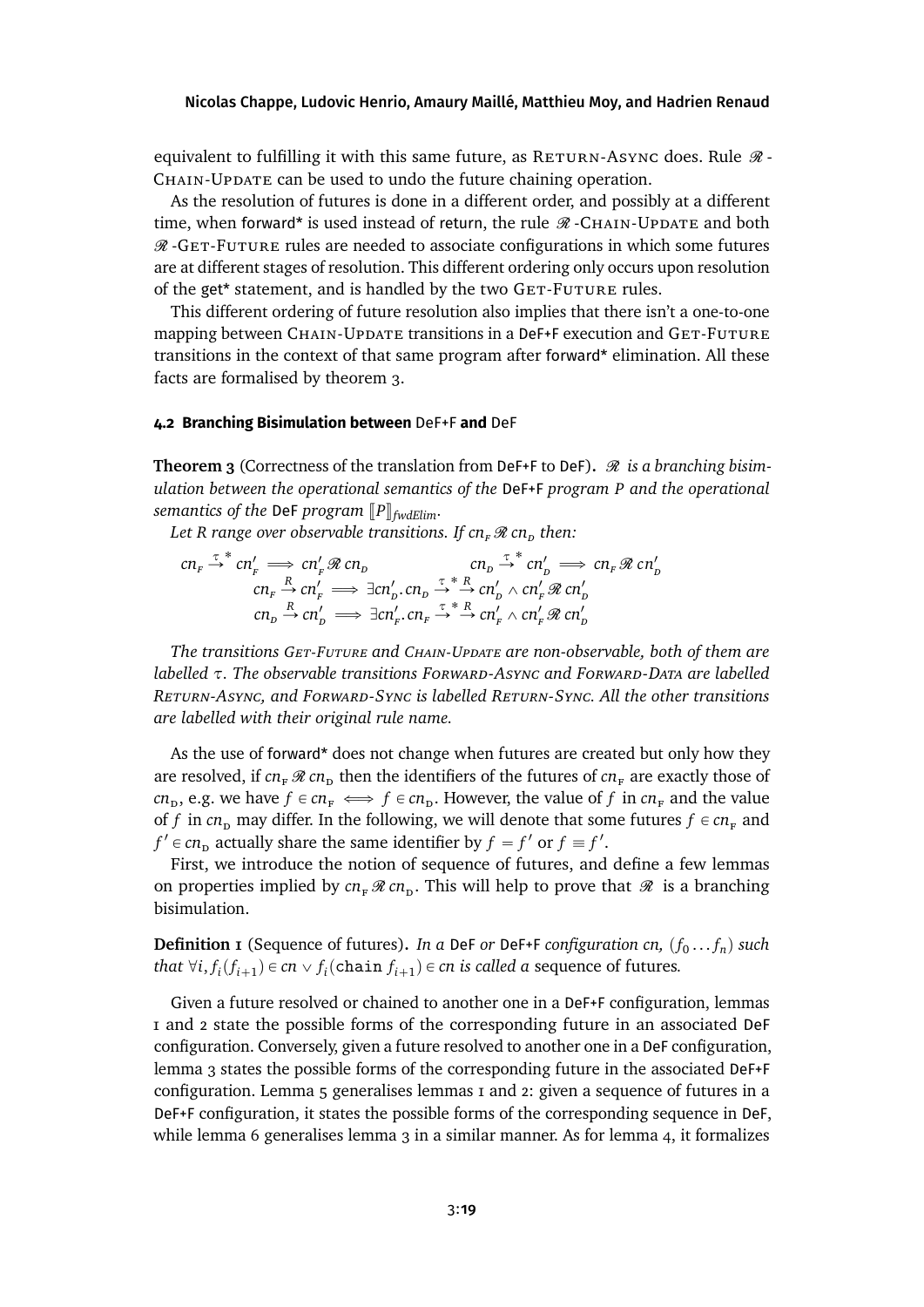that the local store and statements of a task are not altered by  $\prod_{fwdElim}$ , apart from get\* statements that can express a different stage of future resolution.

<span id="page-19-0"></span>**Lemma 1** (Matching a chained future). If  $cn_F \Re cn_D$  and  $f$  (chain  $f'$ )  $\in cn_F$ , then  $f(f') \in cn_p$ .

The case of a future resolved on the DeF+F side is more complicated, as such a future can not only come from a return statement, but also from a CHAIN-UPDATE. The following lemma illustrates that the chain construct can flatten chains of futures.

<span id="page-19-1"></span>**Lemma 2** (Resolved future in DeF+F). *If*  $cn_F \mathcal{R}$   $cn_D$  and  $f(w) \in cn_F$ , then there exists  $f_0(f_1)...f_{n-1}(f_n) \in cn_p$  such that  $f_0 \equiv f$ ,  $f_n(w) \in cn_p$ , and  $\forall i, f_i(w) \in cn_p$ .

The previous two lemmas dealt with futures resolved on the DeF+F side, the next one deals with futures resolved on the DeF side.

<span id="page-19-2"></span>**Lemma 3** (Resolved future in DeF). *If cn<sub>F</sub>*  $\Re$  *cn<sub>D</sub>* and  $f(w) \in cn_p$ , then:

- *Either w is a future and*  $f$  (chain  $w$ )  $\in$   $cn<sub>F</sub>$ .
- *Or there exists*  $w'$  *such that*  $f(w') \in cn_F$  *and there exists*  $f_0(f_1) \ldots f_{n-1}(f_n) \in cn_D$  *such that*  $f \equiv f_0$ ,  $f_n(w') \in cn_p$ , and  $\forall i, f_i(w') \in cn_r$ .

Given a resolved or chained future in a DeF or DeF+F configuration, the previous lemmas gave the form of the corresponding future on the other side. The next lemma deals with the last case: futures not yet resolved, that still have a task attached to them. As the  $\prod_{fwdElim}$  transformation is fairly simple, the local store and most statements will be identical on both sides, but get\* statements may differ. Indeed, following a sequence of futures by the rule GET-FUTURE being non-observable,  $\mathcal{R}$  has to relate get \* statements at different stages of update. In this case, walking back the chain of GET-FUTURE leads to the same initial future.

<span id="page-19-3"></span>**Lemma 4** (Matching tasks). If  $cn_F \mathcal{R} cn_D$ , then  $\exists s.f(\lbrace l \mid s \rbrace \# \overline{q}) \in cn_F$  if and only if  $\exists s'. f(\{l \mid s'\} \# \overline{\llbracket q \rrbracket_{\text{fwdElim}}}) \in cn_{\text{p}}$ . In this case:

- *Either*  $s' = [[s]]_{fwdElim}.$
- *Or s* is of the form  $y = get * w$ ;  $s_1$ , and  $s'$  of the form  $y = get * w'$ ;  $[s_1]_{fwdElim}$ , with

$$
\exists w_0 \dots w_n \in cn_F. \ \exists w'_0 \dots w'_m \in cn_D \begin{cases} \forall i < n \ w_i(w_{i+1}) \in cn_F \\ \forall i < m \ w'_i(w'_{i+1}) \in cn_D \\ w_0 \equiv w'_0 \\ w_n = w \\ w'_m = w' \end{cases}
$$

The two last lemmas are generalisations of the three first ones. They answer the question: given a sequence of futures, on the DeF side or on the DeF+F side, what can we say about the other side? Lemma [5](#page-20-1) is about the DeF to DeF+F case, while lemma [6](#page-20-2) handles the other direction.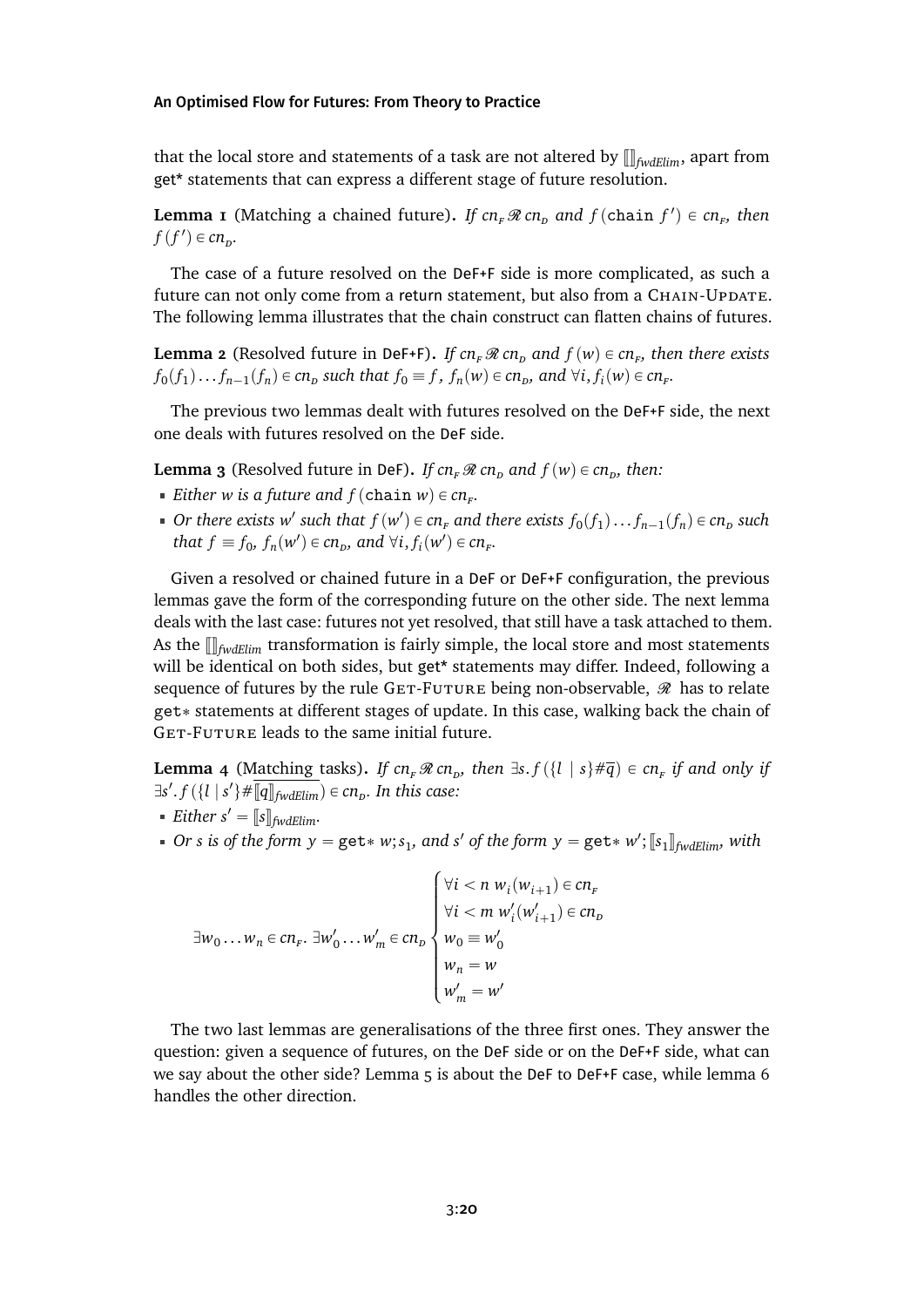### <span id="page-20-1"></span>**Lemma 5** (Sequence of futures: DeF to DeF+F)**.**

If  $cn_F \mathcal{R}$   $cn_D$  and  $f_0(f_1)...f_{n-1}(f_n)$   $f_n(w) \in cn_D$  with  $\frac{4}{7}f \in cn_D$ .  $w = f$ , then there exists  $k_0 \leqslant \cdots \leqslant k_l$  such that for all  $i < l$  either  $f_{k_i}(f_{k_{i+1}}) \in cn_F$  or  $f_{k_i}(\texttt{chain}~f_{k_{i+1}}) \in cn_F$  with  $k_0 = 0$  *and*  $k_l = n$ .

<span id="page-20-2"></span>**Lemma 6** (Sequence of futures: DeF+F to DeF)**.** *If*  $cn_F \mathcal{R}$   $cn_D$  and  $f_0(f_1) \dots f_{n-1}(f_n)$   $f_n(w) \in cn_F$ , then there exists  $f'_0(f'_1)...f'_{l-1}(f'_l) \in cn_p$  such that  $f'_0 = f_0$  and  $f'_l(w) \in cn_p$ .

The proof of theorem [3](#page-18-0) is done by induction and a classical case analysis on the reduction rule applied, proving that the bisimulation relation is maintained. Details of the proofs are provided in appendix [A.](#page-31-0) The most interesting cases are the GET-DATA rules, where a future is about to be resolved on one side, but there may still be multiple *τ*-transitions needed to get to the resolution on the other side.

In this section we have shown that, with data-flow explicit futures, the behaviour of the forward\* primitive is the same as the behaviour of a standard return. This highlights the fact that forward provides a form of data-flow synchronisation for control-flow explicit futures. More interestingly this shows that if necessary any return statement that returns a data-flow future could be compiled similarly to a forward\* statement, which should in general improve performances. In the next section, we will first present our implementation, in Encore of DeF and how DeF can be used to encode classical futures. We will also evaluate the performance of different future constructs and different ways to use them. Our objective is both to evaluate the effectiveness of data-flow future synchronisation and the opportunities for automatic optimisation of future flows.

# <span id="page-20-0"></span>**5 DeF in Practice**

This section has four purposes:

- 1. Describe an implementation of data-flow explicit futures in the Encore language. This is considered as a basis for the implementation of DeF in another language.
- 2. Explain the choice we made in the implementation of forward\* in our extension to the Encore languag[e.3](#page-20-3)
- 3. Describe our implementation of explicit futures based on data-flow explicit futures, following the approach proposed in [\[12\]](#page-28-0). This is crucial in order to provide to the programmer the choice between control-flow and data-flow synchronisation (cf. fulfilment observation problem above).
- 4. Evaluate the performance of different implementation and synchronisation strategies for futures on programs that express various communication patterns.

<span id="page-20-3"></span><sup>3</sup> <https://gitlab.inria.fr/lhenrio/encorewithdatafuts>, visited on 2021-05-23.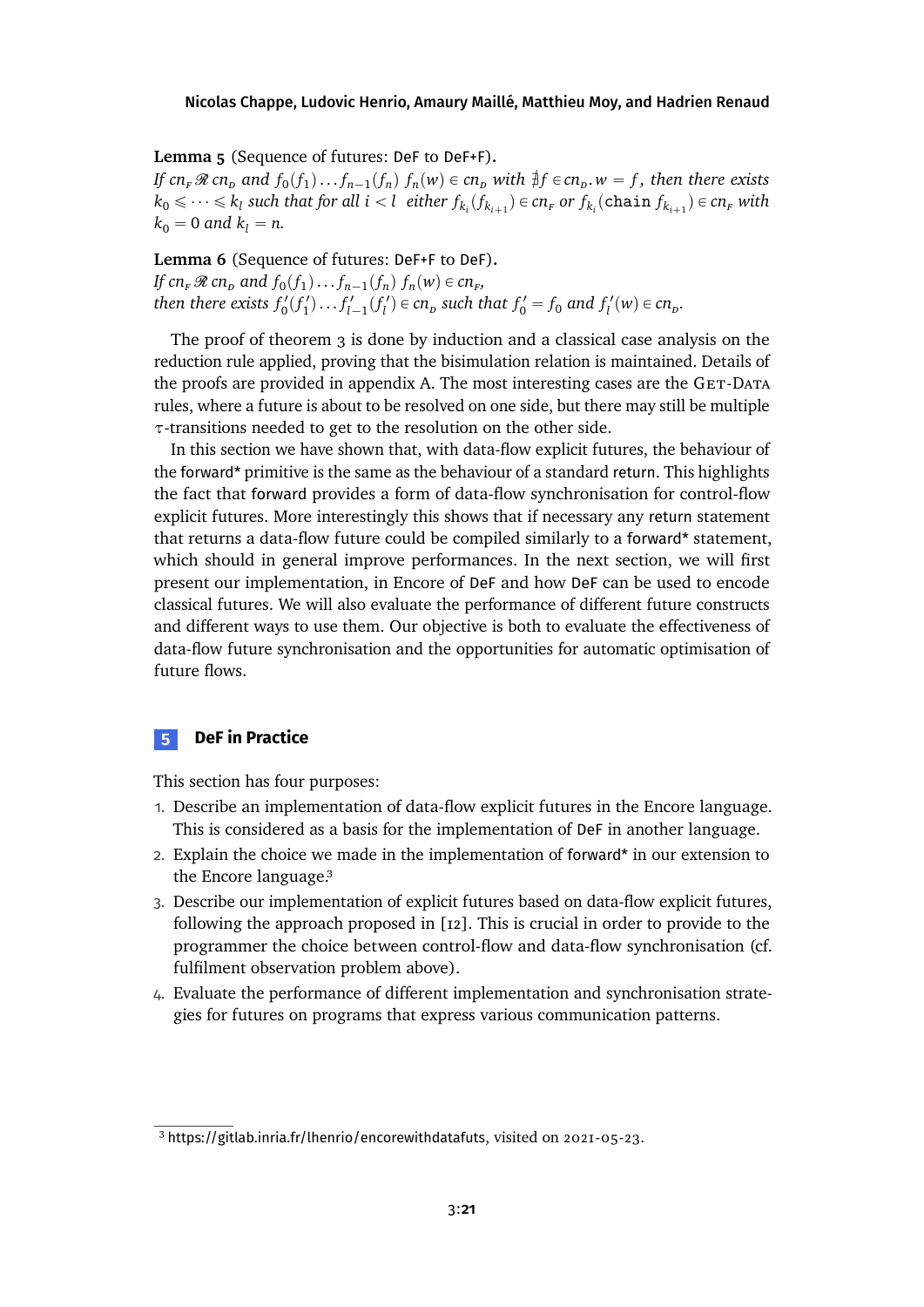# **5.1 Implementation of** Flow

To implement data-flow synchronisation for explicit futures in a language, three steps are necessary: 1) adapt the type system, 2) deal with the creation of data-flow explicit futures at runtime, and 3) provide manipulation primitives for data-flow futures.

# **5.1.1 Typing**

There are two aspects related to the typing of Flow[T] that require special care: the subtyping rule (T-SUBTYPE) and the collapsing rules (operator  $\downarrow$  in T-INVK-ASYNC). The subtyping occurs when the programmer tries to substitute a value of type T (T  $\neq$  Flow) where a value of type Flow[T] is expected: such a substitution is correct. As for the collapsing rules, when the typechecker encounters the type Flow[T], it must collapse it as per the collapsing rules established in [\[12\]](#page-28-0), and summarised in [3.4.](#page-13-1) This ensures that nested flow types do not appear and that lifting of non flow values into flows is possible.

# **5.1.2 Creation of** Flow

In DeF flows are created when a value of type T is substituted to a value of type Flow[T] (*lifting*) and when a function is called in an asynchronous way using the !! operator in DeF. In our extension to Encore, additionally to lifting and the !! operator, we provide an async\* operator that allows asynchronously executing arbitrary code. Asynchronous invocation of methods and asynchronous execution of arbitrary code do not need special care compared to control-flow explicit futures: one should create an instance of Flow and set it to be resolved with the result of the asynchronous execution. Lifting requires to create an instance of Flow and immediately resolve it with the lifted value (no process creation nor context-switching is needed). Lifting the value into a Flow allows programmers to write functions that may return results of asynchronous invocations as well as values lifted to an instance of Flow, unified under a single type.

# **5.1.3** Flow **Synchronisation with** get\*

In figure [2,](#page-13-0) rules GET-FUTURE and GET-DATA are used to recursively traverse a chain of flows until a value is reached. GET-DATA is only applicable on non-flow values. An implementation typically calls get\* recursively (GET-FUTURE) until a non-flow value is found and returns this value (GET-DATA), but deciding whether to perform a recursive call requires that the information of whether a value is a flow be available at runtime. In the absence of parametric types, the information is even available statically as part of typing, making the implementation straightforward. In the presence of parametric types, in a compilation scheme using type erasure, the compiler cannot know statically whether a parametric type P[T] is instantiated with T being a flow or a non-flow type. The decision to make a recursive call or not then requires introspection facilities built into the runtime. In languages where no such introspection features are available, implementing flows requires compiler designers to add runtime information to flows to determine whether an instance is resolved with another flow or with a value. In Encore, the Pony runtime [\[26\]](#page-30-3) adds introspection facilities that we use to check whether a Flow is resolved with a flow or with a non-flow value.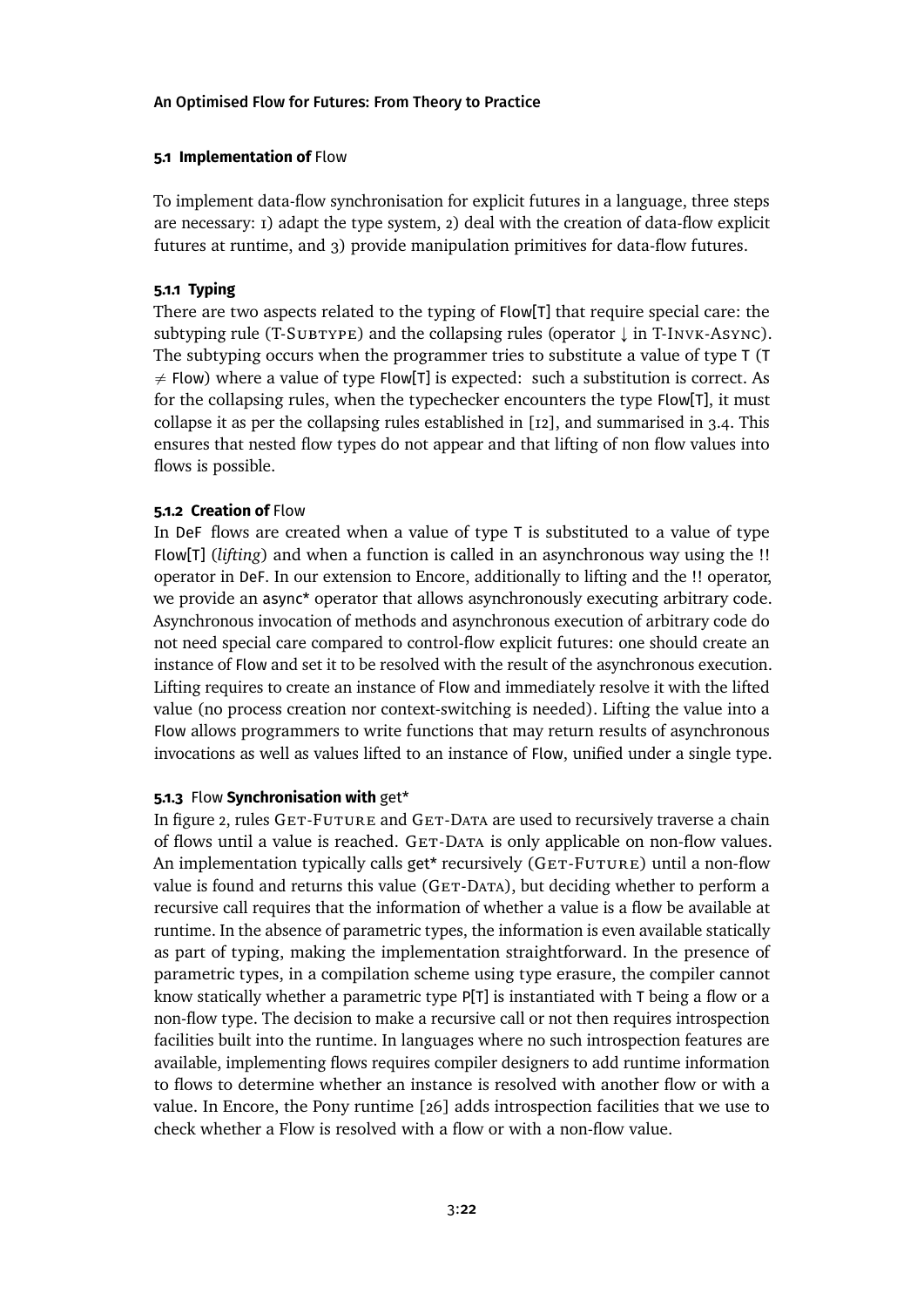# **5.2 Implementation of** forward\* **in Encore**

The forward primitive is easy to type and understand when it is in the body of a function that is run asynchronously. However, defining a good semantics and type system in the context of Encore where methods can be called either synchronously or asynchronously needs more attention. For example  $\bullet$  symbol was used in [\[11\]](#page-28-2) "to prevent the use of forward in contexts where the expected task type is not clear". In our case, similar difficulties arise with the conjunction of synchronous invocation and forward\* statement.

The rule in figure [4](#page-14-0) provides an elegant and safe solution to this problem. However, the existing implementation of forward in the Encore language is more permissive. Our theoretical results of section [4](#page-16-0) are based on the rule of figure [4](#page-14-0) because it is the safest solution but our implementation is a bit more permissive concerning the typing of functions that perform a forward\*: the return type of such functions does not need to be Flow[T]. This changes nothing when the function is called asynchronously. Instead, this choice entails an additional synchronisation (get\*) performed before the forward statement when a function that performs a forward\* is called synchronously. This changes a bit the semantics and thus our result on equivalence between return and forward is only valid *in the Encore implementation* if the method is called asynchronously. However as asynchronous invocations are identified syntactically, it would be easy to use forward\* only in the asynchronously called functions. These aspects are further discussed in appendix [B.](#page-35-0)

Because the more permissive semantics introduces an implicit synchronisation on an explicit future, in a freshly designed language we would advise to use data-flow futures with the typing of forward\* taken from figure [4.](#page-14-0) In our implementation we chose a more permissive and less safe version to be consistent with the Encore ecosystem.

# <span id="page-22-0"></span>**5.3 Encoding Fut** $\left[ \right]$  from Flow $\left[ \right]$

In this section, we build control-flow explicit futures on top of DeF, to assert its backward compatibility with existing systems. We show that a language implementing only Flow  $\Gamma$  can build Fut  $\Gamma$  as a library. In Encore, a library has no possibility to extend the syntax or introspect the rest of the code, we are thus limited to simple encodings. In practice, we provide an implementation of Fut $\lceil \cdot \rceil$  that relies on our Flow $\lceil \cdot \rceil$  construct of Encore and on our implementation of get\*,  $\rightarrow$ \* (the natural extension to data-flow explicit futures of the ~~> operator for future chaining), and async\*.

**Definition** Godot [\[12\]](#page-28-0) suggests a construction for such control-flow explicit futures:  $Fut[\tau] ::= \Box$  Flow $[\tau]$ 

 $\Box$  is called the "box" operator. It encapsulates its argument in a structure of a different type, whose only available operation is unbox, where unbox $(\Box x) = x$ . Intuitively, the  $\square$  operator stops type collapsing:  $\downarrow$  Flow  $\lceil T \rceil$  reduces to  $\downarrow$  Flow  $\lceil T \rceil$ , but  $\downarrow$  Flow $\Box$ Flow $\Box$ *T* $\parallel$  is not collapsed (it reduces to Flow $\Box$ Flow $\Box$ *T* $\parallel$ ).

The corresponding operations follow:

 $get e ::= get * (unbox e)$   $then (e, f) ::= \Box then * (unbox e, f)$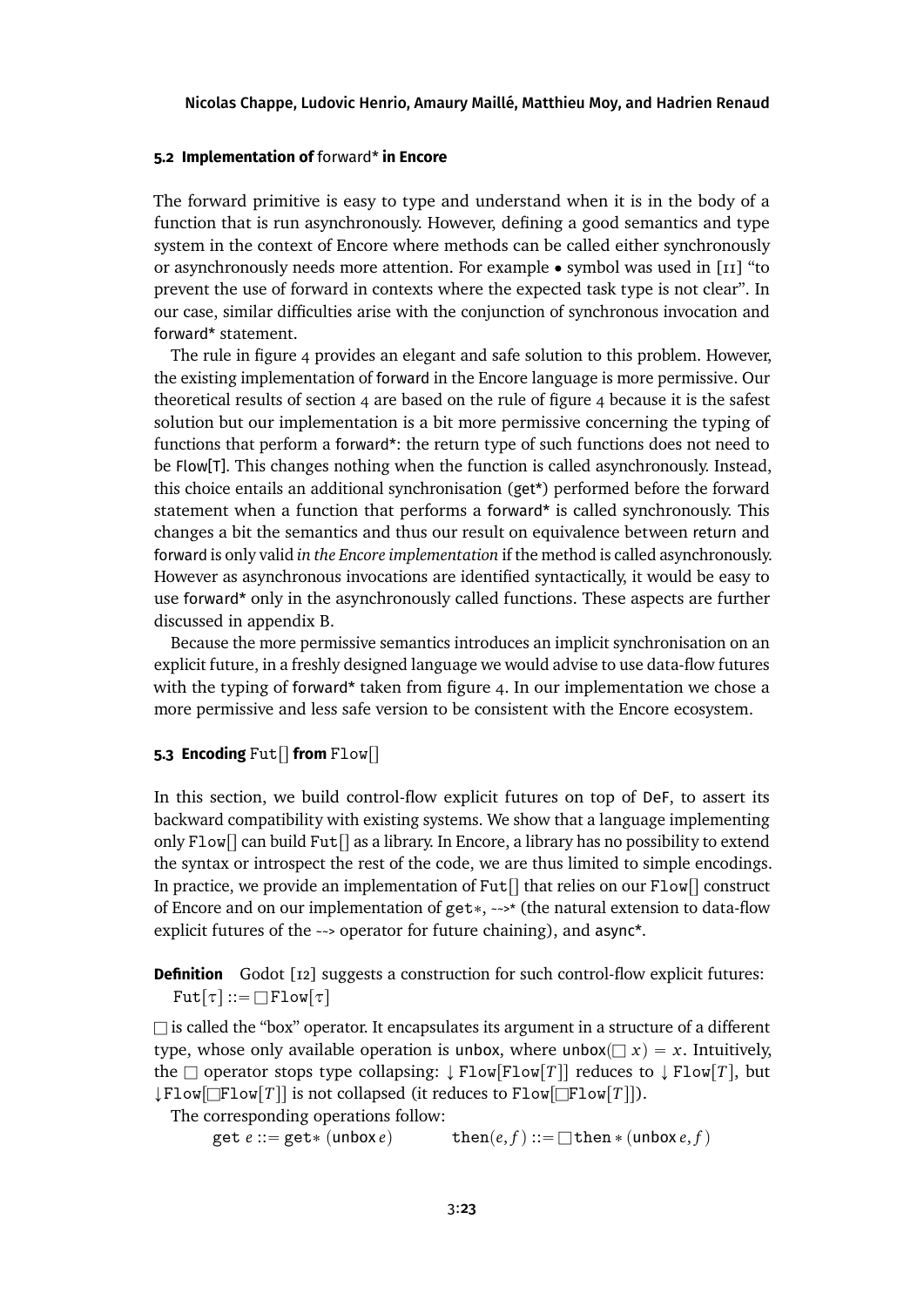**Implementation** We define the class Future[t] and the get<sub>14</sub> function as shown in listing [2.](#page-23-1)

<span id="page-23-1"></span>**Listing 2** Future[t] and get\_ based on Flow and get\*

```
1 read class Future[t]
 2 val content: Flow[t]
 3 def init(x: Flow[t]): unit
 4 this.content = x
 5 end
6 end
 7
 8 fun get_(y: Future[t]): t
9 return get*(y.content)
10 end
```
A restriction of our approach is that, in an Encore library, we cannot overload existing operators or functions. As such, we provide functions with the right behaviour, but not the desired name: get\_, call\_, await\_, or async\_. For the call operator (!) the problem is slightly more complex as functions are not sufficient and the syntax should be extended. In the current state, programmers should use call\_(this!!foo(...)) when they mean this!foo(...). A similar adaptation is needed for forward. This restriction is only a matter of syntactic sugar.

**Summary** With this implementation of control-flow explicit futures on top of dataflow explicit futures, we showed that control-flow explicit futures can be provided as an extension of DeF, and as a simple library. It is interesting to note that Godot provides an implementation in Scala of data-flow synchronisation on top of controlflow explicit futures (the opposite of what we did here), but that implementation does not fully support parametric types and its extension to parametric types would be challenging. Consequently, we believe that implementing DeF directly in the compiler is more flexible, and thus we advise, in the design of future programming languages with explicit futures, to first implement a data-flow synchronisation, and then extend it with control-flow explicit futures.

### **5.4 Benchmarks**

In this section, we provide a performance analysis of different implementations of future[s⁵:](#page-23-2) the builtin control-flow explicit futures Fut of Encore, the data-flow explicit futures DeF that we introduced earlier, denoted as Flow, and the control-flow explicit futures that were built in the previous subsection, denoted as Fut on Flow. We analyse several programs, using chains of futures of different length, or different memory management patterns. Our focus is to analyse the performance of futures, not the efficiency of the parallelisation in Encore or the number of actors that can be created in the Encore system. This is why we do not compare ourself with other frameworks and

<span id="page-23-0"></span><sup>4</sup> Underscore appended to avoid name collision with the get reserved keyword.

<span id="page-23-2"></span><sup>5</sup> All the code for those benchmarks is available at: <https://gitlab.inria.fr/datafut/fut-on-flow>, visisted on 2021-05-23.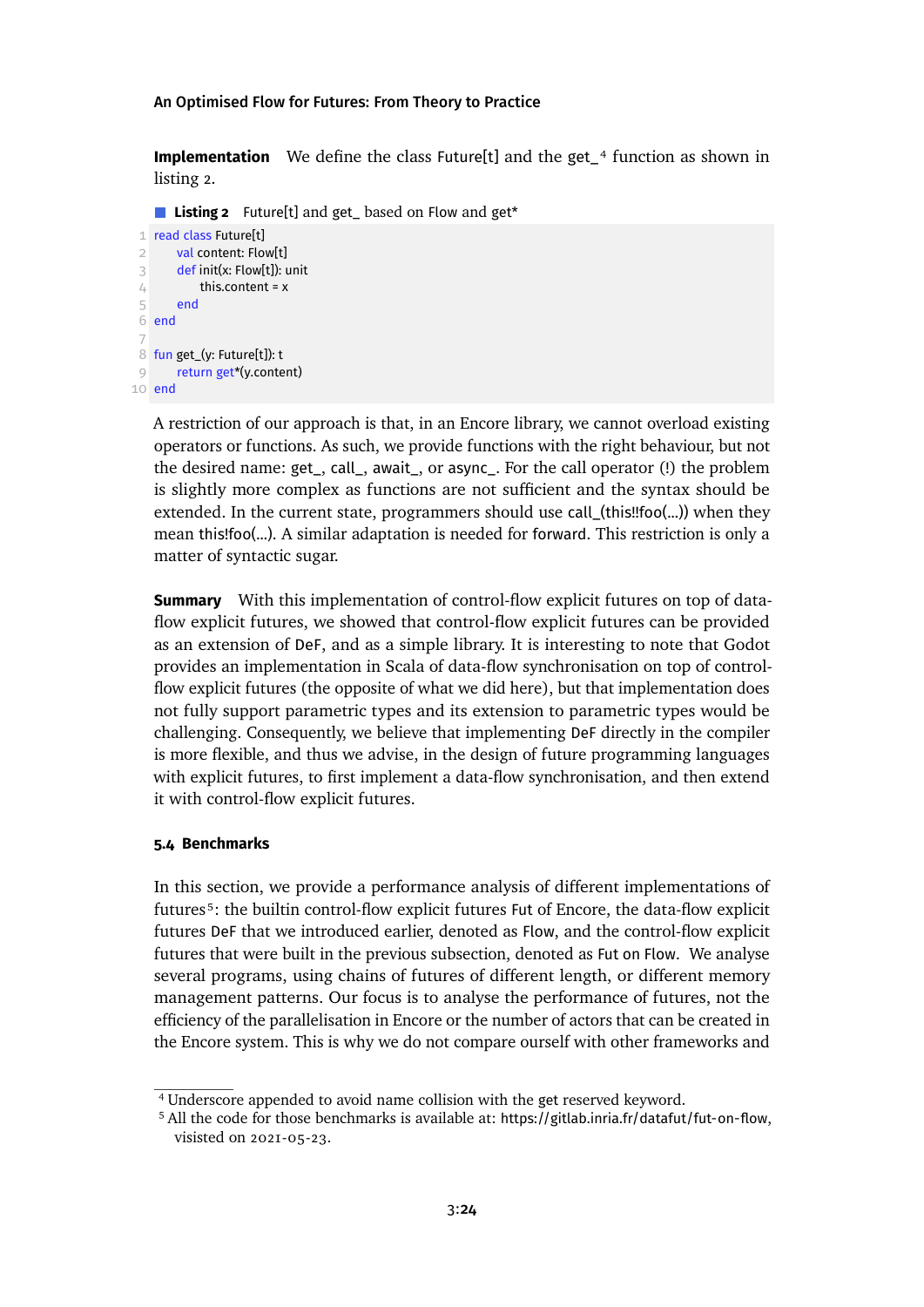our programs are mostly sequential or with little parallelism. Reducing parallelism allow us to avoid the complex interactions that exist between additional objects, concurrent garbage collection, memory contention: we only analyse the direct impact of different forms of futures.

All the benchmark results provided here are done on the same Dell XPS 13 9370, with a 8-core Intel Core i7-8550U and 16GiB of memory, running Ubuntu 20.04 and clang v10.0. Encore at version ea5736869d2ac34cfbeee2be4a2988c819a215af is run using the release configuration and the -O3 flag.

### **5.4.1 Test Programs**

We evaluate performance on four examples, the first using non-nested futures, the next two stressing the implementation with long chains of futures, and the last one being closer to real-world workloads.

**Word Counter example.** The Encore compiler is shipped with tests, one is a word counter, from which we adapted this example. The WordCounter test dispatches asynchronous hash table insertions to 32 actors. We re-implemented the standard library module Big.HashTable.Supervisorh with Flow, with Fut on flow and with sequential execution (referred to as fun). There is no need here to use any forward, because there is no chain of futures. The original example used an optimisation that removed the use of futures: send one-way messages when the caller does not need the result. As this does not use futures, we disabled it in the Fut example, but still displayed its performance as OneWay.

**Recursive calls on a single actor: Ackermann.** We implemented the Ackermann function with recursive calls on a single actor. This program performs successive asynchronous invocations on the same entity (no parallelism, long delegation chains). In this benchmark, the chains of futures are of various lengths, because each call makes two recursive call, one which is forwarded and one for which it waits. Because we only have one actor, this wait cannot be a synchronisation, otherwise it would block the execution. We use here a cooperative yield (await) on the future before calling get. This problem does not arise with forward.

**Recursive calls on many actors without actor creation: recursive list summation.** We compute the sum of the numbers from 1 to *n* by creating a linked list of actors with those numbers and then traversing the list with successive asynchronous tail recursive invocations. The measured time does not take into account list creation. There is here one long chain of futures of length *n*. When forward is used, as one future is delegated along the chain of futures, this sum is done in constant space.

**K-Means** This benchmark runs a fixed number of iterations of the k-means clustering algorithm. Every compute intensive step is delegated to a large number of actors, then synchronised. This does not use forward since there are no chained futures. However, the benchmark is interesting because it allows us to compare the performance of Encore's native control-flow explicit futures and our re-implementation of it on top of data-flow explicit ones, on a realistic workload.

#### **5.4.2 Results and Discussion**

The performance of each of the four benchmarks are shown in tables [4, 5, 6,](#page-25-0) and [7.](#page-25-0)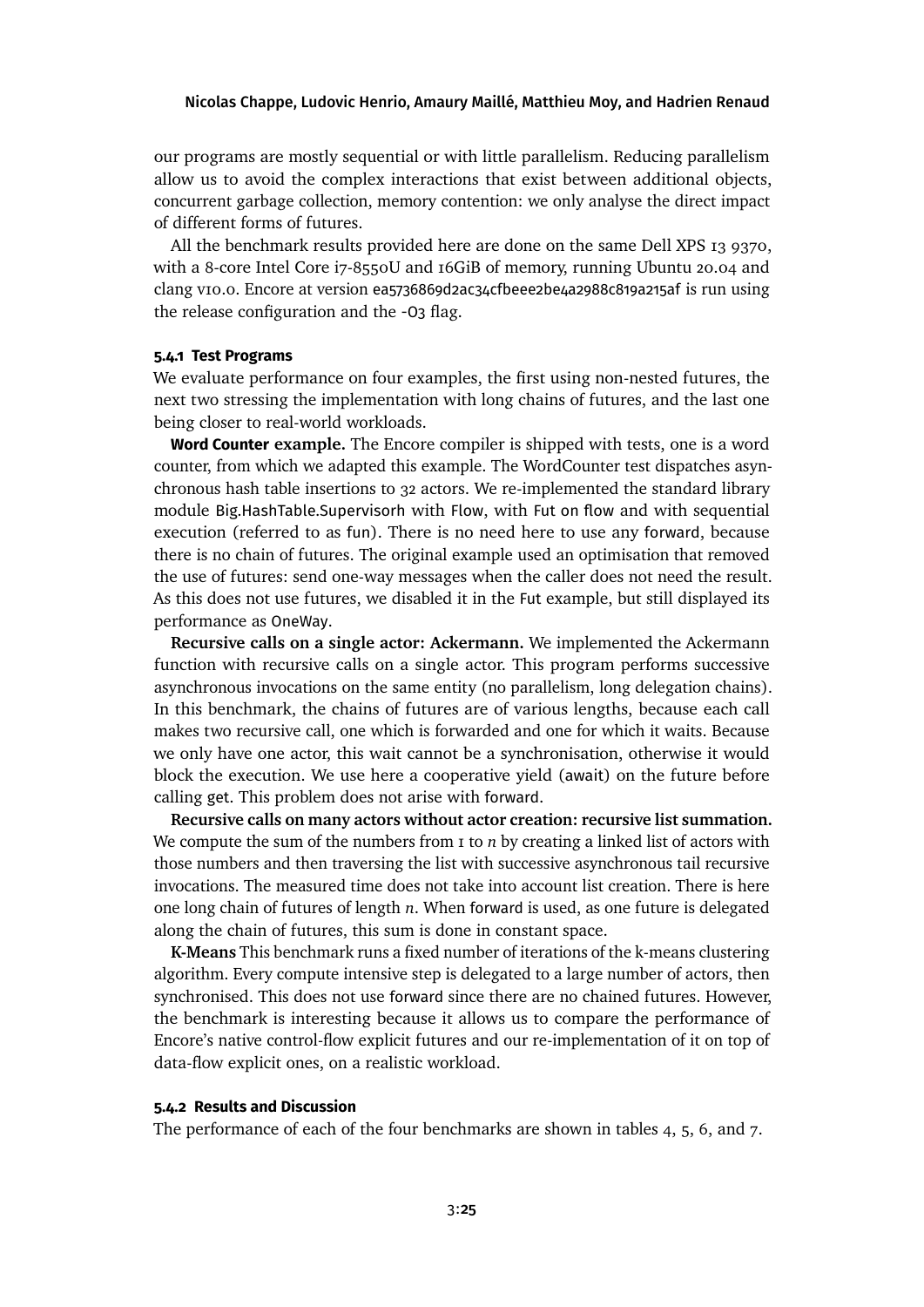<span id="page-25-0"></span>**Table 4** Running time of WordCounter (100 runs). The OneWay line corresponds to the version futures are optimised out by the compiler.

|             | Future used Average running time (ms) Std deviation |                       |      |
|-------------|-----------------------------------------------------|-----------------------|------|
| OneWay      | 103.4 ms                                            | 4.6 ms $4.4\%$        |      |
| Fut         | $185.5$ ms                                          | 6.5 ms $3.5\%$        |      |
| Flow        | 184.6 ms                                            | $6.7 \text{ ms}$ 3.6% |      |
| Fut on Flow | 190.4 ms                                            | $7.6$ ms              | 4.0% |
| fun         | $II9.3 \text{ ms}$                                  | 2.4 ms                | 2.0% |

■ **Table 5** Running time of the Ackermann benchmark (arguments: 3, 4 – 100 iterations)

| Future used              | Average running time Std deviation |                  |         |
|--------------------------|------------------------------------|------------------|---------|
| Fut with forward         | 27.86 ms                           | $1.2 \text{ ms}$ | $4.3\%$ |
| Fut on Flow with forward | 28.10 ms                           | 1.0 ms           | 3.5%    |
| Flow with forward*       | 31.49 ms                           | 0.7 ms           | $2.2\%$ |
| Flow                     | 39.I3 ms                           | 1.0 ms           | 2.4%    |
| Fut                      | $44.63$ ms                         | 0.7 ms           | $1.7\%$ |
| Fut on Flow              | 46.71 ms                           | $0.8$ ms         | $1.6\%$ |

**Table 6** Average running time of the recursive list summation (10000 actors, 100 iterations)

| Future used              | Average running time Std deviation |          |         |
|--------------------------|------------------------------------|----------|---------|
| Fut with forward         | $16.03$ ms                         | 1.0 ms   | $6.4\%$ |
| Fut on Flow with forward | 16.30 ms                           | 1.0 ms   | $6.3\%$ |
| Flow with forward*       | 16.14 ms                           | $0.9$ ms | 5.8%    |
| <b>Flow</b>              | $26.02 \text{ ms}$                 | $I.3$ ms | $5.1\%$ |
| Fut                      | 46.87 ms                           | $3.9$ ms | 8.4%    |
| Fut on Flow              | 47.64 ms                           | $3.8$ ms | $8.0\%$ |

**Table 7** Running time of 10 k-means steps (100 clusters, 10000 observations, 100 iterations)

|                                                                       | Future used Average running time Std deviation |                                                                          |  |
|-----------------------------------------------------------------------|------------------------------------------------|--------------------------------------------------------------------------|--|
| <b>Flow</b><br>468.8 ms<br>Fut on Flow<br>494.9 ms<br>Fut<br>500.7 ms |                                                | $114.7 \text{ ms}$ 24.5%<br>$125.8 \text{ ms}$ $25.4\%$<br>66.8 ms 13.3% |  |

The ackermann example has lower standard deviation than the other benchmarks, this might be caused by smaller future chains than the list summation example, or the absence of parallelism, unlike the WordCounter example.

The OneWay version of the WordCounter example is unsurprisingly far faster than the others. It allows evaluating the overhead of the future synchronisation over a plain one-way message. The sequential version is the slowest, showing that other versions do exploit parallelism even with a fine granularity of synchronisation.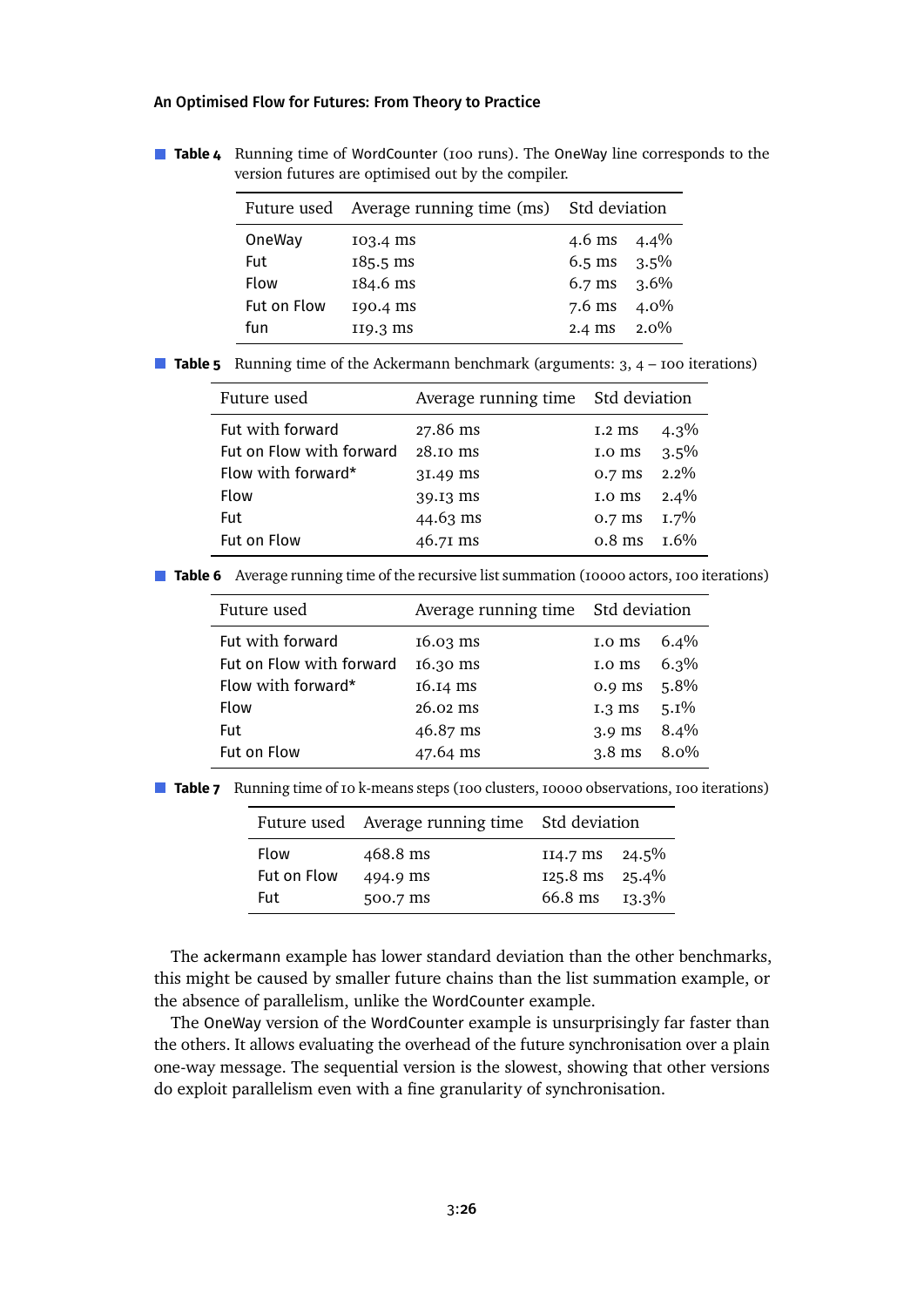The Ackermann and recursive list summation examples show the performance benefit of using forward or forward\* over the plain Fut or Flow equivalent when there are delegated computations.

On all examples, Fut and Fut on Flow perform similarly, showing that a library-based implementation of Fut based on data-flow explicit futures reaches performance similar to a dedicated implementation within the compiler. We can notice a small overhead that can be explained by the additional "box" objects introduced by Fut on Flow.

Both Ackerman and the recursive list summation show the performance benefit of using Flow over Fut, since less synchronisation is needed (for Ackermann, using Flow allowed us to directly return a Flow without the need for a costly await). This difference disappears when using forward on both versions since no synchronisation is needed whatever the type of future.

The k-means benchmark models real-world workloads and has a larger standard deviation than the others. However the observed performances still show that adding data-flow explicit futures does not affect significantly the performance of futures.

In the Fut version of the benchmarks, forward explicitly changes the semantics to relax synchronisation. As shown in section [4,](#page-16-0) in the Flow version, it becomes an optimisation that does not change semantics. A clever compiler could have compiled the Flow version to Flow with forward\* with the same semantics, and these benchmarks show that this is an interesting optimisation. An implementation with DeF and implicit optimisation of return into forward\* (for long chains) would ally both the performance improvements of forward and the improved type handling of DeF.

# **6 Conclusion**

We presented both theoretical and practical results showing that data-flow explicit futures form a relevant programming abstraction for parallel programming. Other constructs such as classical control-flow explicit futures can be implemented on top of them, and they allow optimisations that used to require ad-hoc keywords.

Our forward\* construct has a safe static semantics that constrains functions performing a forward\* to return a Flow type. As a consequence, even if the function is called synchronously, the semantics stays the same as return. On the contrary, the original Encore language has a specific semantics for synchronously called functions: they are forbidden in the formalisation but in practice, they are implemented with an additional synchronisation that may lead to deadlocks.

One of the advantages of data-flow synchronisation is the possibility to optimise the order of transmission of futures to the processes that use it, this had been partially studied in a distributed setting in [\[18\]](#page-29-9) but the current article opens new opportunities, allowing the compiler and the runtime to explore compromises between pulling the results with recursive get\*, pushing it based on forward\*, or using the optimised compilation into promises provided by Encore [\[11\]](#page-28-2).

**About Failures** Dealing with failures in concurrent and distributed systems is difficult. While futures can be safely integrated inside recovery protocols [\[6\]](#page-27-6), it is more difficult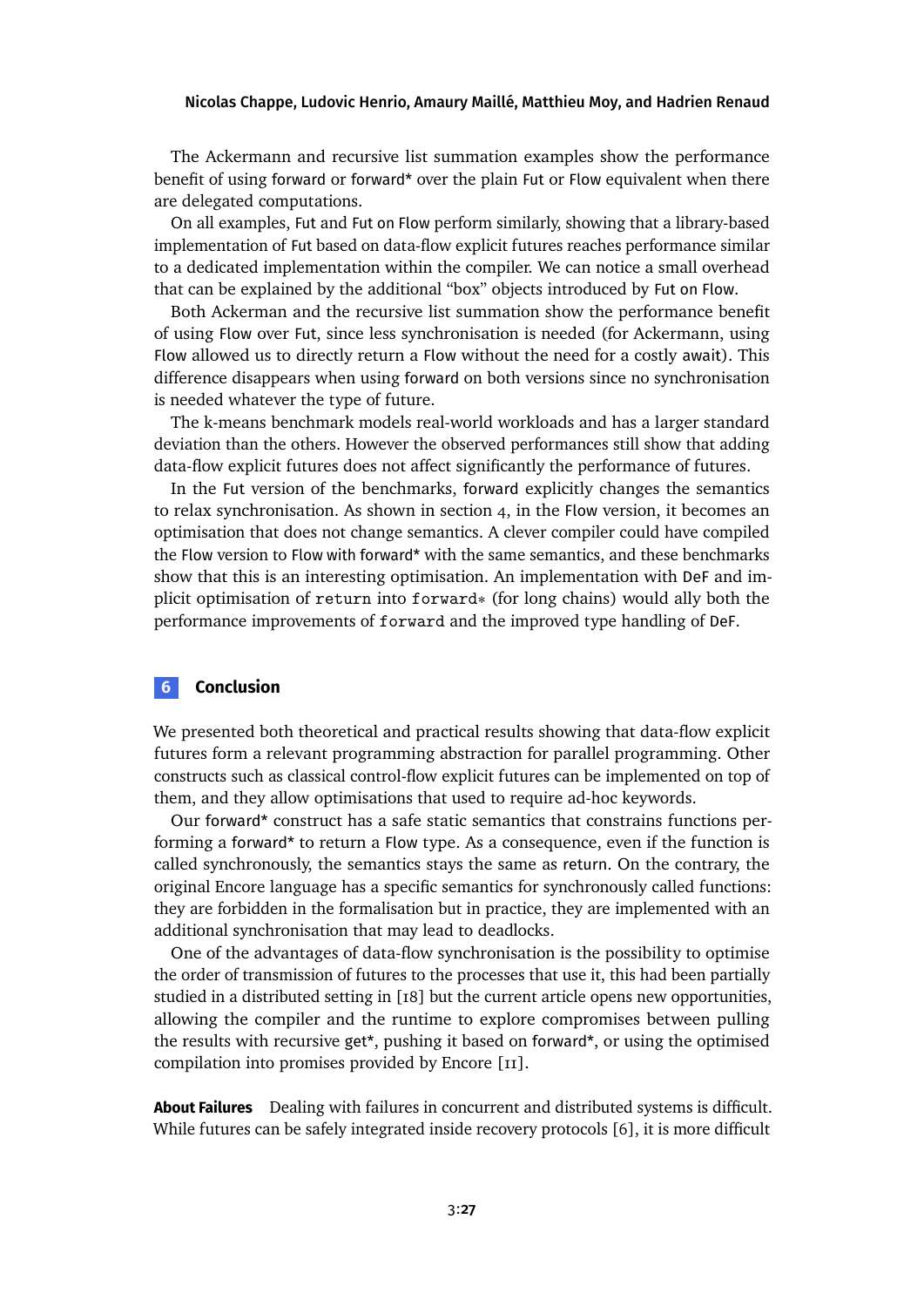to deal asynchronously with failures or timeouts inside the application code because the point of usage of a future can be far from the point of invocation of the computation and thus traditional exception handling mechanisms are often not adapted. Like for asynchronous reaction to fulfilment (section [2.3\)](#page-5-0), mechanisms similar to what exists for control-flow futures can be adapted for handling exceptions or failures with futures. In the current state of our study it does not seem that data-flow synchronisation helps with the difficulty of handling failures in an asynchronous manner. However, the data-flow synchronisation offers a different point of reaction to failure, closer to the use of the computation result, which can help the programmer handle the failure from a computational point of view.

# **References**

- <span id="page-27-4"></span>[1] Erika Ábrahám, Immo Grabe, Andreas Grüner, and Martin Steffen. "Behavioral interface description of an object-oriented language with futures and promises". In: *The Journal of Logic and Algebraic Programming* 78.7 (2009). The 19th Nordic Workshop on Programming Theory (NWPT 2007), pages 491–518. issn: 1567- 8326. DOI: [10.1016/j.jlap.2009.01.001](https://doi.org/10.1016/j.jlap.2009.01.001). URL: [http://www.sciencedirect.com/](http://www.sciencedirect.com/science/article/pii/S1567832609000022) [science/article/pii/S1567832609000022](http://www.sciencedirect.com/science/article/pii/S1567832609000022).
- <span id="page-27-2"></span>[2] Gul Agha. *Actors: a model of concurrent computation in distributed systems*. MIT Press, 1986. ISBN: 0-262-01092-5.
- <span id="page-27-3"></span>[3] Laurent Baduel, Françoise Baude, Denis Caromel, Arnaud Contes, Fabrice Huet, Matthieu Morel, and Romain Quilici. "Programming, Composing, Deploying for the Grid". In: *Grid Computing: Software Environments and Tools*. Edited by José C. Cunha and Omer F. Rana. London: Springer London, 2006, pages 205– 229. isbn: 978-1-84628-339-0. doi: [10.1007/1-84628-339-6\\_9](https://doi.org/10.1007/1-84628-339-6_9).
- <span id="page-27-0"></span>[4] Henry. G. Baker Jr. and Carl Hewitt. "The Incremental Garbage Collection of Processes". In: *Proc. Symp. on Artificial Intelligence and Programming Languages*. New York, NY, USA: ACM Press, 1977, pages 55-59. DOI: [10.1145/872734.806932](https://doi.org/10.1145/872734.806932).
- <span id="page-27-5"></span>[5] Françoise Baude, Denis Caromel, Cédric Dalmasso, Marco Danelutto, Vladimir Getov, Ludovic Henrio, and Christian Pérez. "GCM: a grid extension to Fractal for autonomous distributed components". In: *Annals of Telecommunications* 64.1-2 (2009), pages 5–24. doi: [10.1007/s12243-008-0068-8](https://doi.org/10.1007/s12243-008-0068-8).
- <span id="page-27-6"></span>[6] Françoise Baude, Denis Caromel, Christian Delbé, and Ludovic Henrio. "Promised Messages: Recovering from Inconsistent Global States". In: *ACM SIGOPS conference Principles and Practice of Parallel Programming (PPoPP). Poster.* New York, NY, USA: Association for Computing Machinery, 2007. isbn: 9781595936028. DOI: [10.1145/1229428.1229463](https://doi.org/10.1145/1229428.1229463).
- <span id="page-27-1"></span>[7] Frank De Boer, Vlad Serbanescu, Reiner Hähnle, Ludovic Henrio, Justine Rochas, Crystal Chang Din, Einar Broch Johnsen, Marjan Sirjani, Ehsan Khamespanah, Kiko Fernandez-Reyes, and Albert Mingkun Yang. "A Survey of Active Object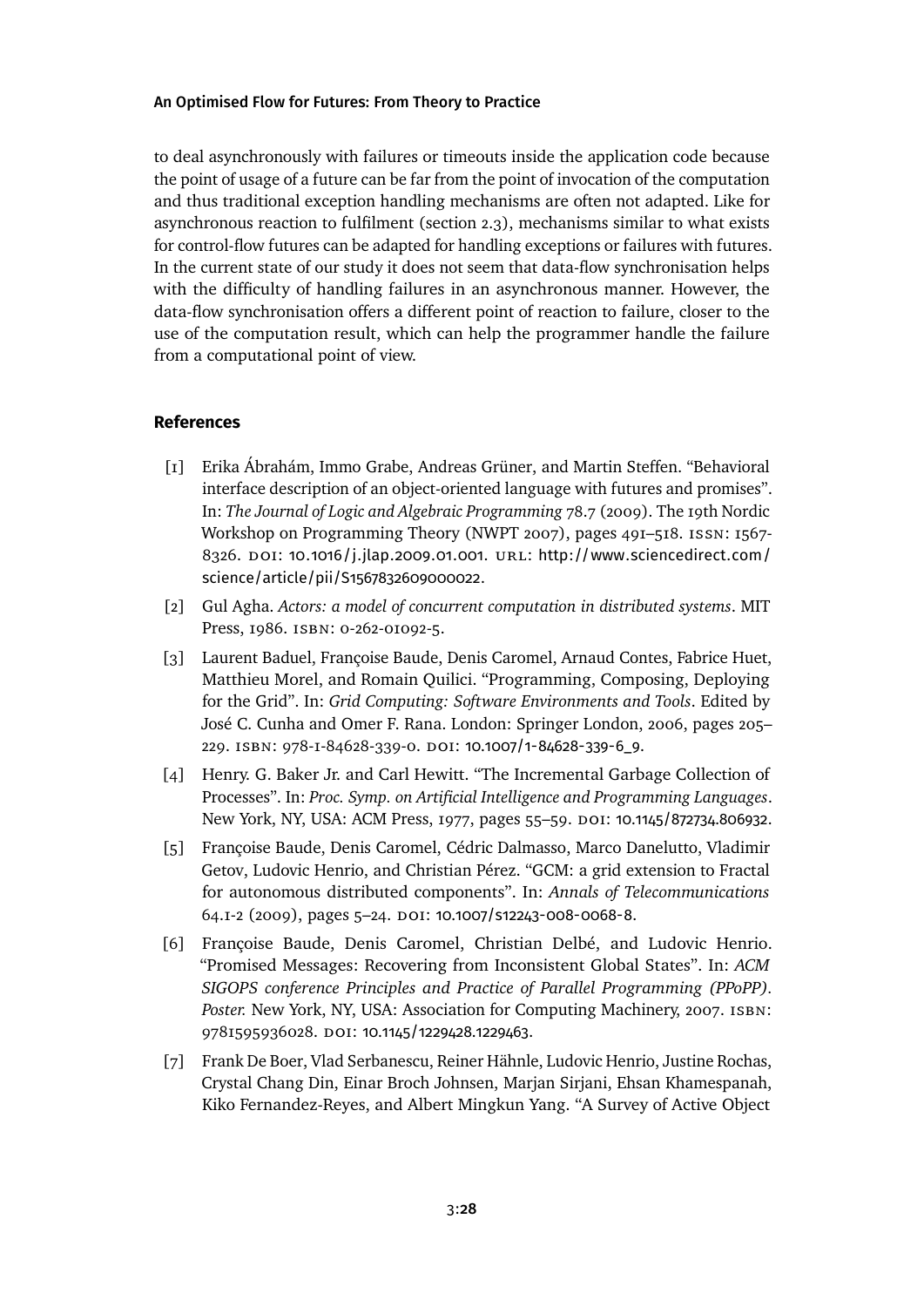Languages". In: *ACM Comput. Surv.* 50.5 (Oct. 2017), 76:1–76:39. issn: 0360- 0300. DOI: [10.1145/3122848](https://doi.org/10.1145/3122848).

- <span id="page-28-5"></span>[8] Frank S. de Boer, Dave Clarke, and Einar Broch Johnsen. "A complete guide to the future". In: *Proc. 16th European Symposium on Programming (ESOP'07)*. Volume 4421. Lecture Notes in Computer Science. Springer, 2007, pages 316– 330. isbn: 978-3-540-71314-2. doi: [10.1007/978-3-540-71316-6\\_22](https://doi.org/10.1007/978-3-540-71316-6_22).
- <span id="page-28-1"></span>[9] Stephan Brandauer, Elias Castegren, Dave Clarke, Kiko Fernandez-Reyes, Einar Broch Johnsen, Ka I. Pun, S. Lizeth Tapia Tarifa, Tobias Wrigstad, and Albert Mingkun Yang. "Parallel Objects for Multicores: A Glimpse at the Parallel Language Encore". English. In: *Formal Methods for Multicore Programming*. Edited by Marco Bernardo and Einar Broch Johnsen. Volume 9104. Lecture Notes in Computer Science. Springer, 2015, pages 1–56. isbn: 978-3-319-18940- 6. doi: [10.1007/978-3-319-18941-3\\_1](https://doi.org/10.1007/978-3-319-18941-3_1).
- <span id="page-28-7"></span>[10] Jessie Dedecker, Tom Van Cutsem, Stijn Mostinckx, Theo D'Hondt, and Wolfgang De Meuter. "Ambient-Oriented Programming in Ambienttalk". In: *Proceedings of the 20th European Conference on Object-Oriented Programming*. ECOOP'06. Nantes, France: Springer-Verlag, 2006, pages 230–254. isbn: 978-3- 540-35726-1. doi: [10.1007/11785477\\_16](https://doi.org/10.1007/11785477_16).
- <span id="page-28-2"></span>[11] Kiko Fernandez-Reyes, Dave Clarke, Elias Castegren, and Huu-Phuc Vo. "Forward to a Promising Future". In: *Coordination Models and Languages*. Edited by Giovanna Di Marzo Serugendo and Michele Loreti. Cham: Springer International Publishing, 2018, pages  $162-180$ . ISBN: 978-3-319-92408-3. DOI: [10.1007/978-3-319-92408-3\\_7](https://doi.org/10.1007/978-3-319-92408-3_7).
- <span id="page-28-0"></span>[12] Kiko Fernandez-Reyes, Dave Clarke, Ludovic Henrio, Einar Broch Johnsen, and Tobias Wrigstad. "Godot: All the Benefits of Implicit and Explicit Futures". In: *33rd European Conference on Object-Oriented Programming (ECOOP 2019)*. Edited by Alastair F. Donaldson. Volume 134. Leibniz International Proceedings in Informatics (LIPIcs). Distinguished artefact. Dagstuhl, Germany: Schloss Dagstuhl–Leibniz-Zentrum fuer Informatik, 2019, 2:1–2:28. isbn: 978-3-95977- 111-5. doi: [10.4230/LIPIcs.ECOOP.2019.2](https://doi.org/10.4230/LIPIcs.ECOOP.2019.2). url: [http://drops.dagstuhl.de/opus/](http://drops.dagstuhl.de/opus/volltexte/2019/10794) [volltexte/2019/10794](http://drops.dagstuhl.de/opus/volltexte/2019/10794).
- <span id="page-28-3"></span>[13] Cormac Flanagan and Matthias Felleisen. "The Semantics of Future and an Application". In: *Journal of Functional Programming* 9.1 (Jan. 1999), pages 1–31. issn: 0956-7968. doi: [10.1017/S0956796899003329](https://doi.org/10.1017/S0956796899003329).
- <span id="page-28-4"></span>[14] Cormac Flanagan and Matthias Felleisen. "The Semantics of Future and Its Use in Program Optimizations". In: *Conference Record of POPL'95: 22nd ACM SIGPLAN-SIGACT Symposium on Principles of Programming Languages, San Francisco, California, USA, January 23-25, 1995*. Edited by Ron K. Cytron and Peter Lee. ACM Press, 1995, pages 209-220. DOI: [10.1145/199448.199484](https://doi.org/10.1145/199448.199484).
- <span id="page-28-6"></span>[15] Elena Giachino, Ludovic Henrio, Cosimo Laneve, and Vincenzo Mastandrea. "Actors may synchronize, safely!" In: *PPDP 2016 18th International Symposium on Principles and Practice of Declarative Programming*. Edinburgh, United Kingdom,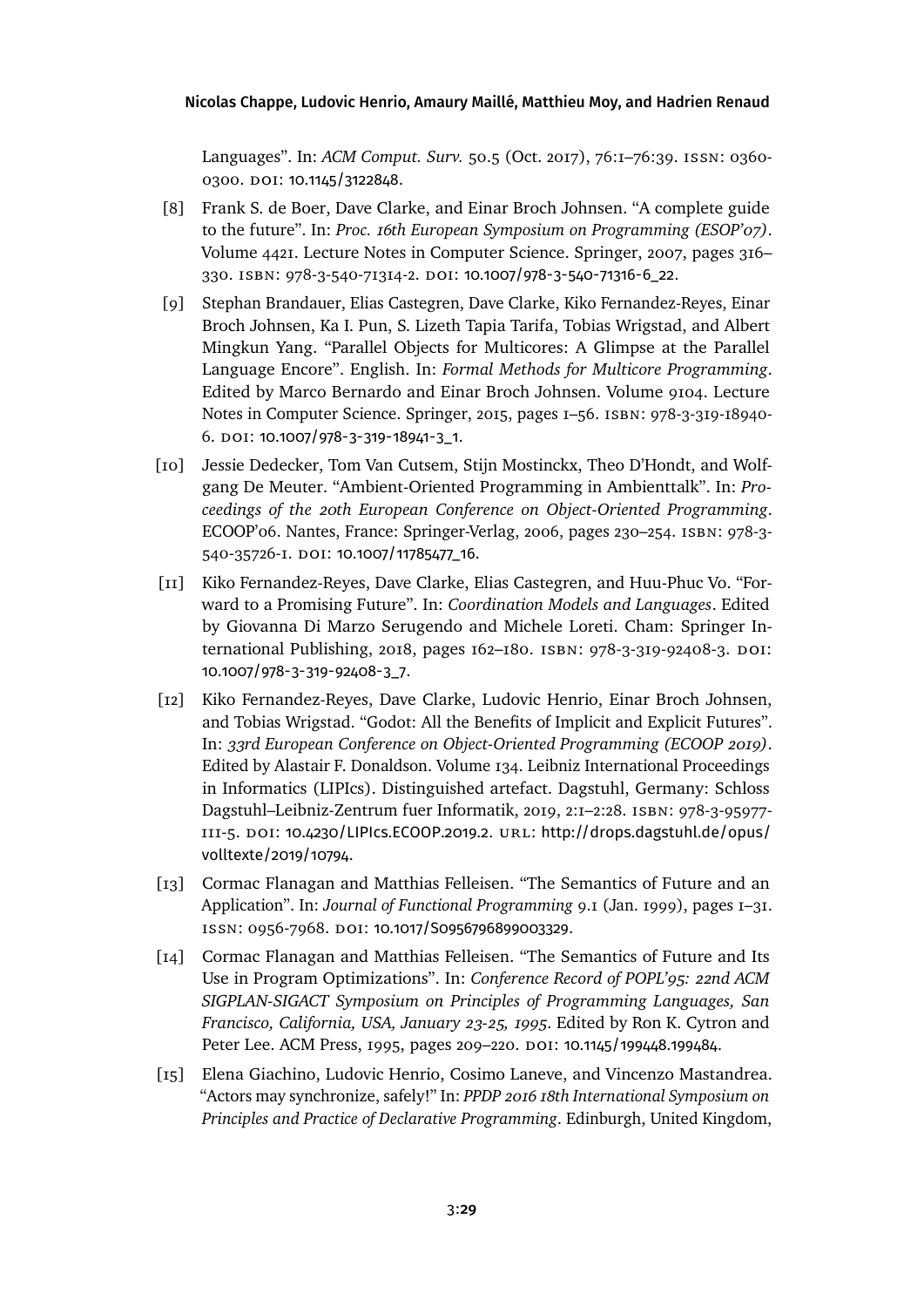Sept. 2016. isbn: 9781450341486. doi: [10.1145/2967973.2968599](https://doi.org/10.1145/2967973.2968599). url: [https:](https://hal.inria.fr/hal-01345315) [//hal.inria.fr/hal-01345315](https://hal.inria.fr/hal-01345315).

- <span id="page-29-1"></span>[16] Robert H. Halstead, Jr. "MULTILISP: A language for concurrent symbolic computation". In: *ACM Transactions on Programming Languages and Systems (TOPLAS)* 7.4 (1985), pages 501–538. issn: 0164-0925. doi: [10.1145/4472.4478](https://doi.org/10.1145/4472.4478).
- <span id="page-29-0"></span>[17] Ludovic Henrio. *Data-flow Explicit Futures*. Research Report. I3S, Université Côte d'Azur, Apr. 2018. URL: <https://hal.archives-ouvertes.fr/hal-01758734>.
- <span id="page-29-9"></span>[18] Ludovic Henrio, Muhammad Uzair Khan, Nadia Ranaldo, and Eugenio Zimeo. "First Class Futures: Specification and implementation of Update Strategies". In: *Selected Papers Coregrid Workshop On Grids, Clouds and P2P Computing*. Edited by Mario R. Guarracino, Frédéric Vivien, Jesper Larsson Träff, Mario Cannataro, Marco Danelutto, Anders Hast, Francesca Perla, Andreas Knüpfer, Beniamino Di Martino, and Michael Alexander. Volume 6586. Lecture Notes in Computer Science. Springer, Aug. 2010, pages 295-303. DOI: [10.1007/978-3-642-21878-1\\_37](https://doi.org/10.1007/978-3-642-21878-1_37).
- <span id="page-29-6"></span>[19] Ludovic Henrio and Justine Rochas. "Multiactive objects and their applications". In: *Logical Methods in Computer Science* Volume 13, Issue 4 (Nov. 2017). poi: [10.23638/LMCS-13\(4:12\)2017](https://doi.org/10.23638/LMCS-13(4:12)2017). url: <http://lmcs.episciences.org/4079>.
- <span id="page-29-4"></span>[20] Einar Broch Johnsen, Reiner Hähnle, Jan Schäfer, Rudolf Schlatte, and Martin Steffen. "ABS: A Core Language for Abstract Behavioral Specification". In: *Proc. 9th Intl. Symp. on Formal Methods for Components and Objects (FMCO)*. Edited by Bernhard Aichernig, Frank S. de Boer, and Marcello M. Bonsangue. Volume 6957. Lecture Notes in Computer Science. Springer, 2011, pages 142–164. isbn: 978-3-642-25271-6. doi: [10.1007/978-3-642-25271-6\\_8](https://doi.org/10.1007/978-3-642-25271-6_8).
- <span id="page-29-5"></span>[21] Einar Broch Johnsen and Olaf Owe. "An Asynchronous Communication Model for Distributed Concurrent Objects". In: *Software and System Modeling* 6.1 (Mar. 2007), pages 35–58. doi: [10.1007/s10270-006-0011-2](https://doi.org/10.1007/s10270-006-0011-2).
- <span id="page-29-8"></span>[22] Frédéric Lang, Radu Mateescu, and Franco Mazzanti. "Compositional Verification of Concurrent Systems by Combining Bisimulations". In: *FM 2019 - 23rd International Conference on Formal Methods*. Volume 11800. Lecture Notes in Computer Science. Porto, Portugal: Springer Verlag, Oct. 2019, pages 196–213. doi: [10.1007/978-3-030-30942-8\\_13](https://doi.org/10.1007/978-3-030-30942-8_13). url: <https://hal.inria.fr/hal-02295459>.
- <span id="page-29-3"></span>[23] Joachim Niehren, David Sabel, Manfred Schmidt-Schauß, and Jan Schwinghammer. "Observational Semantics for a Concurrent Lambda Calculus with Reference Cells and Futures". In: *23rd Conference on Mathematical Foundations* of Programming Semantics. ENTCS. New Orleans, Apr. 2007. DOI: [10.1016/j.](https://doi.org/10.1016/j.entcs.2007.02.041) [entcs.2007.02.041](https://doi.org/10.1016/j.entcs.2007.02.041).
- <span id="page-29-2"></span>[24] Joachim Niehren, Jan Schwinghammer, and Gert Smolka. "A Concurrent Lambda Calculus with Futures". In: *Theor. Comput. Sci.* 364.3 (Nov. 2006), pages 338-356. ISSN: 0304-3975. DOI: [10.1016/j.tcs.2006.08.016](https://doi.org/10.1016/j.tcs.2006.08.016).
- <span id="page-29-7"></span>[25] Laurent Pellegrino, Françoise Baude, and Iyad Alshabani. "Towards a Scalable Cloud-based RDF Storage Offering a Pub/Sub Query Service". In: *CLOUD COMPUTING 2012*. isbn: 978-1-61208-216-5. doi: [10.1007/978-3-642-40053-7\\_4](https://doi.org/10.1007/978-3-642-40053-7_4).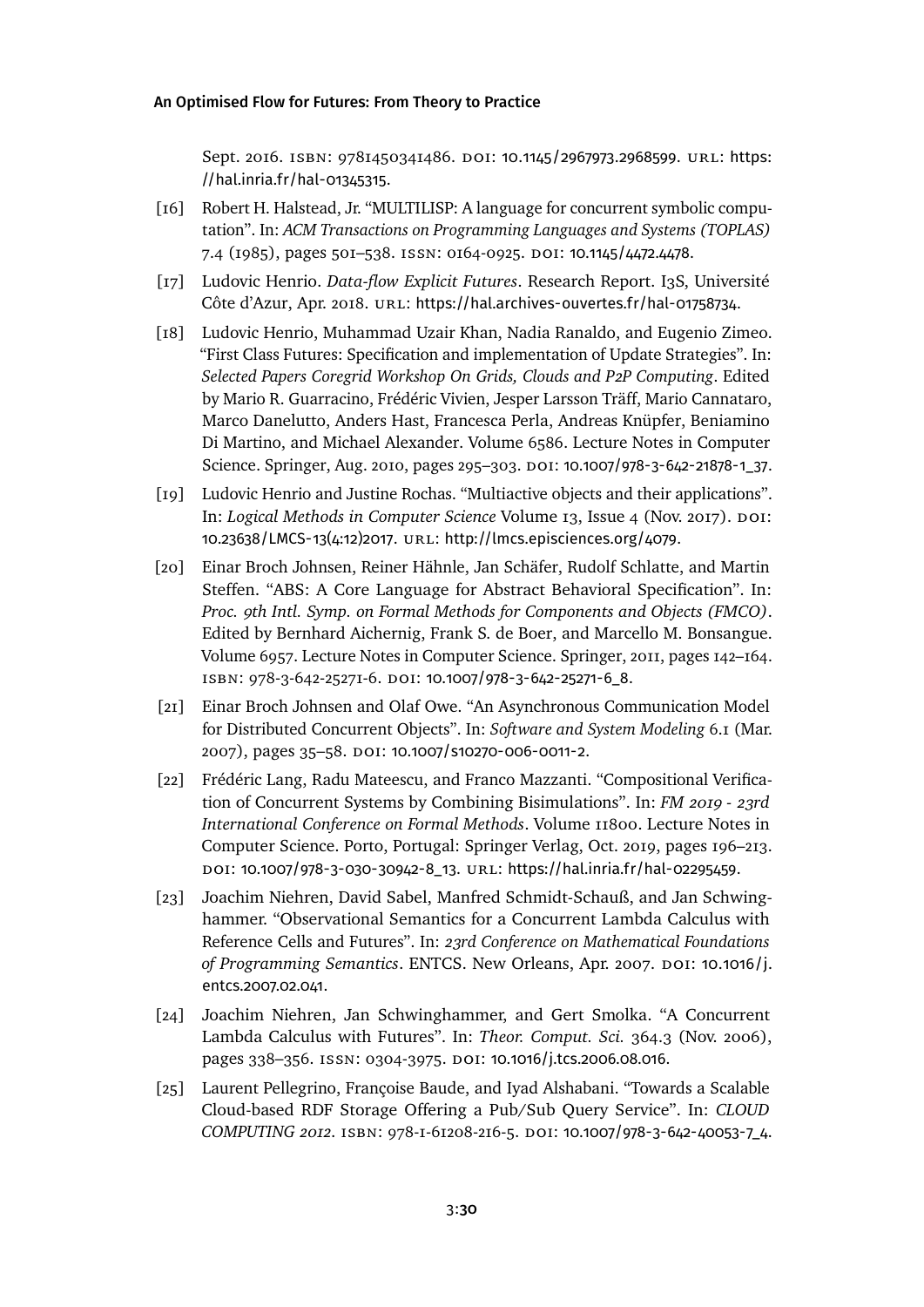- <span id="page-30-3"></span>[26] Pony Developers, editor. *Pony, an open-source, object-oriented, actor-model, capabilities-secure, high-performance programming language.* 2021. URL: [https:](https://www.ponylang.io) [//www.ponylang.io](https://www.ponylang.io) (visited on 2021-05-01).
- <span id="page-30-1"></span>[27] Kenjiro Taura, Satoshi Matsuoka, and Akinori Yonezawa. "ABCL/f: A Future-Based Polymorphic Typed Concurrent Object-Oriented Language - Its Design and Implementation". In: *Proceedings of the DIMACS workshop on Specification of Parallel Algorithms*. American Mathematical Society, 1994, pages 275–292. DOI: [10.1090/dimacs/018](https://doi.org/10.1090/dimacs/018).
- <span id="page-30-0"></span>[28] *Futures and promises.* 2021. URL: [https://en.wikipedia.org/wiki/index.php?title=](https://en.wikipedia.org/wiki/index.php?title=Futures_and_promises&oldid=1024620691) [Futures\\_and\\_promises&oldid=1024620691](https://en.wikipedia.org/wiki/index.php?title=Futures_and_promises&oldid=1024620691) (visited on 2021-05-23).
- <span id="page-30-2"></span>[29] Derek Wyatt. *Akka Concurrency*. Artima, 2013. isbn: 978-0-9815316-6-3.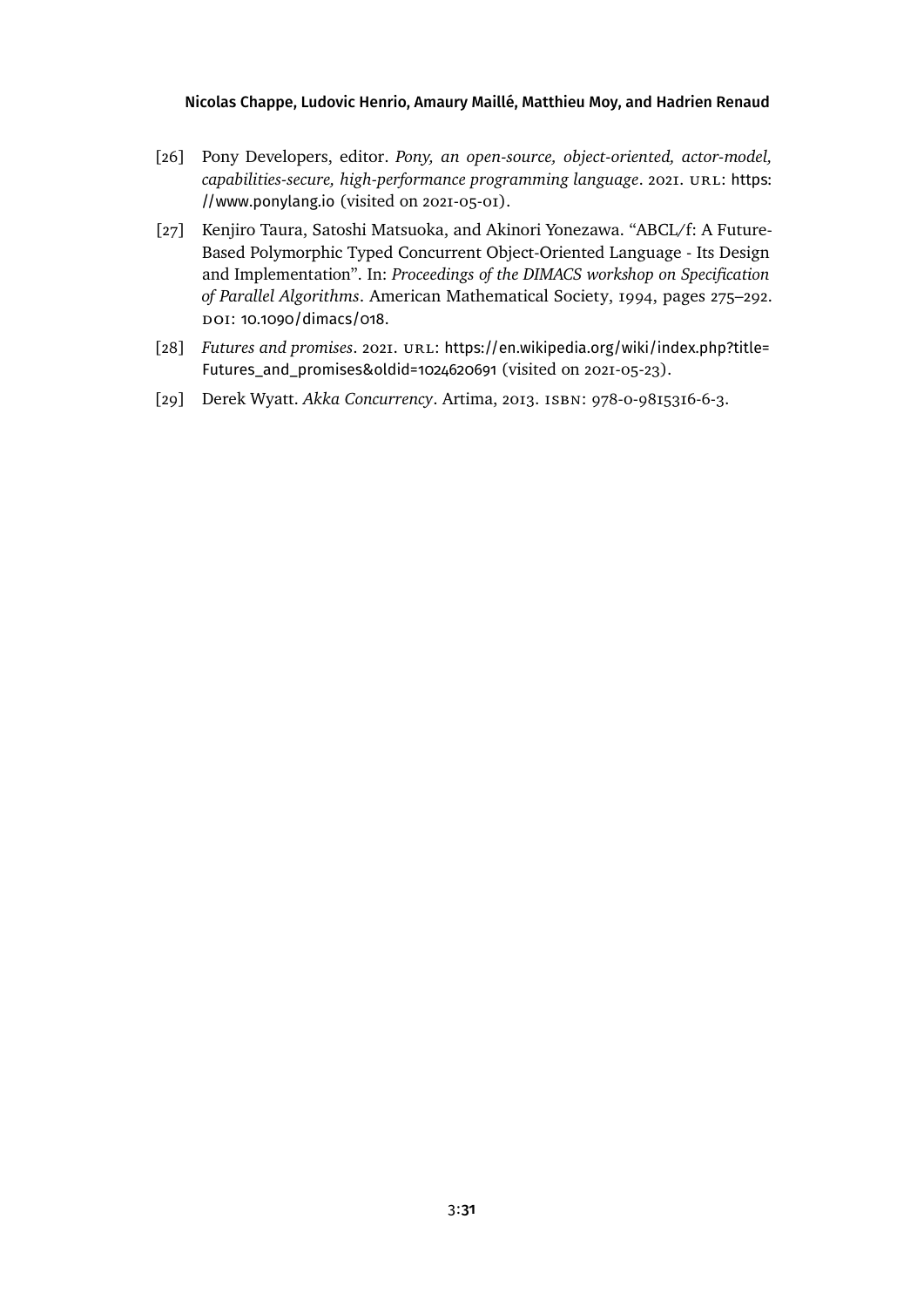# <span id="page-31-0"></span>**A Proofs**

This section gathers the lemmas used to prove the bisimulation theorem, their proof, and the proof of the theorem itself.

# **A.1 Proofs of Lemmas**

**Lemma 1** (Matching a chained future). If  $cn_F \Re cn_D$  and  $f$  (chain  $f'$ )  $\in cn_F$ , then  $f(f') \in cn_p$ .

*Proof.* This property can be proved by induction on  $\mathcal{R}$ : the only relevant rules are  $\mathcal{R}$ -ID-RESOLVED and  $\mathcal{R}$ -FORWARD-ASYNC, both trivial. Note that by construction there is no chain on the right hand side of  $\mathcal R$ .  $\Box$ 

**Lemma 2** (Resolved future in DeF+F). *If*  $cn_F \mathcal{R}$   $cn_D$  and  $f(w) \in cn_F$ , then there exists  $f_0(f_1)...f_{n-1}(f_n) \in cn_p$  such that  $f_0 \equiv f$ ,  $f_n(w) \in cn_p$ , and  $\forall i, f_i(w) \in cn_p$ .

*Proof.* Induction on  $\Re$ . Apart from the trivial case of  $\Re$ -ID-RESOLVED, the only rule that adds a  $f(w)$  to the forward configuration is  $\mathcal{R}$  -CHAIN-UPDATE.

Assume the property holds between  $cn_F = cn'_F f$  (chain  $f'$ )  $f'(w)$  and  $cn_D$ . We now consider  $cn'_{F} f(w) f'(w) \mathcal{R} cn_{D}$ .

From lemma [1](#page-19-0) applied in  $cn_F$ ,  $f(f') \in cn_D$ . And from the induction hypothesis, there exists  $f'_0(f'_1) \dots f'_{n-1}(f'_n) \in cn$  such that  $f' \equiv f'_0$ ,  $f'_n(w) \in cn$  and  $\forall i, f'_i(w) \in cn$   $r$ .

The sequence  $(f_k)$  with  $f_0 = f$ , and  $f_i = f'_{i-1}$  for  $1 \le i \le n + 1$ , is such that  $f_0 = f$ ,  $f_n(w) \in cn_D$ , and  $\forall i, f_i(w) \in cn_F$ . Thus the induction hypothesis still holds for  $cn'_{\text{F}} f(w) f'(w) \mathcal{R} cn_{\text{D}}.$  $\Box$ 

**Lemma 3** (Resolved future in DeF). *If cn<sub>F</sub>*  $\Re$  *cn<sub>D</sub>* and  $f(w) \in cn_p$ , then:

- *Either w is a future and*  $f$  (chain  $w$ )  $\in$   $cn<sub>F</sub>$ .
- *Or there exists*  $w'$  such that  $f(w') \in cn_F$  and there exists  $f_0(f_1) \ldots f_{n-1}(f_n) \in cn_D$  such *that*  $f \equiv f_0$ ,  $f_n(w') \in cn_p$ , and  $\forall i, f_i(w') \in cn_r$ .

*Proof.* By definition of  $\Re$  and case analysis on the possible configurations, there exists  $w'$  such that either  $f$  (chain  $w'$ )  $\in$   $cn_F$  or  $f(w') \in cn_F$ . Then we conclude using lemmas [1](#page-19-0) and [2.](#page-19-1)  $\Box$ 

**Lemma 4** (Matching tasks). If  $cn_F \mathcal{R} cn_D$ , then  $\exists s.f(\lbrace l \mid s \rbrace \# \overline{q}) \in cn_F$  if and only if  $\exists s'. f(\{l \mid s'\} \# \overline{\mathbb{q}} \overline{\mathbb{q}}_{\text{fwdElim}}) \in cn_{\mathcal{D}}$ . In this case:

- *Either*  $s' = [[s]]_{fwdElim}.$
- *Or s* is of the form  $y = get * w$ ;  $s_1$ , and  $s'$  of the form  $y = get * w'$ ;  $[s_1]_{fwdElim}$ , with

$$
\exists w_0 \dots w_n \in cn_F. \ \exists w'_0 \dots w'_m \in cn_D \begin{cases} \forall i < n \ w_i(w_{i+1}) \in cn_F \\ \forall i < m \ w'_i(w'_{i+1}) \in cn_D \\ w_0 \equiv w'_0 \\ w_n = w \\ w'_m = w' \end{cases}
$$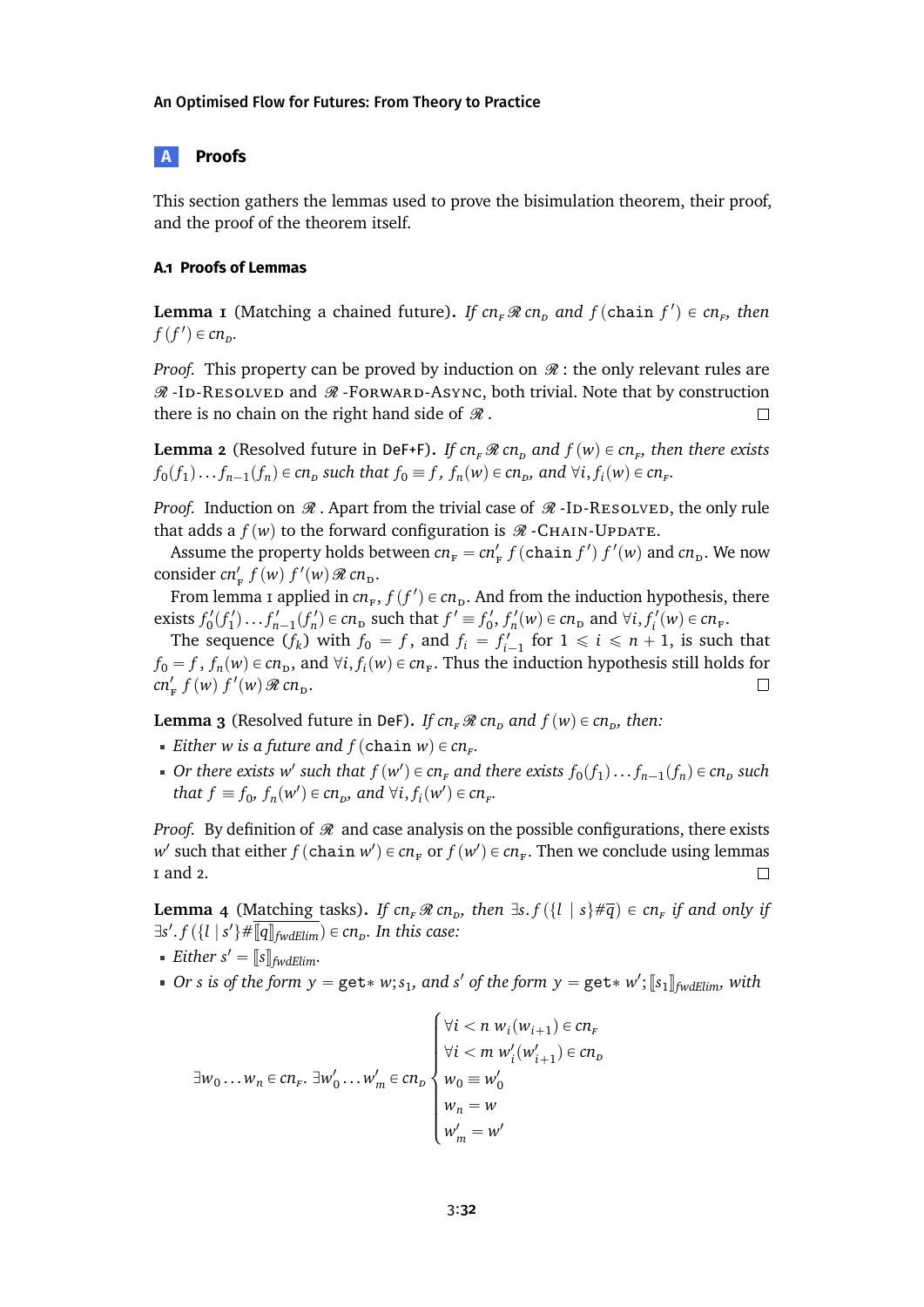*Proof.* An induction on  $\mathcal R$  proves this property. Essentially, the rule  $\mathcal R$  -GET-FUTURE-F adds one more  $w_i$ , the rule  $\Re$  -GET-FUTURE-D adds one more  $w'_i$ , and the other cases are trivial.

We detail the case of  $\mathcal{R}$  -GET-FUTURE-D. Suppose the lemma holds for  $cn_F f''(\{\ell \mid s\} \# \overline{q}) \mathcal{R}$   $cn_D f(f') f''(\{\ell \mid y = \text{get* } f; s'\} \# [\overline{q}]_{fwdElim})$ , and consider  $cn_F f''(\{\ell | s\} \# \overline{q})$   $\Re$   $cn_D f(f') f''(\{\ell | y = get * f'; s'\} \# [\overline{q}]_{fwdElim})$ . Two cases appear from the induction hypothesis.

- If  $(y = get * f ; s') = [s]_{fwdElim}$ , then *s* is of the form  $y = get * f ; s_1$  with  $s_1$  such that  $s'$ that  $s' = [s_1]_{fwdElim}$ . In this case our new pair of configurations will verify the second case of the lemma with the sequence  $(w_i)$  reduced to  $(f)$  and  $(w'_i) = (f, f').$
- Otherwise, *s* is of the form  $y = get * w$ ; *s*<sub>1</sub>, and there exist  $w_0 \dots w_n$  and  $w'_0 \dots w'_m$ such that

$$
\begin{cases}\n\forall i < n \ w_i(w_{i+1}) \in cn_{F} \ f''(\{\ell \mid s\} \#\overline{q}) \\
\forall i < m \ w'_{i}(w'_{i+1}) \in cn_{D} \ f(f') \ f''(\{\ell \mid y = \text{get} \ast f ; s'\} \#\overline{q}\rrbracket_{\text{fwdElim}}) \\
w_0 \equiv w'_{0} \\
w_n = w \\
w'_{m} = f\n\end{cases}
$$

The sequences  $w_0 \dots w_n$  and  $w'_0 \dots w'_m$  satisfy the lemma for  $cn_F f''(\lbrace \ell | s \rbrace \# \overline{q}) \mathcal{R}$   $cn_D f(f') f''(\lbrace \ell | y = \texttt{get} * f'; s' \rbrace \# \llbracket \overline{q} \rrbracket_{\text{fwdElim}})$ 

### $\Box$

# **Lemma 5** (Sequence of futures: DeF to DeF+F)**.**

 $\overline{a}$ 

If  $cn_F \mathcal{R}$   $cn_D$  and  $f_0(f_1)...f_{n-1}(f_n)$   $f_n(w) \in cn_D$  with  $\frac{1}{\#}f \in cn_D$ .  $w = f$ , then there exists  $k_0 \leqslant \cdots \leqslant k_l$  such that for all  $i < l$  either  $f_{k_i}(f_{k_{i+1}}) \in cn_F$  or  $f_{k_i}(\texttt{chain}\, f_{k_{i+1}}) \in cn_F$  with  $k_0 = 0$  *and*  $k_l = n$ .

*Proof.* We build a strictly increasing sequence of indices  $(k<sub>i</sub>)$  bounded by *n*.

Suppose we have  $k_0 \leq \cdots \leq k_j$  such that  $\forall i < j$  either  $f_{k_i}(f_{k_{i+1}}) \in cn_F$  or

 $f_{k_i}$ (chain  $f_{k_{i+1}}$ )  $\in$   $cn_{\rm F}$ , and  $k_0$  = 0,  $k_j$   $<$   $n$ . Two cases arise from lemma [3](#page-19-2) applied to  $f_{k_j}$ :

- Either  $f_{k_j}$ (chain  $f_{k_j+1}$ )  $\in$   $cn_F$ , in which case we can take  $k_{j+1} = k_j + 1$ .
- Or there exists *w*<sup>*'*</sup> such that  $f_{k_j}(w') \in cn_F$  and  $f'_0(f'_1) \dots f'_{m-1}(f'_m) \in cn_D$  such that  $f'_0 = f_{k_j}$  and  $f'_m(w') \in cn_p$ . It is clear that  $f'_i = f_{k_j+i}$ . As  $\sharp f.w = f$ , this implies that  $k_j + m \leq n$  , thus we can take  $k_{j+1} = k_j + m \geqslant k_j'$ .

The resulting integer sequence is strictly increasing and bounded by *n*, which proves the lemma.  $\Box$ 

**Lemma 6** (Sequence of futures: DeF+F to DeF)**.** *If*  $cn_F \mathcal{R}$   $cn_D$  and  $f_0(f_1) \dots f_{n-1}(f_n)$   $f_n(w) \in cn_F$ , then there exists  $f'_0(f'_1)...f'_{l-1}(f'_l) \in cn_p$  such that  $f'_0 = f_0$  and  $f'_l(w) \in cn_p$ .

*Proof.* For each *i*  $(0 \le i < n)$ , lemma [2](#page-19-1) proves that there exists a sequence of futures from  $f_i$  to  $f_{i+1}$ . We choose the sequence  $(f')$  as the concatenation of these sequences.

 $\Box$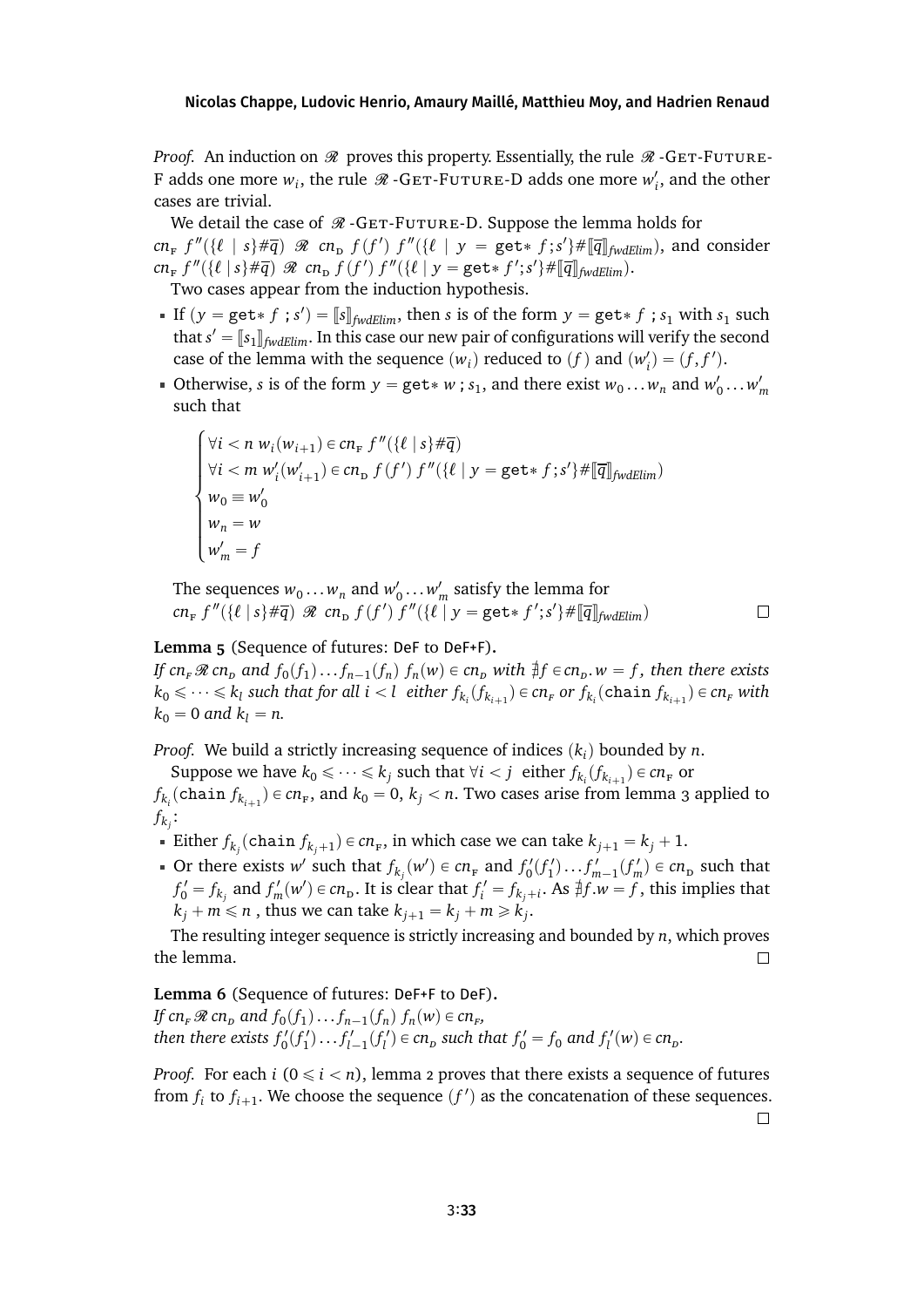### **A.2 Main Bisimulation Theorem**

**Theorem 1** (Correctness of the translation from DeF+F to DeF).  $\mathcal{R}$  is a branching bisim*ulation between the operational semantics of the* DeF+F *program P and the operational semantics of the DeF program*  $\llbracket P \rrbracket_{\text{fw}dElim}$ .

Let R range over observable transitions. If  $cn_{F} \mathscr{R} cn_{D}$  then:

$$
cn_F \xrightarrow{\tau} cn'_F \implies cn'_F \n\implies cn'_B \n\text{ on } \n\begin{array}{rcl}\n\text{ on } & \text{ on } \n\frac{\tau}{2} \text{ on } & \text{ on } F \n\end{array}\n\implies \text{ on } \n\frac{\tau}{2} \text{ on } \n\frac{\tau}{2} \text{ on } \n\frac{\tau}{2} \text{ on } \n\frac{\tau}{2} \text{ on } \n\frac{\tau}{2} \text{ on } \n\frac{\tau}{2} \text{ on } \n\frac{\tau}{2} \text{ on } \n\frac{\tau}{2} \text{ on } \n\frac{\tau}{2} \text{ on } \n\frac{\tau}{2} \text{ on } \n\frac{\tau}{2} \text{ on } \n\frac{\tau}{2} \text{ on } \n\frac{\tau}{2} \text{ on } \n\frac{\tau}{2} \text{ on } \n\frac{\tau}{2} \text{ on } \n\frac{\tau}{2} \text{ on } \n\frac{\tau}{2} \text{ on } \n\frac{\tau}{2} \text{ on } \n\frac{\tau}{2} \text{ on } \n\frac{\tau}{2} \text{ on } \n\frac{\tau}{2} \text{ on } \n\frac{\tau}{2} \text{ on } \n\frac{\tau}{2} \text{ on } \n\frac{\tau}{2} \text{ on } \n\frac{\tau}{2} \text{ on } \n\frac{\tau}{2} \text{ on } \n\frac{\tau}{2} \text{ on } \n\frac{\tau}{2} \text{ on } \n\frac{\tau}{2} \text{ on } \n\frac{\tau}{2} \text{ on } \n\frac{\tau}{2} \text{ on } \n\frac{\tau}{2} \text{ on } \n\frac{\tau}{2} \text{ on } \n\frac{\tau}{2} \text{ on } \n\frac{\tau}{2} \text{ on } \n\frac{\tau}{2} \text{ on } \n\frac{\tau}{2} \text{ on } \n\frac{\tau}{2} \text{ on } \n\frac{\tau}{2} \text{ on } \n\frac{\tau}{2} \text{ on } \n\frac{\tau}{2} \text{ on } \n\frac{\tau}{2} \text{ on } \n\frac{\tau}{2} \text{ on } \n\frac{\tau}{2} \text{ on } \n\frac{\tau}{2} \text{ on } \n\frac{\tau}{2} \text{ on } \n\frac{\tau}{2} \text{ on } \n\frac{\tau}{2} \
$$

*The transitions Get-Future and Chain-Update are non-observable, both of them are labelled τ. The observable transitions Forward-Async and Forward-Data are labelled Return-Async, and Forward-Sync is labelled Return-Sync. All the other transitions are labelled with their original rule name.*

*Proof of theorem [3.](#page-18-0)* From the form of the theorem, we have to prove one implication per rule of the operational semantics of  $Def + F$ , and one implication per rule of the operational semantics of DeF. We start with the only *τ*-rule of DeF: GET-FUTURE.

**Case of**  $R$  = GET-Future. We suppose  $cn_p \stackrel{GET-FUTURE}{\rightarrow} cn'_{p}$  and  $cn_{F} \mathcal{R} cn_{p}$ . We have to prove  $cn_F \mathcal{R} cn'_{\text{D}}$ . The definition of GET-Future implies that  $f(\lbrace \ell \mid y = \texttt{get} * w; \llbracket s \rrbracket_{fwdElim} \rbrace \# \overline{\llbracket q \rrbracket_{fwdElim}}) \in cn_{\texttt{D}}, w(w') \in cn_{\texttt{D}}, \text{ and}$  $f(\{\ell \mid y = \text{get* } w'; \text{ [s]}_{fwdElim}\} \neq \overline{\mathbb{q}} \cdot \overline{\mathbb{q}} \cdot \overline{\mathbb{q}} \cdot \overline{\mathbb{q}} \cdot \overline{\mathbb{q}} \cdot \overline{\mathbb{q}} \cdot \overline{\mathbb{q}} \cdot \overline{\mathbb{q}} \cdot \overline{\mathbb{q}} \cdot \overline{\mathbb{q}} \cdot \overline{\mathbb{q}} \cdot \overline{\mathbb{q}} \cdot \overline{\mathbb{q}} \cdot \overline{\mathbb{q}} \cdot \overline{\mathbb{q}} \cdot \overline{\mathbb{q}} \cdot \overline{\mathbb{q}} \cdot \over$ The rule  $\mathcal{R}$  -GET-FUTURE-D of  $\mathcal{R}$  immediately gives  $cn_F \mathcal{R} cn_D$ .

We now suppose  $cn_{\rm p} \stackrel{R}{\rightarrow} cn'_{\rm p}$  and  $cn_{\rm r}$   $\mathscr R$   $cn_{\rm p}$ , with  $R$  an observable rule of DeF, and we aim to prove that there exists a  $cn'_F$  such that  $cn_F \stackrel{\tau^* R}{\rightarrow} cn'_F$  and  $cn'_F \mathcal{R} cn'_D$ . We will detail the simple case of Skip, then move on to the two interesting non-trivial cases: RETURN-ASYNC and GET-DATA.

**Case of** *R* **= Skip.** The form of the rule Skip implies that  $cn_{\rm p} = cn''_{\rm p} f(\{\ell \mid \textsf{skip}; \llbracket s \rrbracket_{\textit{fwdElim}}\} \# \overline{\llbracket q \rrbracket_{\textit{fwdElim}}})$  and

 $cn'_{\perp p} = cn''_{\perp p} f(\{\ell \mid [\![s]\!]_{fwdElim}\} \# \overline{[\![q]\!]_{fwdElim}}).$ 

From lemma [4,](#page-19-3)  $cn_F = cn''_F f(\lbrace \ell \mid \text{skip } ; s \rbrace \# \overline{q})$ . Take  $cn_F \stackrel{\text{SLIP}}{\rightarrow} f(\lbrace \ell \mid s \rbrace \# \overline{q})$   $cn''_F$ , and  $cn'_{F}$   $\mathcal{R}$  *cn'*<sub>p</sub> remains to be proven.

This can be done by induction on  $\mathscr R$  . Indeed we can build a proof tree for  $cn'$ <sub>F</sub>  $\mathscr R$   $cn'$ <sub>D</sub> with the same shape as the one of  $cn_{\rm F}$   $\mathcal{R}$   $cn_{\rm D}$ , the only difference being that the application of the rule  $\mathcal{R}$  -ForwardELIM that introduces  $f(\lbrace \ell \mid \text{skip } ; s \rbrace \# \overline{q}$  is replaced by an application of the same rule but for  $f({\ell} | s \neq \overline{q})$  instead.

 $\textbf{Case of } R = \textbf{RETURN-ASYNC.} \quad a \geq F \cdot f(\{\ell \mid \textbf{return } v\}) \stackrel{\text{RETURN-ASYNC}}{\longrightarrow} a \geq F \cdot f(w). \text{ If } cn_F \text{ is }$ of the form  $cn''_F f(\ell \mid \text{return } v)$ , then we can take  $cn_F \stackrel{\text{RETURN-ASYNC}}{\rightarrow} cn''_F f(w)$ . Otherwise,  $cn_F$  is of the form  $cn''_F f(\{\ell \mid forward* v\})$ , in which case we can take  $cn_F$  <sup>FORWARD-Async</sup>  $cn''_F f$  (chain *v*) and the rule  $\mathcal{R}$ -FORWARD-Async gives  $cn'$ <sub>F</sub> $\mathcal{R}$   $cn'$ <sub>D</sub>.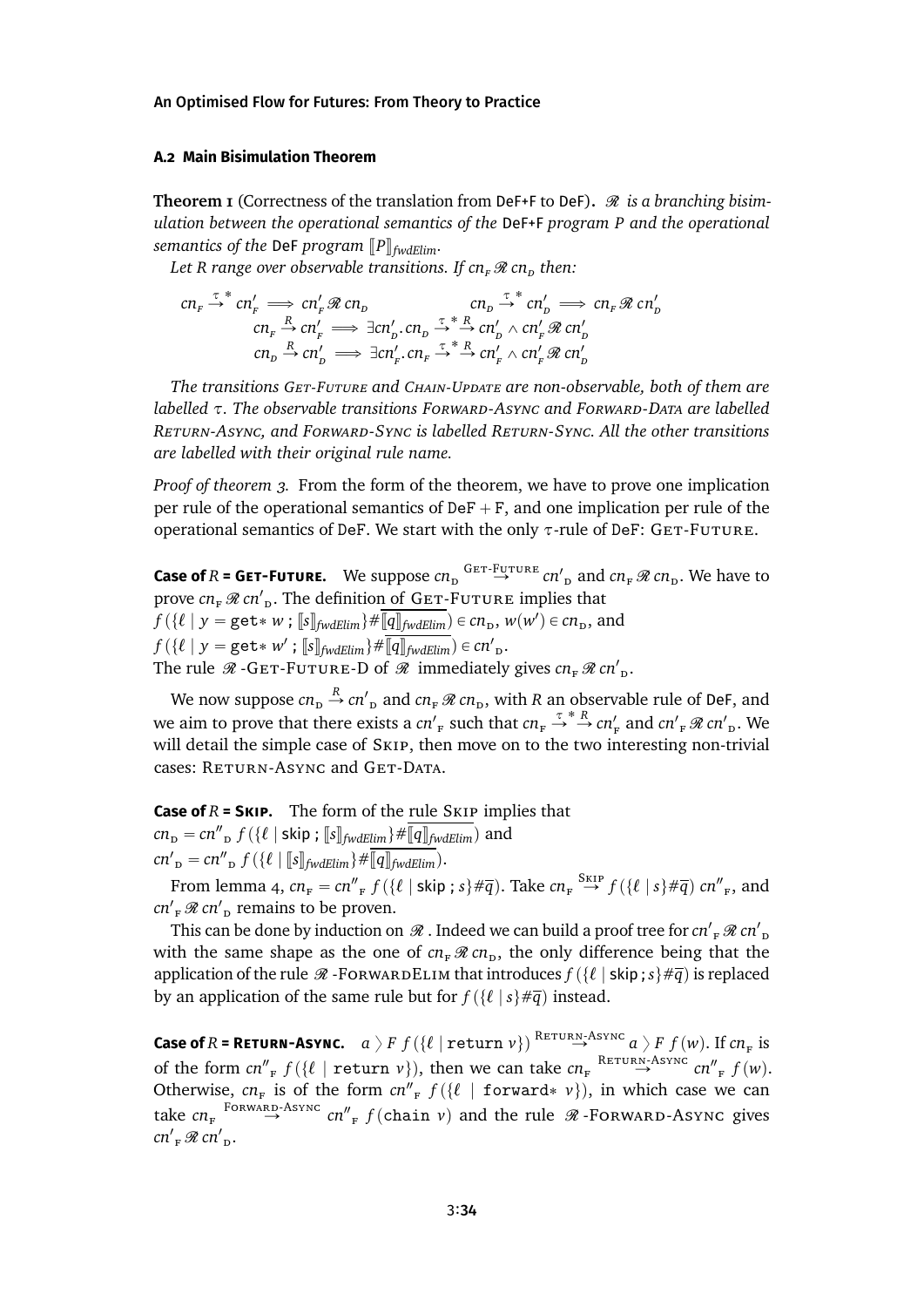**Case of**  $R$  = GET-DATA. We suppose  $cn_D^{\text{GET-DATA}}$   $cn_D^{\prime}$ . This implies that  $cn_D$  contains a term of the form  $f(\{\ell \mid y = get * w' ; \sqrt{\lbrack s \rbrack_{fwdElim}}\} \neq \sqrt{\lbrack q \rbrack_{fwdElim}},$  and  $cn'_D$  contains a term of the form  $f(\{\ell \mid y = w' \; ; \; [\![s]\!]_{fwdElim} \} \neq \overline{[\![q]\!]_{fwdElim}}$  such that  $\sharp f \in cn_{\text{D}}$ .  $w' = f$ .

From lemma [4,](#page-19-3)  $f(\lbrace \ell \mid y = \texttt{get*} \ w \ ; \ s \rbrace \# \overline{q}) \in cn_F$  and

$$
\exists w_0 \dots w_n \in cn_F. \ \exists w'_0 \dots w'_m \in cn_D
$$
\n
$$
\forall i < m \ w'_i(w'_{i+1}) \in cn_D
$$
\n
$$
\begin{cases}\n\forall i < n \ w_i(w_{i+1}) \in cn_F \\
\forall i < m \ w'_i(w'_{i+1}) \in cn_D \\
w_0 \equiv w'_0 \\
w'_m = w'\n\end{cases}
$$

Then, lemma [5](#page-20-1) applied to  $(w'_0, \ldots w'_m)$  gives us  $k_0 \leq \cdots \leq k_l$  such that

$$
\forall i < l \text{ either } w'_{k_i}(w'_{k_{i+1}}) \in cn_{\mathbf{F}} \text{ or } w'_{k_i}(\text{chain } w'_{k_{i+1}}) \in cn_{\mathbf{F}}
$$

with  $k_0 = 0$  and  $k_l = m$ .

 $(w'_{k_0} \dots w'_{k_l})$  and  $(w_0 \dots w_n)$  are both sequences of futures in  $cn_r$ , and they start from the same future  $w_0$ . Since a future can be defined only once in a configuration, these sequences coincide. As by definition the sequence  $(w'_{k_0} \ldots w'_{k_l})$  cannot be further extended at its right, necessarily  $n \leq l$ . This results in:  $(w'_{k_0} \dots w'_{k_n}) = (w_0 \dots w_n)$ . Also,  $w = w_n = w'_{k_n}.$ 

This means that  $a \succcurlyeq F$   $f$   $(\{ \ell \mid y = \texttt{get*} \ w \ ; \ s \} \# \overline{q} ) \stackrel{\tau^{l-n}}{\to} a \succcurlyeq F$   $f$   $(\{ \ell \mid y = \texttt{get*} \ w' \ ; \ s \} \# \overline{q} ),$ with the *τ*-transitions a series of GET-FUTURE and CHAIN-UPDATE. This proves  ${\rm that} \ a \ \rangle \ F \ f(\{\ell \mid y = {\tt get*} \ w \ ; \ s\}{\#\overline{q}}) \stackrel{\tau^{l-n}{\leftrightarrow} {\tt Ger-DATA}}{\longrightarrow} a \ \rangle \ F \ f(\{\ell \mid y = w' \ ; \ s\}{\#\overline{q}}), \ {\rm which}$ concludes this case.

We now consider the simulation of a transition on the DeF+F side. We first consider the  $\tau$  case: suppose  $cn_{\rm F} \stackrel{\tau}{\rightarrow} cn'_{\rm F}$  and  $cn_{\rm F} \mathcal{R}$   $cn_{\rm D}$ . This side has two  $\tau$ -transitions.

**Case of**  $R$  = **CHAIN-UPDATE.**  $a \geq F f$  (chain  $f'$ )  $f'(w) \stackrel{\text{CHAIN-UPDATE}}{\rightarrow} a \geq F f(w) f'(w)$ . The rule  $\Re$  -CHAIN-UPDATE allows to conclude immediately.

**Case of**  $R =$  **GET-FUTURE.** Similar to the case of  $GET-FUTURE$  on the DeF side, but with  $\Re$  -GET-FUTURE-F instead of  $\Re$  -GET-FUTURE-D.

We now suppose  $cn_{_{\rm F}} \stackrel{R}{\rightarrow} cn'_{_{\rm F}}$  and  $cn_{_{\rm F}} \mathscr{R} \, cn_{_{\rm D}}$  with  $R$  an observable rule of DeF+F, and we aim to prove that there exists a *cn*'<sub>p</sub> such that  $cn_p \stackrel{\tau^*}{\rightarrow}^R cn'_p$  and  $cn'_F \mathcal{R} cn'_p$ . Once again, most cases are trivial. We thus only detail the non-trivial cases: FORWARD-ASYNC and GET-DATA.

**Case of**  $R$  **= FORWARD-ASYNC.** We have  $[\![\nu]\!]_{a+\ell} = f'$  and

 $a \mathrel{{\rangle}} F$   $f(\{\ell \mid \texttt{forward* v} \textrm{ ; } s'\})$   $\stackrel{\text{FORWARD-ASYNC}}{\rightarrow} a \mathrel{{\rangle}} F$   $f(\texttt{chain } f').$  From lemma [4,](#page-19-3)  $f(\{\ell \mid \text{return } \nu; s\}) \in cn_D$  with  $(\text{forward} * \nu; s') = [\text{return } \nu; s]_{\text{fwdElim}}$ . This allows to apply RETURN-ASYNC on the DeF side:

 $a f(\{\ell \mid \texttt{return } v \text{ ; } s\}) \rightarrow a f(f')$ 

Then the rule  $\Re$  -FORWARD-ASYNC allows to conclude.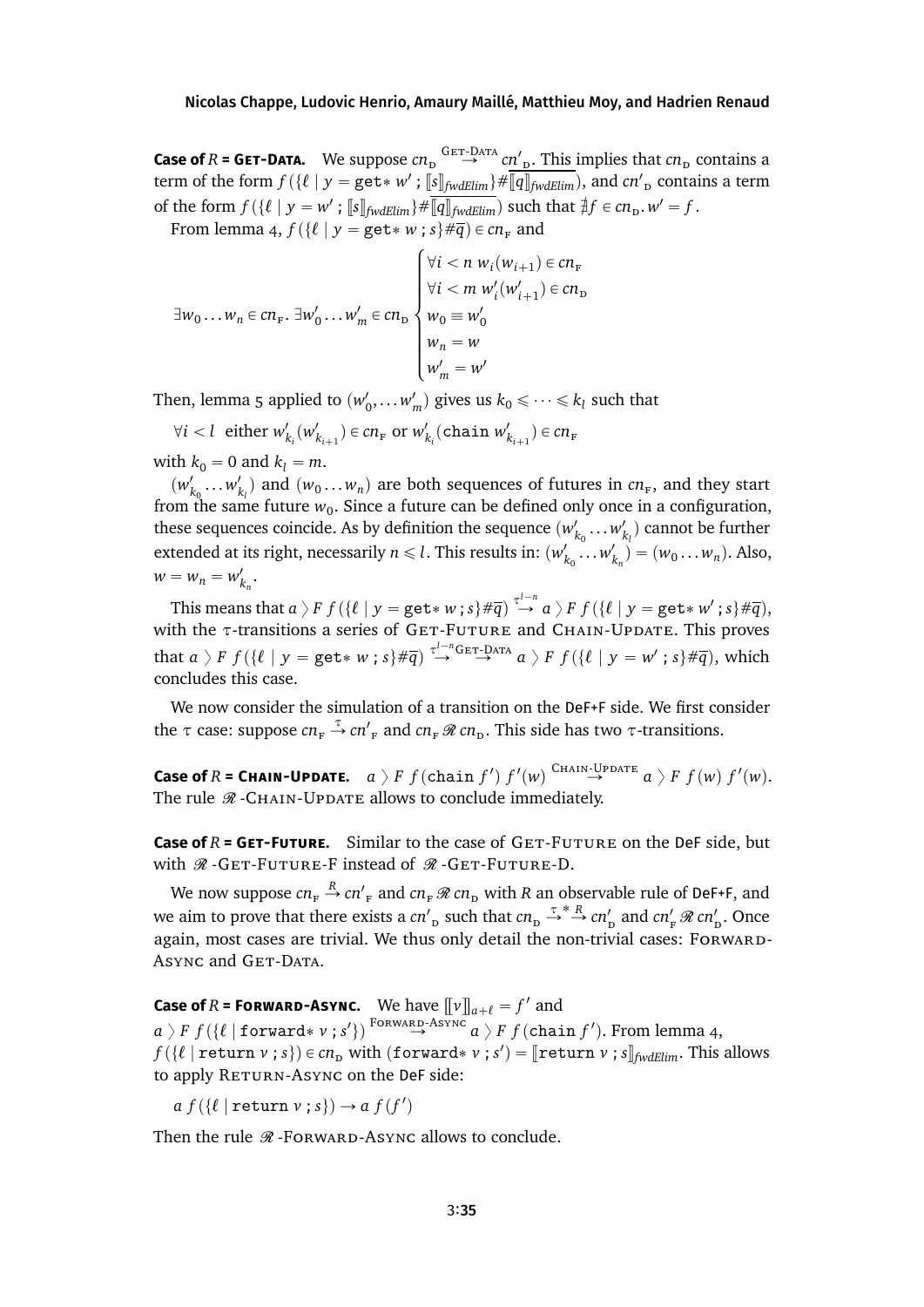**Case of**  $R$  = GET-DATA. We suppose  $cn_F^G \stackrel{GET-DATA}{\rightarrow} cn'_{F}$ . This implies that  $cn_F$  contains a term of the form  $f(\lbrace \ell | y = \text{get* } w ; s \rbrace \# \overline{q})$ , and  $cn'_{F}$  contains a term of the form  $f({\ell | y = w ; s} \# \overline{q}).$ 

From lemma [4,](#page-19-3)  $f(\lbrace \ell | y = \texttt{get} * w' ; \llbracket s \rrbracket_{\textit{fwdElim}} \rbrace \# \overline{\llbracket q \rrbracket_{\textit{fwdElim}}} \in cn_{\texttt{D}}$  and

$$
\exists w_0 \dots w_n \in cn_F. \ \exists w'_0 \dots w'_m \in cn_D
$$
\n
$$
\forall i < m \ w'_i(w'_{i+1}) \in cn_D
$$
\n
$$
\begin{cases}\n\forall i < n \ w_i(w_{i+1}) \in cn_F \\
\forall i < m \ w'_i(w'_{i+1}) \in cn_D \\
w_0 \equiv w'_0 \\
w'_m = w'\n\end{cases}
$$

Then, lemma [6](#page-20-2) gives us  $f''_0(f''_1) \dots f''_{l-1}(f''_l) \in cn_p$  such that  $f''_0 = w_0$  and  $f''_l(w) \in cn_p$ . From their definition, it is clear that  $(f''_0 \dots f''_{m-1}) = (w'_0 \dots w'_{m-1})$ , and  $m \le l$ . Also,  $w' = w'_m = f''_m.$ 

This means that

$$
a \rangle F f(\{\ell \mid y = \texttt{get*} \; w' \; ; \; [\![s]\!]_{\textit{fwdElim}} \} \# \overline{[\![q]\!]_{\textit{fwdElim}}} \stackrel{\tau^{l-m}}{\rightarrow} \\ a \; \rangle \; F \; f(\{\ell \mid y = \texttt{get*} \; w \; ; \; [\![s]\!]_{\textit{fwdElim}} \} \# \overline{[\![q]\!]_{\textit{fwdElim}}})
$$

with the *τ*-transitions a series of GET-FUTURE. This proves that

$$
a \rangle F f(\{\ell \mid y = \texttt{get* } w' ; \llbracket s \rrbracket_{\textit{fwdElim}}\} \# \overline{\llbracket q \rrbracket_{\textit{fwdElim}}} \stackrel{\tau^{1-m} \texttt{Ger-DATA}}{\rightarrow} \newline a \rangle F f(\{\ell \mid y = w ; \llbracket s \rrbracket_{\textit{fwdElim}}\} \# \overline{\llbracket q \rrbracket_{\textit{fwdElim}}} )
$$

 $\Box$ 

which concludes this case.

# <span id="page-35-0"></span>**B Typing and Implementing** forward\*

In this subsection, we present how an implementation of  $forward*$  can be typed. As a mean of comparison, we will consider the forward construct in the Encore programming language, which is similar to ours.

The formal typing rule T-Forward given in figure  $4$  imposes that a function containing forward\* *x* must be typed as  $t_1..t_n \to \text{Flow}[t]$ .

If we look at the Encore language, a function containing forward  $x$ , with  $x$  :: Fut[t], is typed  $t_1..t_n \to t$ . Calling the function asynchronously actually returns a Fut<sup>[</sup>]. This is in effect an alternate way to type forward. To add the notion of  $Flow[]$  from DeF+F to the Encore language, one should consider a forward\* operator, akin to the existing forward\* but operating on  $Flow[]$ .

There are now two possible ways to type forward\*, the DeF+F way called *strict* mode in the paper, and the *flexible* mode actually used for the implementation of forward\* in the Encore compiler. We will now discuss those two typing solutions.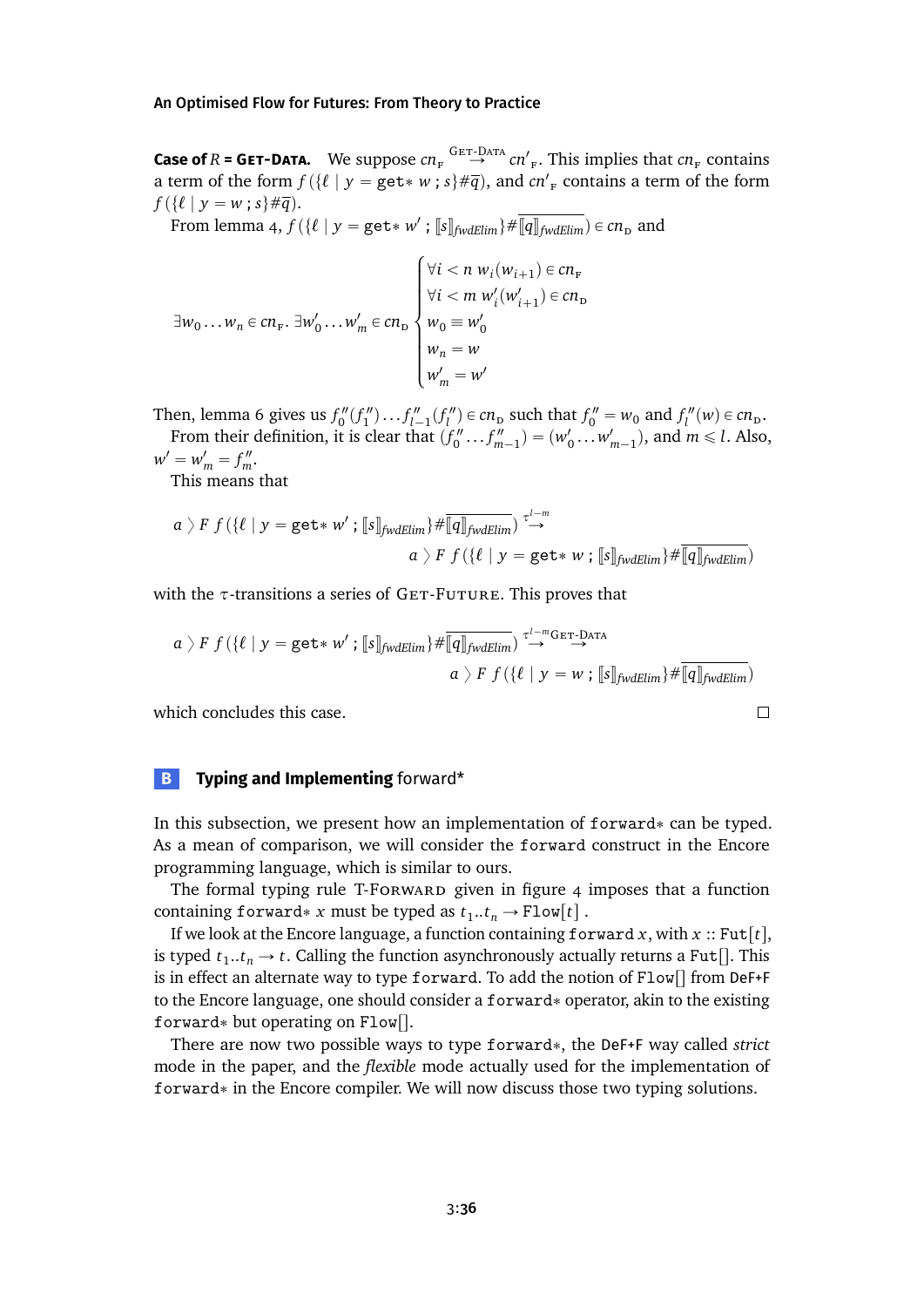## **B.1 Flexible vs Strict Typing of Future**

**The Strict Way** The first possibility is what we have introduced previously in DeF+F (figure [4\)](#page-14-0). Coding a method with strict typing would look like:

```
1 def work(arg: s): Flow[t]
2 forward*(worker!compute(arg))
3 end
```
Notice the presence of Flow in the type of the result of the method. If the return type was int, the user could trigger an implicit synchronisation on a synchronous call to the function, for example by this.work(arg). Returning a future forces the user to trigger explicitly synchronisations, without being burdensome for the user as only one data-flow synchronisation is needed.

Typing  $forward*$  in Encore this way doesn't require more typing or semantic rules than what we have already established.

**The Flexible Way** This way is used in the Encore compiler to type its own forward construct. In Encore, forward works on a Fut $[t]$ . The return type of a function using Encore's forward is then *t*, as seen in the following code:

```
1 def work(arg: s): t
2 forward worker!compute(arg)
3 end
```
Notice the absence of Fut[] in the function return type. If work is called asynchronously there no problem, but if work is called synchronously, this may hide the fact that the result of work is still an asynchronous computation. In the type system of DeF+F, this would correspond to the rule:

> T-CeF-Forward  $\Gamma \vdash e : \texttt{Flow}[T'] \qquad \Gamma(\texttt{m}) = \overline{T} \to T'$  $Γ ⊢<sub>m</sub>$  forward\* *e*

Then the problem is to give a semantics to the use of forward\* inside a synchronous call. In principle, a function that performs a forward\* is made to be invoked asynchronously but it is always possible to invoke it synchronously. Figure [6](#page-36-0) describes the semantic rule that should replace the FORWARD-SYNC rule of DeF+F (figure [2\)](#page-13-0) in the flexible solution. Consider a synchronous invocation to a function that finishes with a forward\*. As the invoker of the function cannot know that the result should be  $Flow[T]$ , it is necessary to synchronise the returned value before returning it (with the typing of figure [2](#page-13-0) the invoker is aware that the result is a Flow[T]) and ensure the returned value is not a Flow anymore.

```
CeF-Forward-Sync
                                               [\![v]\!]_{a+\ell} = w y fresh variable
 a \;\rangle F f (\{ \ell' \mid <code>forward* \nu ; s \}#q#\overline{q}] \rightarrow a \;\rangle F f (\{ \ell' \mid y = <code>get* w ; return y ; s \}#q#\overline{q}]</code></code>
```
**Figure 6** Semantic rule of a synchronous forward\*.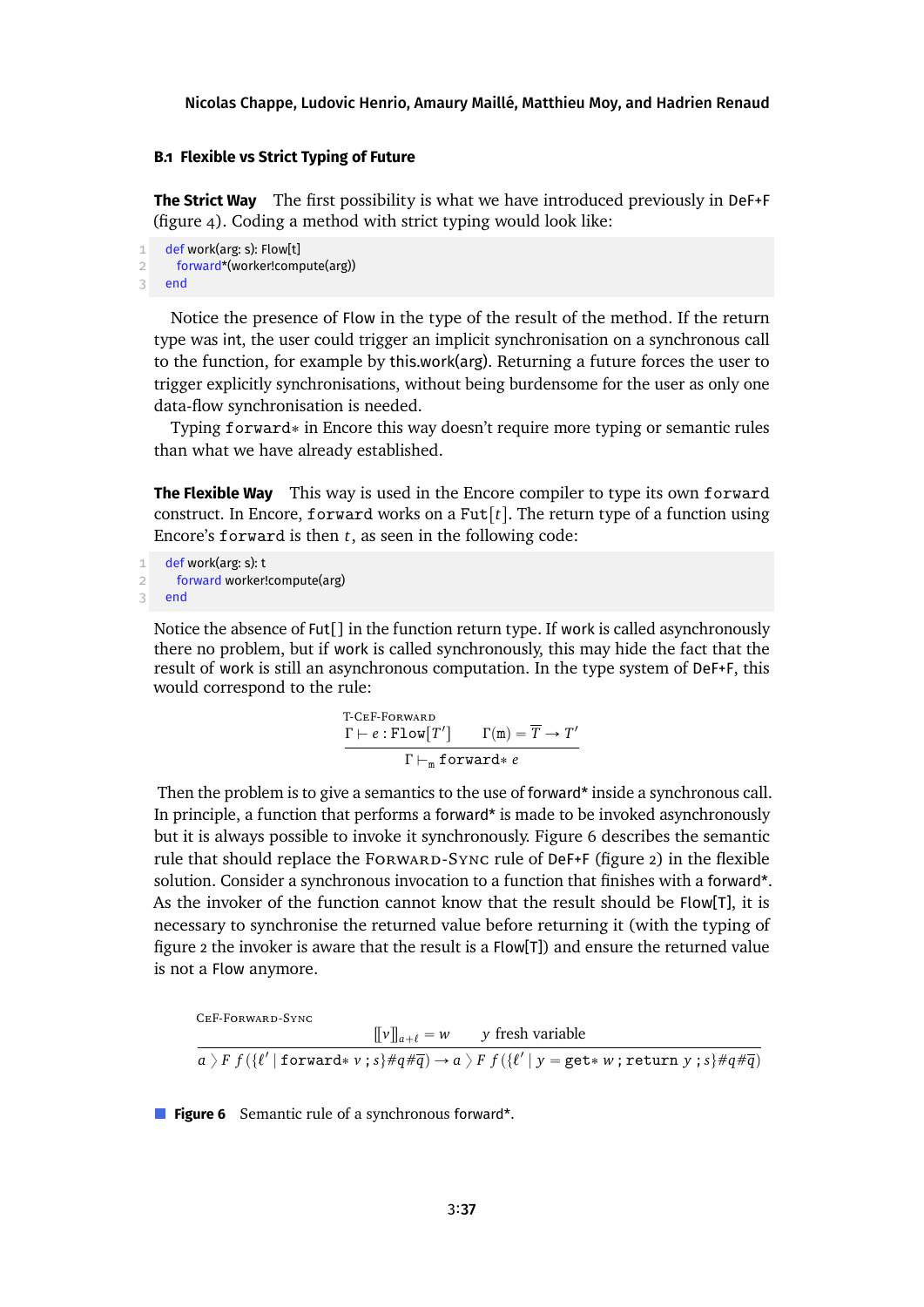### **B.2 Benefits and Drawbacks**

**Synchronous Calls** The main argument against flexible typing is that it induces an implicit get synchronisation when a method using forward\* is called in a synchronous way, as shown in the semantic rule in figure [6.](#page-36-0) This drawback only applies to methods, as forward cannot be used inside functions. Consider the following example that uses forward with the flexible typing of Encore.

```
1 active class A
 2 def print_job_result(arg: s): t
 3 val result = this.work(arg)
 4 println("Result: {}", result)
5 return result
6 end
 7 def work(arg: s): t
8 forward worker!compute(arg)
9 end
10 end
```
Here a call to print job\_result will implicitly block the actor on line val result = this.work(arg). This behaviour is similar to the way implicit futures work: method work, written with futures in mind since it uses forward\*, can be called transparently like a method of a non-active class.

With the strict typing, the user will have to write an explicit get to resolve the result of the synchronous call. This is expected from a language with explicit futures.

An example of misleading behaviour induced by the flexible typing is illustrated in listing [3,](#page-38-0) while listing [4](#page-38-1) shows how strict typing can make such behavior avoidable. In listing [3,](#page-38-0) bar uses forward hence it is naturally called asynchronously. However, Encore allows the programmer to use the synchronous call syntax this.bar() as a shortcut for get(this!bar()), which triggers a deadlock since the instance of Foo is still processing the message that triggered the invocation of foo. In order for the message bar to be processed, foo needs to finish, and foo can only finish once the bar message is processed. While the shortcut may make the code more concise and allow synchronous-like syntax, it also makes the get synchronisation implicit, which is misleading when using explicit futures. On the other hand, in listing [4,](#page-38-1) because the typing of forward\* is strict, bar explicitly returns a Flow, and the synchronous call syntax induces an effectively synchronous call that returns a Flow on which the caller needs to explicitly call get to get the actual value. The potential deadlock is explicit in this version, and can be avoided by adding an await\* statement that waits until the future is resolved, allowing baz to execute in the meantime. Thanks to the collapse rule, calling a method returning a Flow asynchronously doesn't create any nested flow (unlike what would happen with a method returning Fut), hence returning a Flow explicitly isn't a problem.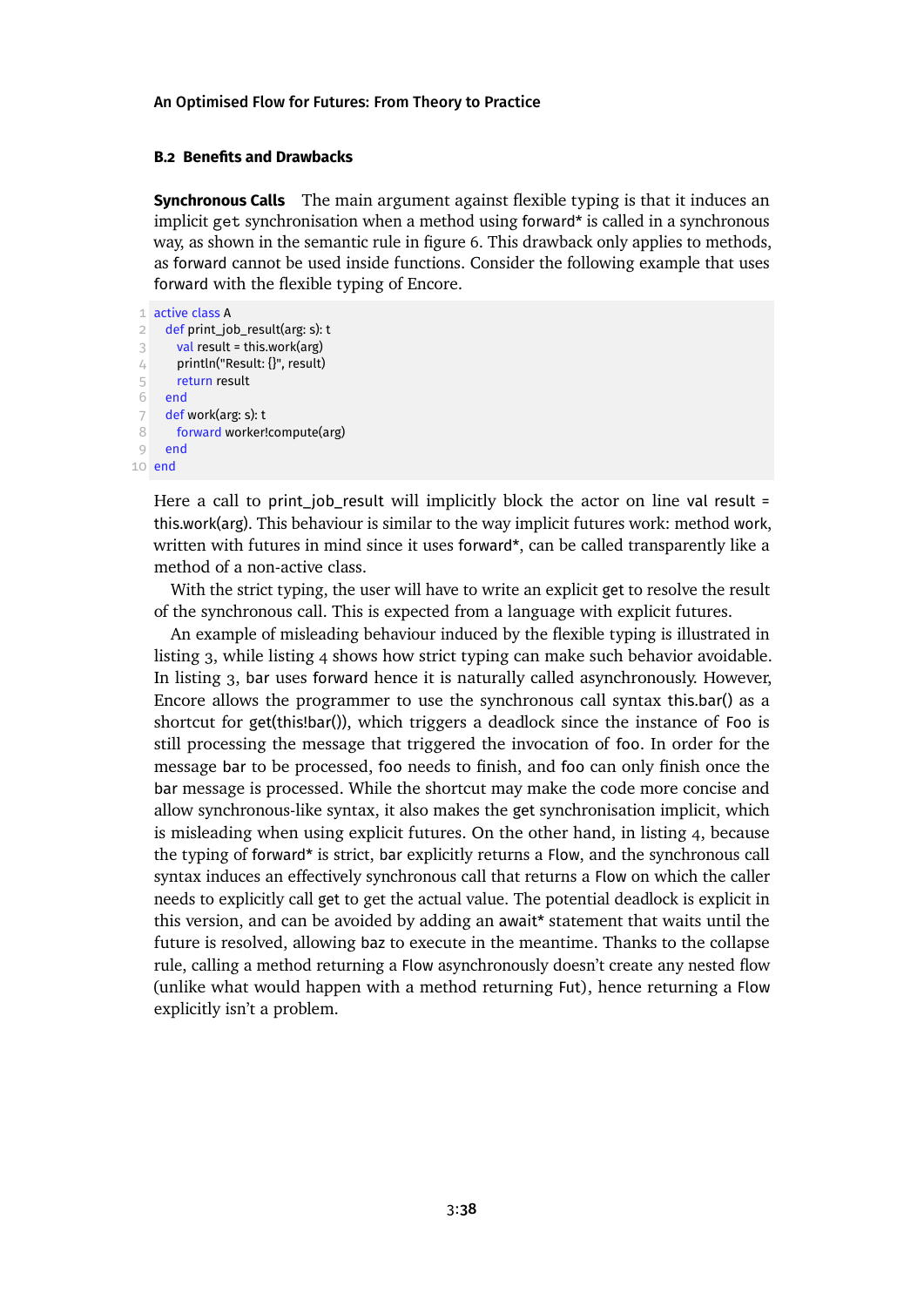<span id="page-38-1"></span><span id="page-38-0"></span>

|                |                      | <b>Listing 3</b> Forward with futures in clas-<br>sic Encore |                |                      | <b>Listing 4</b> Forward with flows in ex-<br>tended Encore |
|----------------|----------------------|--------------------------------------------------------------|----------------|----------------------|-------------------------------------------------------------|
| 1              | active class Foo     |                                                              |                | 1 active class Foo   |                                                             |
| $\overline{2}$ | def foo(): int       |                                                              | $\overline{2}$ | def foo(): int       |                                                             |
| 3              |                      | this.bar() -- Types in classic Encore, but                   | 3              |                      | var $x = this, bar()$                                       |
|                |                      | $\hookrightarrow$ deadlocks                                  | 4              |                      | -- get*(x) -- Deadlock as there is                          |
| 4              | end                  |                                                              |                |                      | $\hookrightarrow$ already a message being                   |
| 5              |                      |                                                              |                |                      | $\hookrightarrow$ processed                                 |
| 6              | def bar(): int       |                                                              | 5              |                      | $await*(x)$ -- Wait until forward* is                       |
| 7              |                      | forward(this!baz())                                          |                |                      | $\hookrightarrow$ completed                                 |
| 8              | end                  |                                                              | 6              |                      | get*(x) -- Now it doesn't deadlock                          |
| 9              |                      |                                                              | 7              | end                  |                                                             |
| 10             | def baz(): int       |                                                              | 8              |                      |                                                             |
| 11             | 42                   |                                                              | $\circ$        | def bar(): Flow[int] |                                                             |
| 12             | end                  |                                                              | 10             |                      | forward*(this!!baz())                                       |
|                | 13 end               |                                                              | 11             | end                  |                                                             |
| 14             |                      |                                                              | 12             |                      |                                                             |
|                | 15 active class Main |                                                              | 13             | def baz(): int       |                                                             |
| 16             | def main(): unit     |                                                              | 14             | 42                   |                                                             |
| 17             |                      | var $f = new Foo()$                                          | 15             | end                  |                                                             |
| 18             |                      | print(get*(f!foo()))                                         |                | 16 end               |                                                             |
| 19             | end                  |                                                              | 17             |                      |                                                             |
|                | 20 end               |                                                              |                | 18 active class Main |                                                             |
|                |                      |                                                              | 19             | def main(): unit     |                                                             |
|                |                      |                                                              | 20             |                      | var $f = new Foo()$                                         |
|                |                      |                                                              | 21             | end                  | print(get*(f!foo()))                                        |
|                |                      |                                                              | 22             |                      |                                                             |
|                |                      |                                                              |                | 23 end               |                                                             |

**Backward Compatibility** The main advantage for using flexible typing is that code can seamlessly be translated from control-flow explicit futures  $\text{Fut}$  to data-flow explicit futures  $F1ow$ . Let us consider the following example with control-flow explicit futures:

```
1 active class LinkedListNode
 2 val state: int
 3 val next: Maybe[Node]
 4 - - ...
 5 def sum(acc: int = 0): int
 6 match this.next with
 7 case Just(next) => forward(next!sum(this.state + acc))
 8 case _ => this.state + acc
 9 end
10 end
11 end
```
To port this code to DeF+F, one can just change the asynchronous operators: forward into forward\* and ! (asynchronous call returning a  $Fut[]$ ) into !! (asynchronous call returning a  $Flow[]$ . This operation is very easy and does not require any major change in the code. In particular, the type system of Encore with DeF includes the previously control-flow explicit futures type system.

On the other hand, if we use strict typing, porting this code to Encore with DeF can be burdensome, as the return types of functions may change. This would require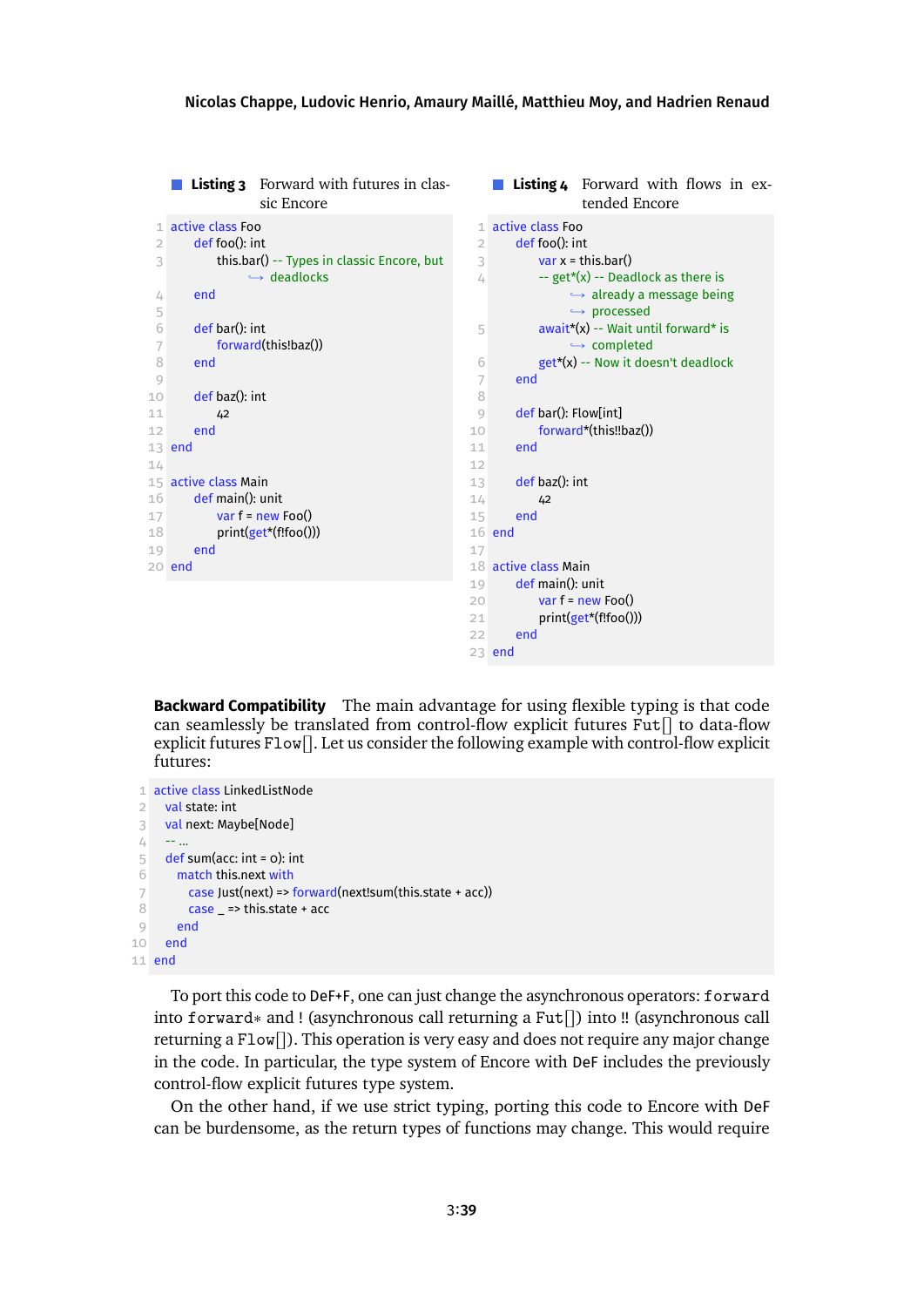programmers to manually change the signature of all functions using forward and then track calls to these functions to change the code.

# **B.3 Decision**

We chose to implement the flexible version into our Encore extension, to provide backward compatibility between the DeF and the original Encore compiler. That being said, it is recommended to type the methods using forward\* in a strict way, as to emphasise their asynchronous nature, and prevent synchronous calls to asynchronous methods. In the context of a fresh language developed with data-flow explicit futures, we would advise to use the strict rule.

The bisimulation proven in our paper still holds in this setting as long as forward\* is only used in asynchronously called functions. The additional flexibility introduced with our implementation does not allow us to have the equivalence between forward\* *v* and return  $\nu$  (translation  $\left[\right]_{fwdElim}$ ) in synchronous calls. Indeed the additional synchronisation introduced by the semantics of forward might block a program that would otherwise terminate, for example. Note that potentially problematic cases (synchronous calls to asynchronous methods) can easily be forbidden statically, hence this is not a limitation of our choice.